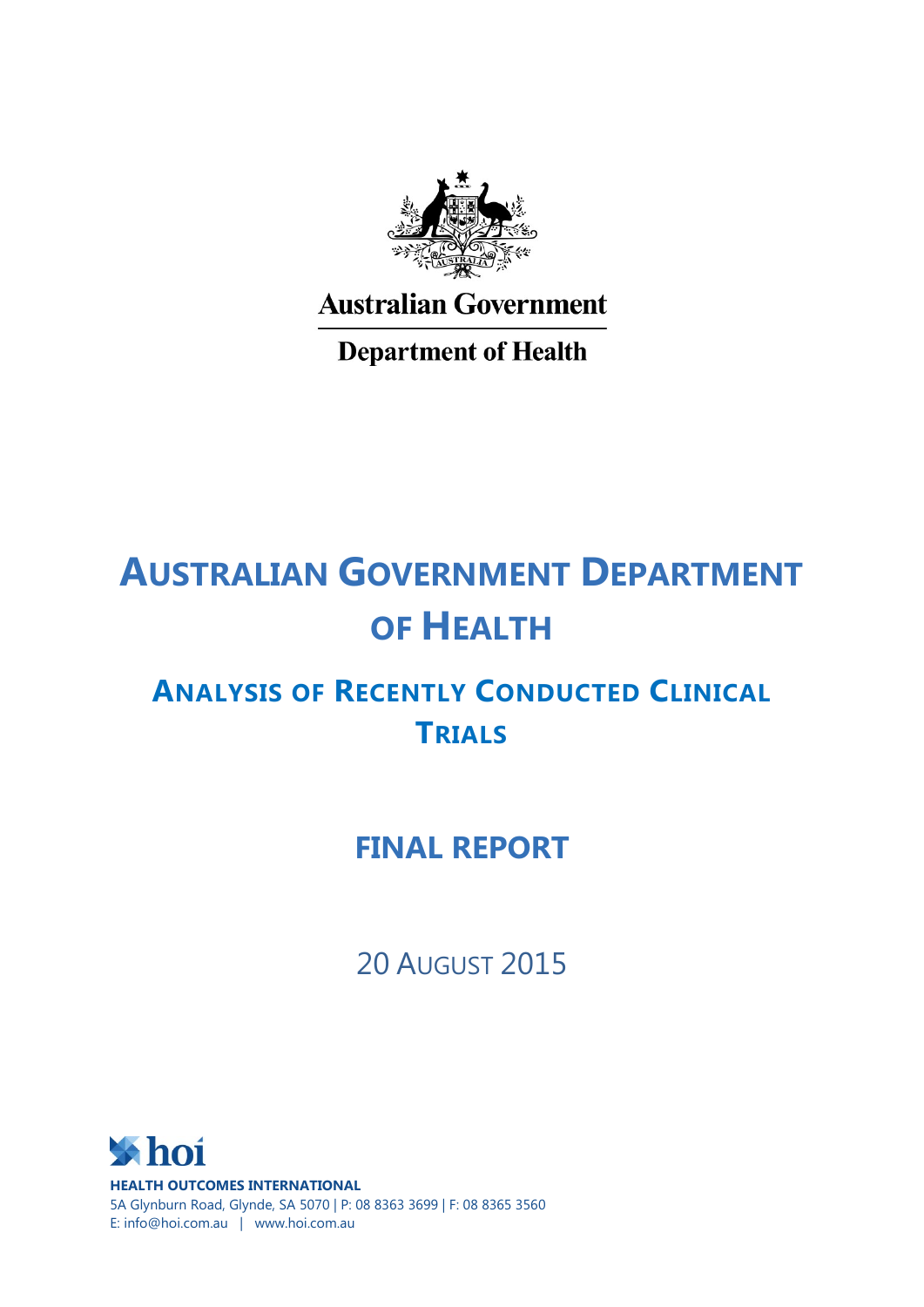#### **ACKNOWLEDGEMENT**

The Department of Health and Health Outcomes International (HOI) would like to acknowledge all stakeholders who participated in the preliminary consultations for this project, and in particular the representatives from the nine pharmaceutical, medical device and contract research organisations that provided such valuable input into the conduct of the case studies. We would like to specifically acknowledge the support of GlaxoSmithKline Australia who greatly assisted with recruitment of case study participants on behalf of Medicines Australia. The Department of Health also acknowledges the support and involvement of the Clinical Trials Jurisdictional Working Group (CTJWG) in this project.

#### **DISCLAIMER**

The views and conclusions expressed in this publication are those of Health Outcomes International Pty Ltd, and may not be the same as those held by the Department of Health.

#### **COPYRIGHT**

© 2016 Commonwealth of Australia as represented by the Department of Health

This work is copyright. You may copy, print, download, display and reproduce the whole or part of this work in unaltered form for your own personal use or, if you are part of an organisation, for internal use within your organisation, but only if you or your organisation:

- (a) do not use the copy or reproduction for any commercial purpose; and
- (b) retain this copyright notice and all disclaimer notices as part of that copy or reproduction.

Apart from rights as permitted by the *Copyright Act 1968* (Cth) or allowed by this copyright notice*,* all other rights are reserved, including (but not limited to) all commercial rights.

Requests and inquiries concerning reproduction and other rights to use are to be sent to the Communication Branch, Department of Health, GPO Box 9848, Canberra ACT 2601, or via email to copyright@health.gov.au.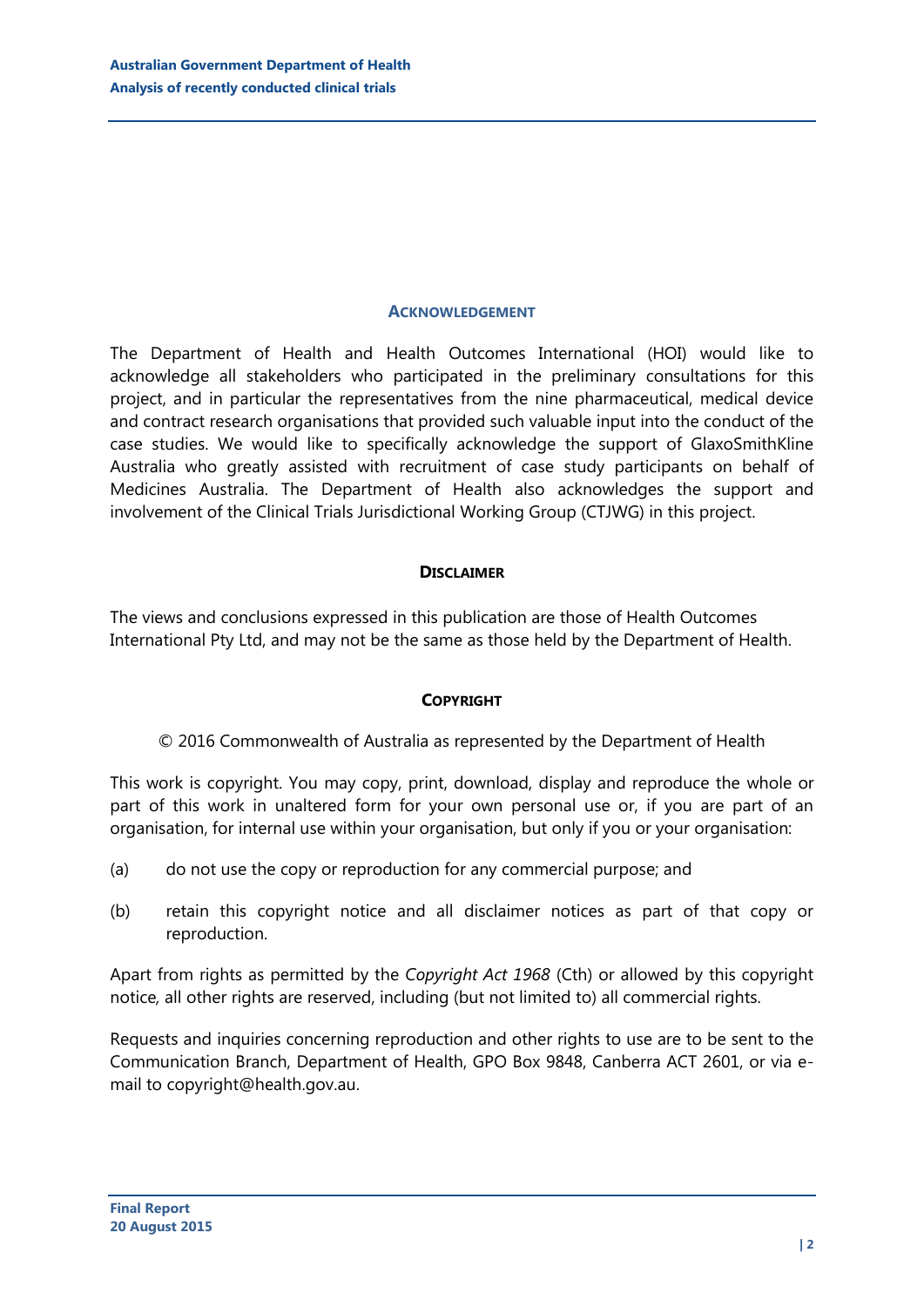## **CONTENTS**

| E.1   |                                                                                       |  |  |
|-------|---------------------------------------------------------------------------------------|--|--|
| E.2   |                                                                                       |  |  |
| E.3   |                                                                                       |  |  |
| E.4   |                                                                                       |  |  |
|       |                                                                                       |  |  |
| 1.1   |                                                                                       |  |  |
| 1.2   |                                                                                       |  |  |
| 1.3   |                                                                                       |  |  |
| 1.4   |                                                                                       |  |  |
| $2$ . |                                                                                       |  |  |
| 2.1   |                                                                                       |  |  |
| 2.2   |                                                                                       |  |  |
| 2.3   |                                                                                       |  |  |
| 3.    |                                                                                       |  |  |
| 3.1   |                                                                                       |  |  |
| 3.2   |                                                                                       |  |  |
| 3.3   | Key drawcards for conduct of clinical trials in particular Australian institutions 23 |  |  |
| 3.4   |                                                                                       |  |  |
| 3.5   |                                                                                       |  |  |
|       |                                                                                       |  |  |
| 4.1   |                                                                                       |  |  |
| 4.2   |                                                                                       |  |  |
| 4.3   |                                                                                       |  |  |
| 4.4   |                                                                                       |  |  |
| 4.5   |                                                                                       |  |  |
| 4.6   |                                                                                       |  |  |
| 4.7   |                                                                                       |  |  |
|       | <b>Final Report</b>                                                                   |  |  |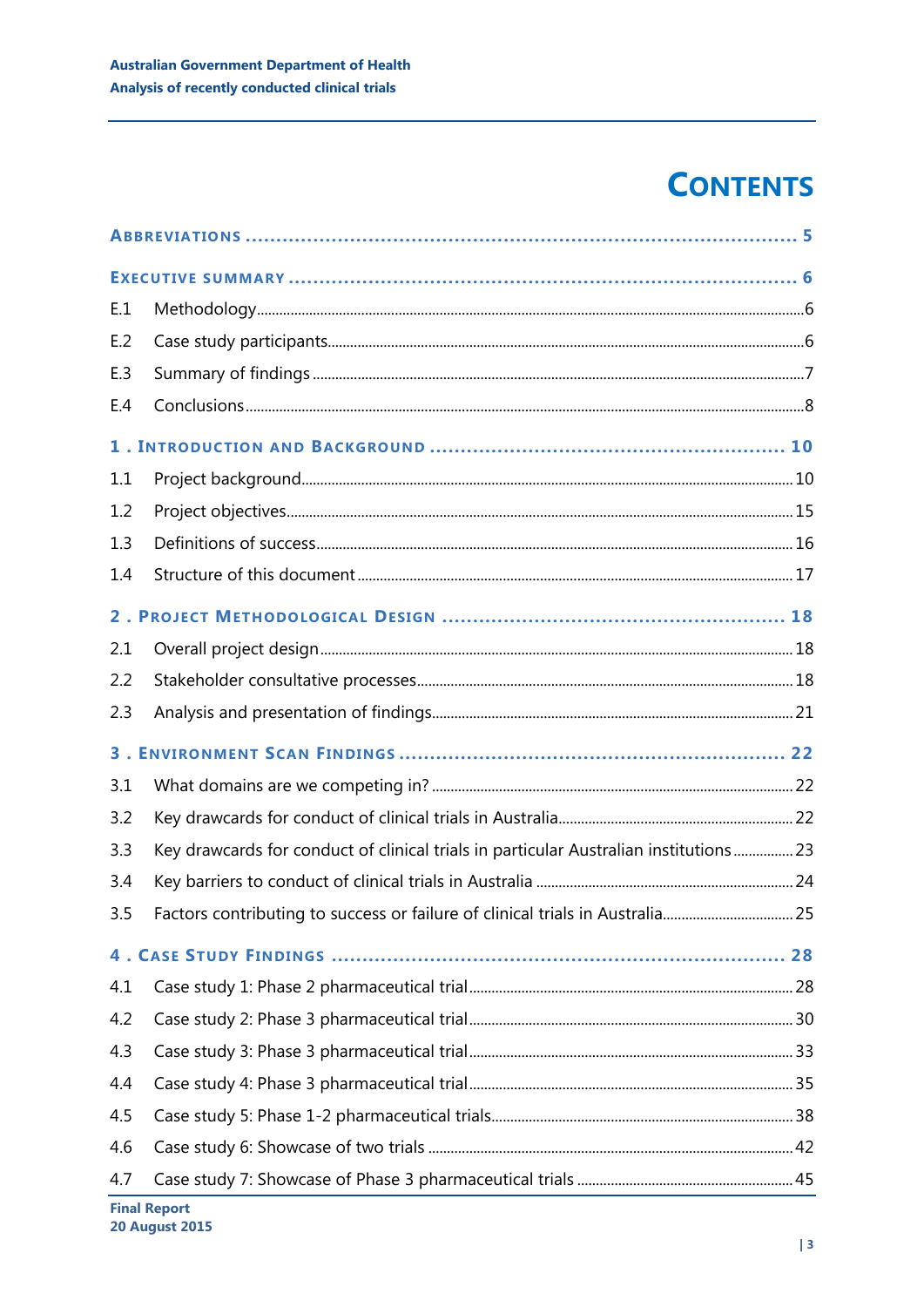## **Australian Government Department of Health Analysis of recently conducted clinical trials**

| 5.1                                                                  |                                                                              |  |  |
|----------------------------------------------------------------------|------------------------------------------------------------------------------|--|--|
| 5.2                                                                  |                                                                              |  |  |
| 5.3                                                                  | Key barriers or reasons for failure of clinical trial conduct in Australia56 |  |  |
|                                                                      |                                                                              |  |  |
| APPENDIX A - PRELIMINARY CONSULTATION DISCUSSION GUIDE QUESTIONS  60 |                                                                              |  |  |
| APPENDIX B - CASE STUDY DISCUSSION GUIDE QUESTIONS 61                |                                                                              |  |  |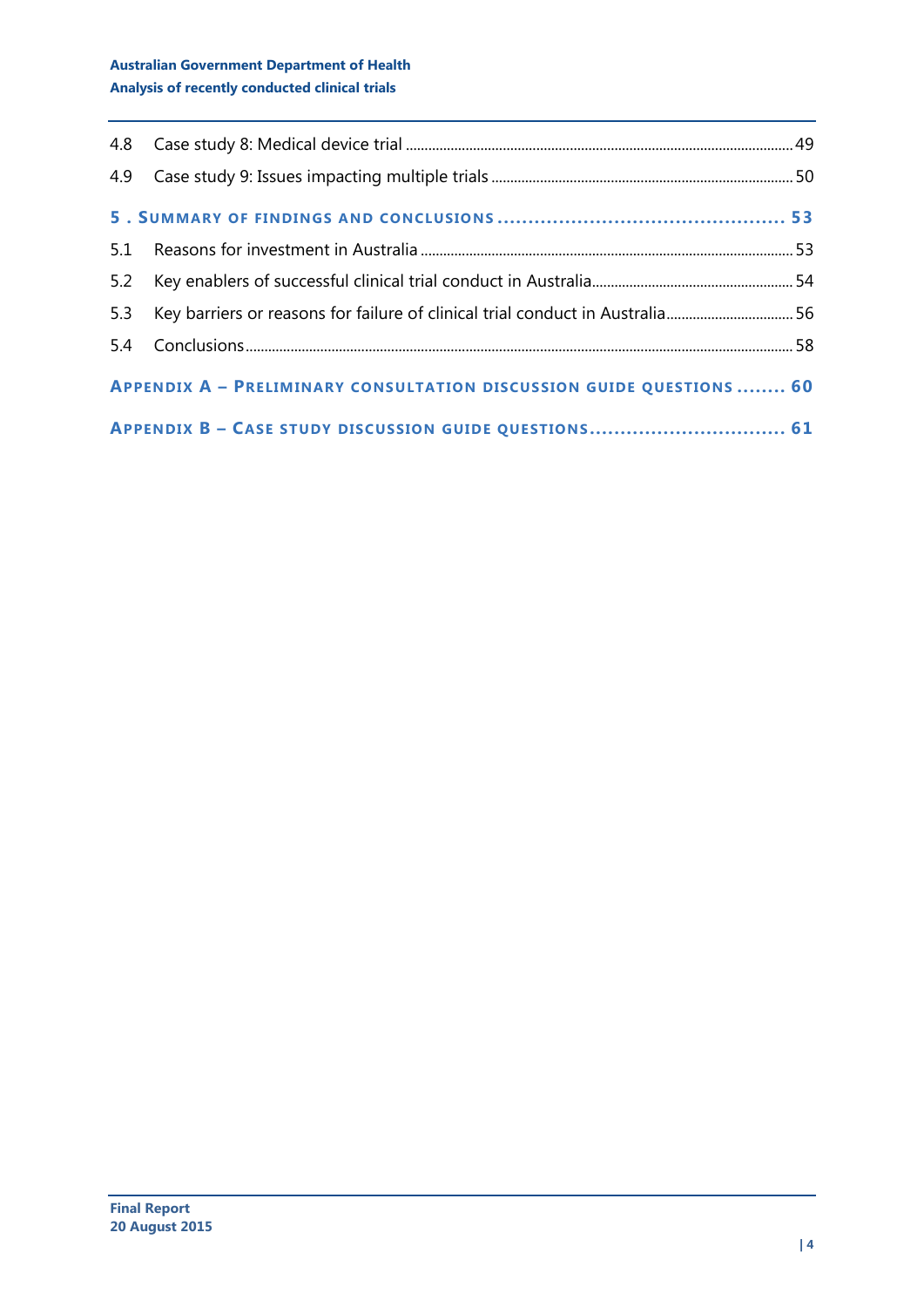## **ABBREVIATIONS**

<span id="page-4-0"></span>

| AA                        | <b>Approving Authority</b>                              |
|---------------------------|---------------------------------------------------------|
| <b>ANZCTR</b>             | Australian New Zealand Clinical Trials Registry         |
| <b>CRO</b>                | <b>Contract Research Organisation</b>                   |
| <b>CTAG</b>               | <b>Clinical Trials Action Group</b>                     |
| <b>CTN</b>                | <b>Clinical Trials Notification</b>                     |
| <b>CTX</b>                | <b>Clinical Trials Exemption</b>                        |
| <b>FDA</b>                | Food and Drug Administration                            |
| <b>GCP</b>                | <b>Good Clinical Practice</b>                           |
| HOI                       | <b>Health Outcomes International</b>                    |
| <b>HOMER</b>              | Harmonisation of Multi-centre Ethical Review            |
| <b>HREC</b>               | Human Research Ethics Committee                         |
| <b>IHPA</b>               | <b>Independent Hospital Pricing Authority</b>           |
| ICT                       | Information and Communications Technology               |
| <b>MOU</b>                | Memorandum of Understanding                             |
| <b>National Statement</b> | National Statement on Ethical Conduct in Human Research |
| <b>NHMRC</b>              | National Health and Medical Research Council            |
| <b>NMA</b>                | National Mutual Acceptance                              |
| PI                        | Primary Investigator                                    |
| R&D                       | Research and Development                                |
| <b>RGO</b>                | Research Governance Officer                             |
| <b>TGA</b>                | Therapeutic Goods Administration                        |
| <b>UK</b>                 | United Kingdom                                          |
| <b>USA</b>                | <b>United States of America</b>                         |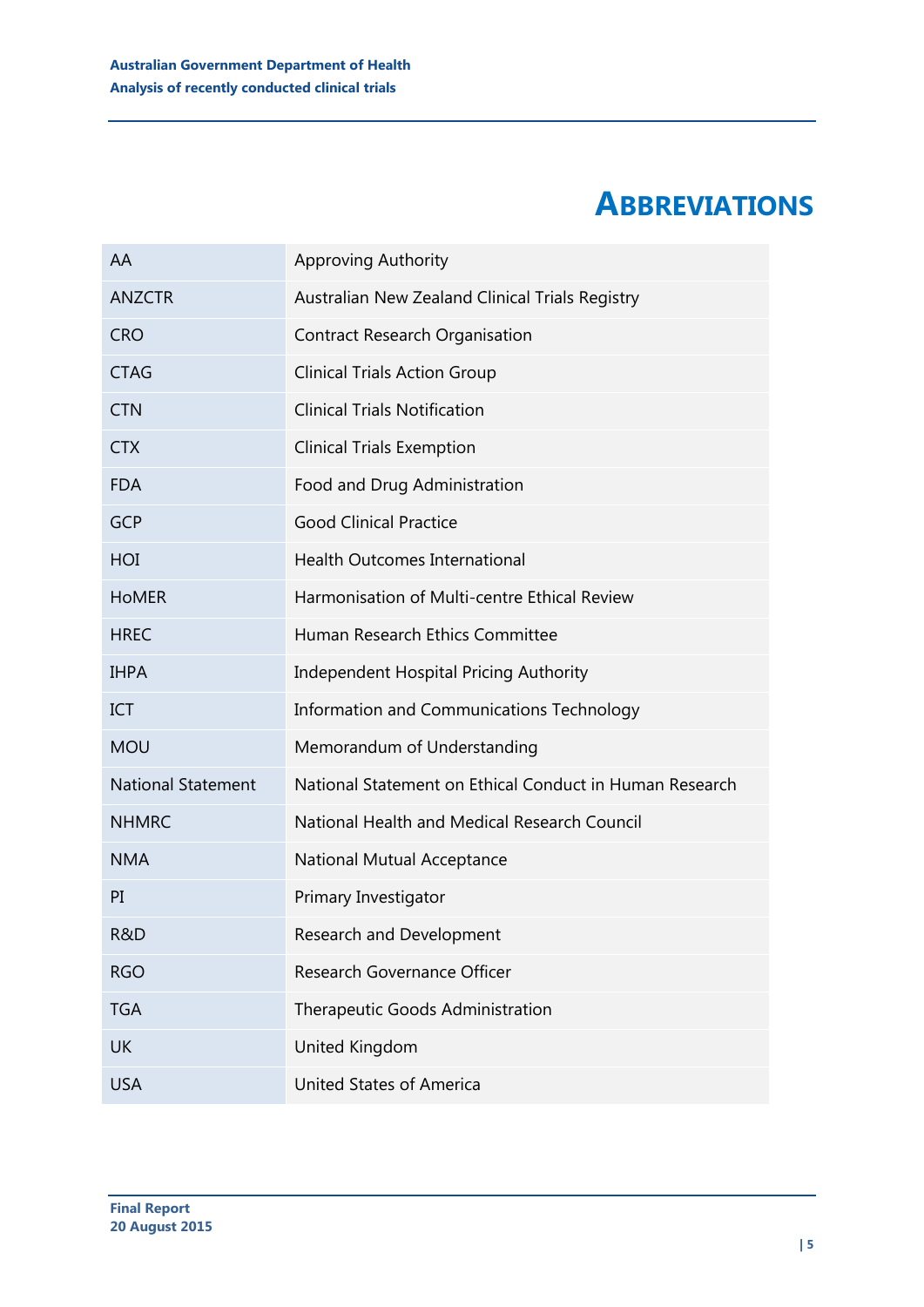## **EXECUTIVE SUMMARY**

<span id="page-5-0"></span>The Australian Government Department of Health (the Department) appointed Health Outcomes International (HOI) to undertake a research project to conduct an in-depth analysis of recently conducted clinical trials in Australia to determine the critical success factors and/or reasons for failure of clinical trials in Australia. The focus of the research was on pharmaceutical and medical device clinical trials conducted within last five years that were commercially funded, and conducted in more than one jurisdiction.

The specific objectives of the project were to identify:

- 1) The key barriers or reasons for failure leading to a sponsor's decision to not place a commercial trial in Australia, and/or a trial conducted in Australia that fails to deliver either agreed participant numbers or high quality data
- 2) The key enablers leading to successful completion of a commercial clinical trial in Australia (e.g. a trial that either met or exceeded the sponsor's expectations).

The project was initiated in February 2015 and completed in June 2015.

## <span id="page-5-1"></span>**E.1 METHODOLOGY**

The primary data collection method for the project was a series of case studies conducted using semi-structured interviews with nominated representatives of pharmaceutical or medical device companies in Australia, with a focus on clinical trials conducted in Australia in the past five years. Case study discussion questions were informed by an initial literature scan pertaining to factors critical to the success or failure of pharmaceutical clinical trials in Australia, and by preliminary consultations with nominated peak organisations and jurisdictional representatives.

Case study participants were recruited via an invitation to participate distributed by representatives from Medicines Australia and AusBiotech to member organisations and/or other organisations with whom they were involved. The case studies chosen had to include examples of both pharmaceutical treatment and medical device trials, be conducted in the last five years (2010-2015), be commercially funded, involve a range of jurisdictions, trial phases, diseases/conditions, and both public and private healthcare settings, include at least one AusBiotech member organisation, and include examples of trials listed on the Australia New Zealand Clinical Trials Register (ANZCTR) as well as those not listed on this Register.

## <span id="page-5-2"></span>**E.2 CASE STUDY PARTICIPANTS**

A total of nine organisations participated in the project including seven pharmaceutical companies, one medical device company, and one contract research organisation (CRO) specialising in biopharmaceuticals, medical devices and diagnostics. All organisations are global, with two having global headquarters in Australia and seven having global headquarters overseas. Case studies covered trial phases 1-4, and conditions including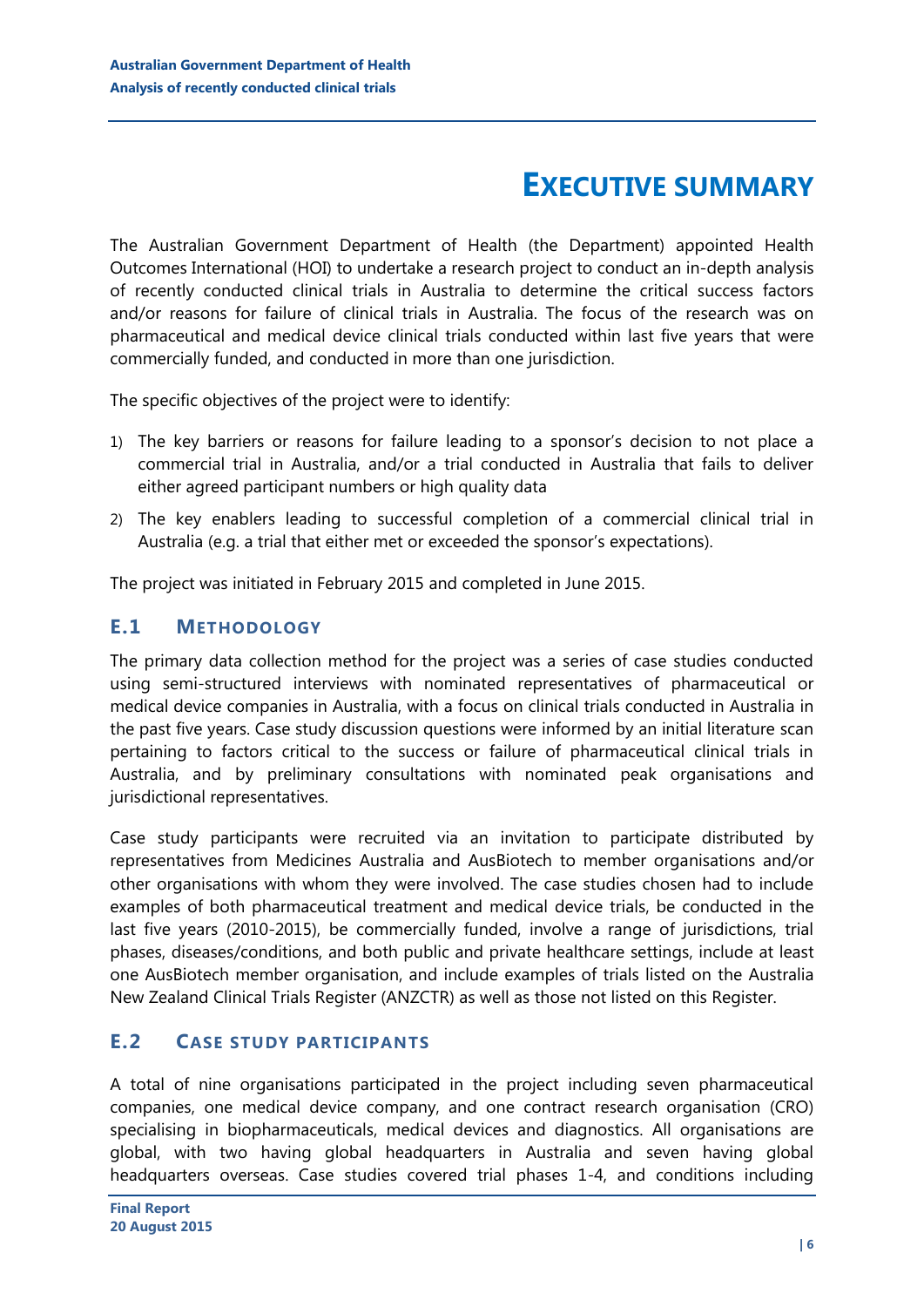cancer, cardiovascular disease, diabetes, urological conditions and infectious diseases. Number of sites in Australia for case study trials ranged from one to over 20, and covered all states and territories except the Northern Territory. Trials were conducted in a mix of public and private institutions.

## <span id="page-6-0"></span>**E.3 SUMMARY OF FINDINGS**

Despite some variation in process for Phase 1 versus other phase trials, and differences in reported ease of investigator recruitment for novel versus more established therapies in some cases, key reasons for investment in Australia and enablers/barriers of successful trial conduct were similar across trial phases, diseases/conditions and organisations.

#### **E.3.1 REASONS FOR INVESTMENT IN AUSTRALIA**

The key reasons outlined in case studies, and supported by the preliminary consultations and literature scan, for investment by global pharmaceutical and medical device companies in conduct of clinical trials in Australia were:

- 1) Reputation of investigators to achieve recruitment targets
- 2) Available patient population based on feasibility assessment
- 3) Reputation of Australia and/or institutions for timely trial start up
- 4) Dedicated research teams including experienced investigators and study coordinators.

Cost was also reported to be a consideration for choice of country, but only after consideration of the above factors. However, Australia is seen as an expensive place in which to conduct trials, and although this is currently balanced by other factors such as data quality, timeliness of start up and capacity to recruit, it may become a deciding factor if we do not remain ahead of other countries in these other factors.

#### **E.3.2 KEY ENABLERS OF SUCCESSFUL CLINICAL TRIAL CONDUCT IN AUSTRALIA**

The key enablers of successful conduct of clinical trials in Australia identified during the project were:

- 1) Clinical Trials Notification (CTN) scheme enabling quick regulatory timeframes
- 2) National Mutual Acceptance Scheme and reduced duplication in ethics approval documentation
- 3) Short ethics review timeframes for private sites
- 4) Experienced researchers and site study coordinators who can positively impact timely ethics and governance approvals, patient recruitment and provision of quality data
- 5) Standardised costing or corporate 'fair market stipulations' to assist with budget negotiations
- 6) Robust feasibility assessments and honest patient recruitment estimates
- 7) Established referral networks and national patient databases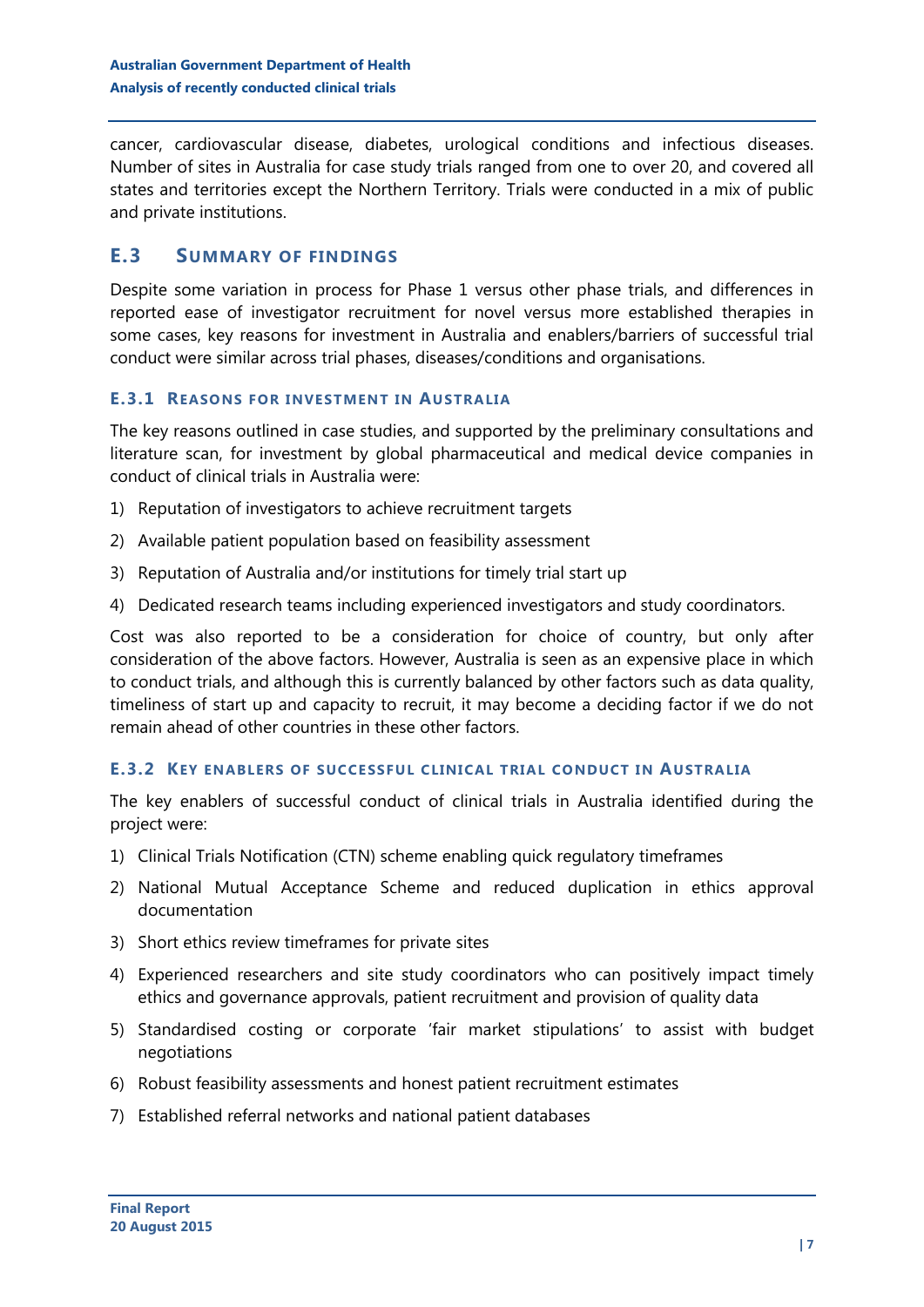Researcher understanding and compliance with good clinical practice (GCP) is an enabler of successful clinical trial conduct, but was reported to be a minimum requirement rather than a competitive advantage in most cases.

#### **E.3.3 KEY BARRIERS OR REASONS FOR FAILURE OF CLINICAL TRIAL CONDUCT IN AUSTRALIA**

The key barriers or reasons for failure of clinical trial conduct in Australia were:

- 1) No national single ethics approval process is yet established, impacting time to trial start up and/or requirement for multiple ethics submissions and approvals
- 2) Reluctance of sites to become lead sites for ethics submissions due to additional work involved
- 3) Risk for companies associated with single ethics submission, as delays at that site can impact time to trial start up
- 4) Lack of consistency in Human Research Ethics Committee (HREC) requirements
- 5) Lack of clarity, consistency, transparency and timeliness of governance approvals
- 6) Inability for sponsor organisation to communicate directly with HREC or Research Governance Officer at sites
- 7) Inaccurate feasibility assessments and unclear accountability for delivering recruitment targets within institutions
- 8) Lack of awareness and support for clinical research in Australia.

## <span id="page-7-0"></span>**E.4 CONCLUSIONS**

Activities undertaken or initiated by the Department of Health, Department of Industry and Science, and/or the National Health and Medical Research Council (NHMRC) in response to recommendations from the 2011 Clinical Trials Action Group (CTAG) Report have gone some way to boosting Australia's profile as a preferred destination for conduct of clinical trials. However, examples of excellent and competitive timeframes for trial start up, and meeting or exceeding patient recruitment targets, were reported to be exceptions rather than the norm for clinical trials conducted in Australia over the past five years.

Inability to meet recruitment targets in many trials, which in some cases was impacted by relatively slow times to trial start up, was reported by companies to have a critical impact on future investment decisions in Australia as a clinical trial site. If Australia does not offer an advantage in terms of timeliness of trial start up and/or capacity to meet recruitment targets, our cost disadvantage is then factored into decision making and may impact choice of Australia as a site. Provision of quality data was still seen as an advantage for Australia by some project participants, although most participants saw it as a minimum requirement now which needs to be met by all countries.

Ongoing initiatives such as the streamlining of ethics and governance approval processes, and development of a consistent national approach to multi-jurisdictional clinical trials within Australia, whilst essential to help improve timeliness of trial start up in particular, have resulted in new delays. These include reluctance of sites to take on a lead role for ethics review due to increased administrative burden with this role, and risks associated with having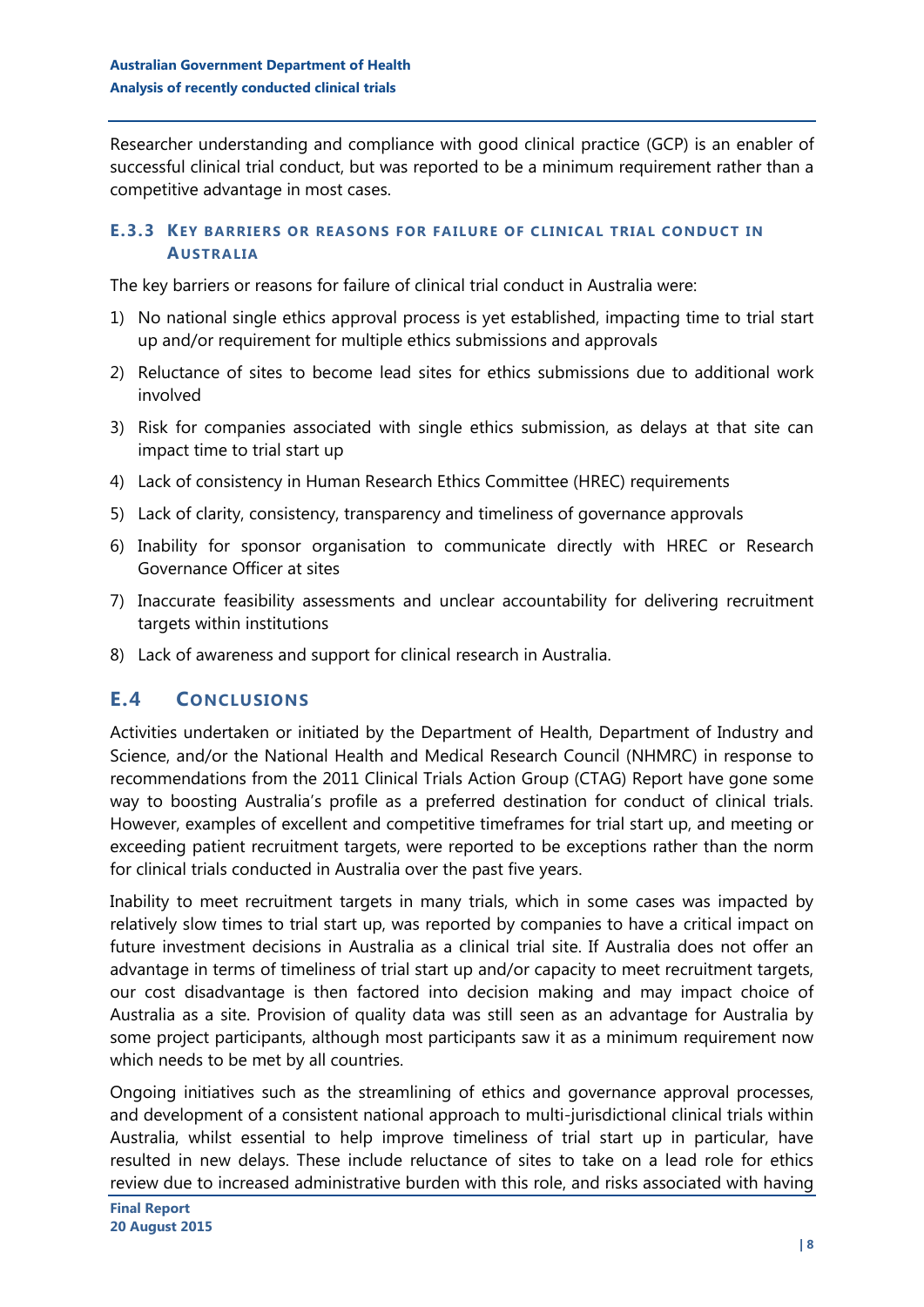a single lead ethics site for multiple institutions if delays occur at that site. There is still a reported lack of consistency and transparency in governance approval scope, processes and timeframes, and concern that the current project to standardise clinical trial costs will need to represent 'fair market value' for Australia to remain competitive.

A key issue reported to be impacting patient accrual in particular, but also with the potential to impact start up times and data quality, is the perceived lack of significant investment by health departments or institutions in enhancing the profile of clinical research and involvement in clinical trial activity within the medical and broader communities. Where investment has been made in experienced and dedicated study coordinators at sites, this was reported to have had a significant impact on timely ethics and governance approvals, trial start up, honest and realistic patient recruitment estimates, capacity to achieve recruitment targets, and quality of data provided. Private institutions and ethics committees were considered to be better with respect to all these factors, although target patient pools at private sites usually need to be supplemented by involvement of public institutions or recruitment processes.

Capacity and reputation for recruitment to target, timely trial start up, provision of quality data, and costs which are not outside what is deemed fair market value, all impact decisions made by international and local pharmaceutical and medical device companies regarding investment in clinical trial activity in Australia. Importantly, trial delays and lack of awareness of or referral to clinical trials, also impacts patient access to new medicines and treatments. For some patients such as those with cancer, these delays have serious consequences.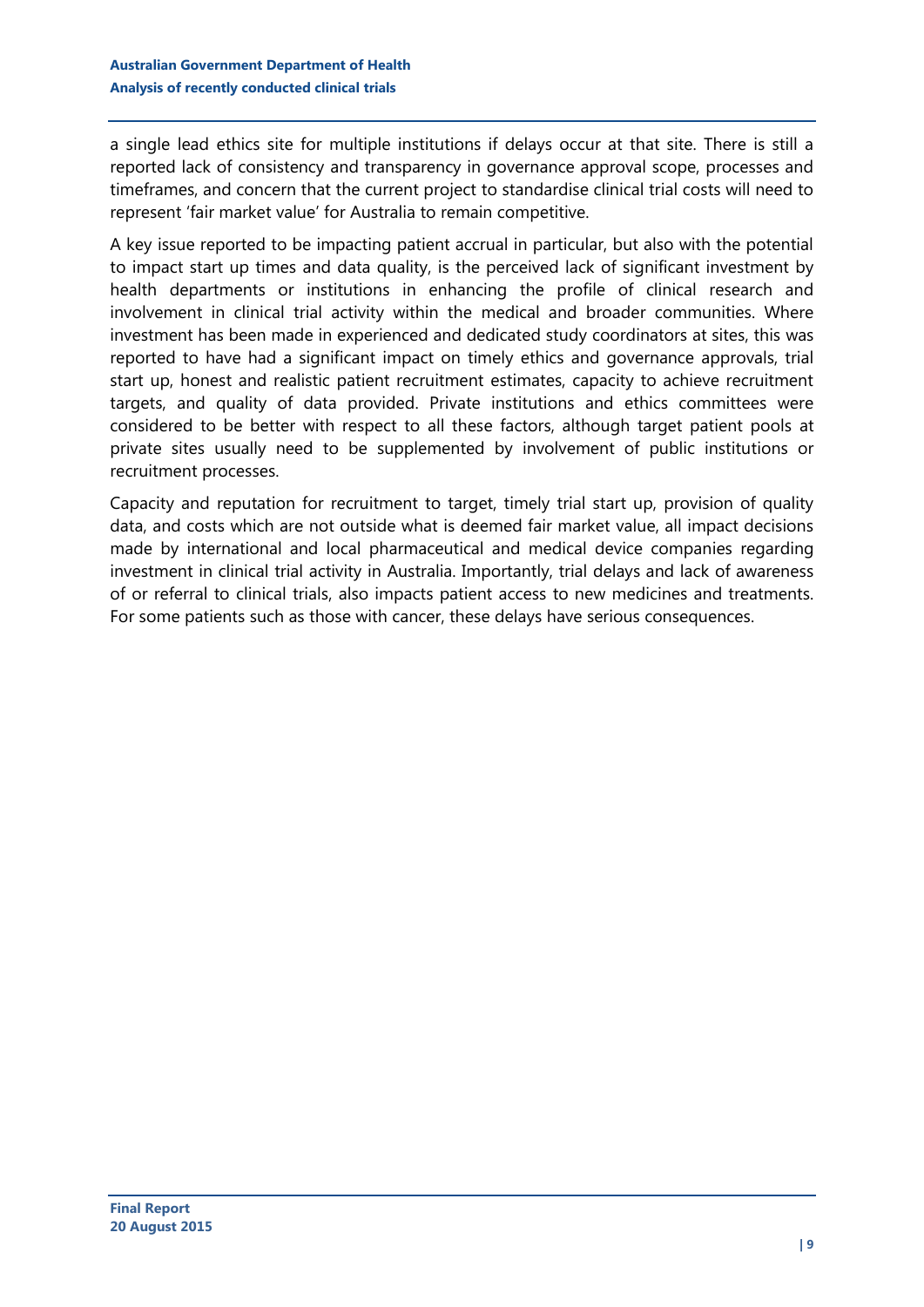## **1. INTRODUCTION AND BACKGROUND**

<span id="page-9-0"></span>The Australian Government Department of Health (the Department) appointed Health Outcomes International (HOI) in February 2015 to undertake a research project to conduct an in-depth analysis of recently conducted clinical trials in Australia to determine the critical success factors and/or reasons for failure of clinical trials in Australia. The focus of the research was on pharmaceutical and medical device clinical trials conducted within the last five years that were commercially funded, and conducted in more than one jurisdiction.

This chapter provides a background and overview of the clinical trials environment in Australia, the objectives of the current project, and the definitions of success and failure used in the project.

## <span id="page-9-1"></span>**1.1 PROJECT BACKGROUND**

#### **1.1.1 PROJECT CONTEXT**

Participation in clinical trials provides access to medications and devices for those patients that may otherwise have very limited access. Higher participation rates in trials can lead to faster and more robust trial data being available. Clinical trial research activity may also produce economic benefits such as encouraging skilled employment and attracting international business.

Competition to secure clinical trials is intense both within and between countries. Globally countries have been actively seeking to improve the environment and infrastructure to increase the number of clinical trials and patient participation and to generate more efficiency from existing infrastructures. There are reported inefficiencies resulting from the time and associated costs involved in obtaining separate ethics and governance approvals for each site of a multi-site trial in Australia (typically Phase 2 and 3 clinical trials). These delays in the approval process, in conjunction with issues related to patient recruitment, continue to affect Australia's competitiveness in the international market.

This section provides an overview of the Australian clinical trials environment, findings from recent reviews, and current initiatives to improve the clinical trials environment in Australia.

#### **1.1.2 THE AUSTRALIAN CLINICAL TRIALS ENVIRONMENT**

The Australian clinical trials environment is **complex**, involving various levels of responsibility across public and private hospitals, institutions, private organisations and companies, state/territory governments and the Australian Government. Clinical trials are **initiated and organised by sponsors** who may include multi-national companies, smaller Australian companies, individual doctors or researchers, or the institutions themselves. The focus of this project is on trials organised by multi-national or local pharmaceutical or medical device companies with trials conducted across more than one jurisdiction in Australia.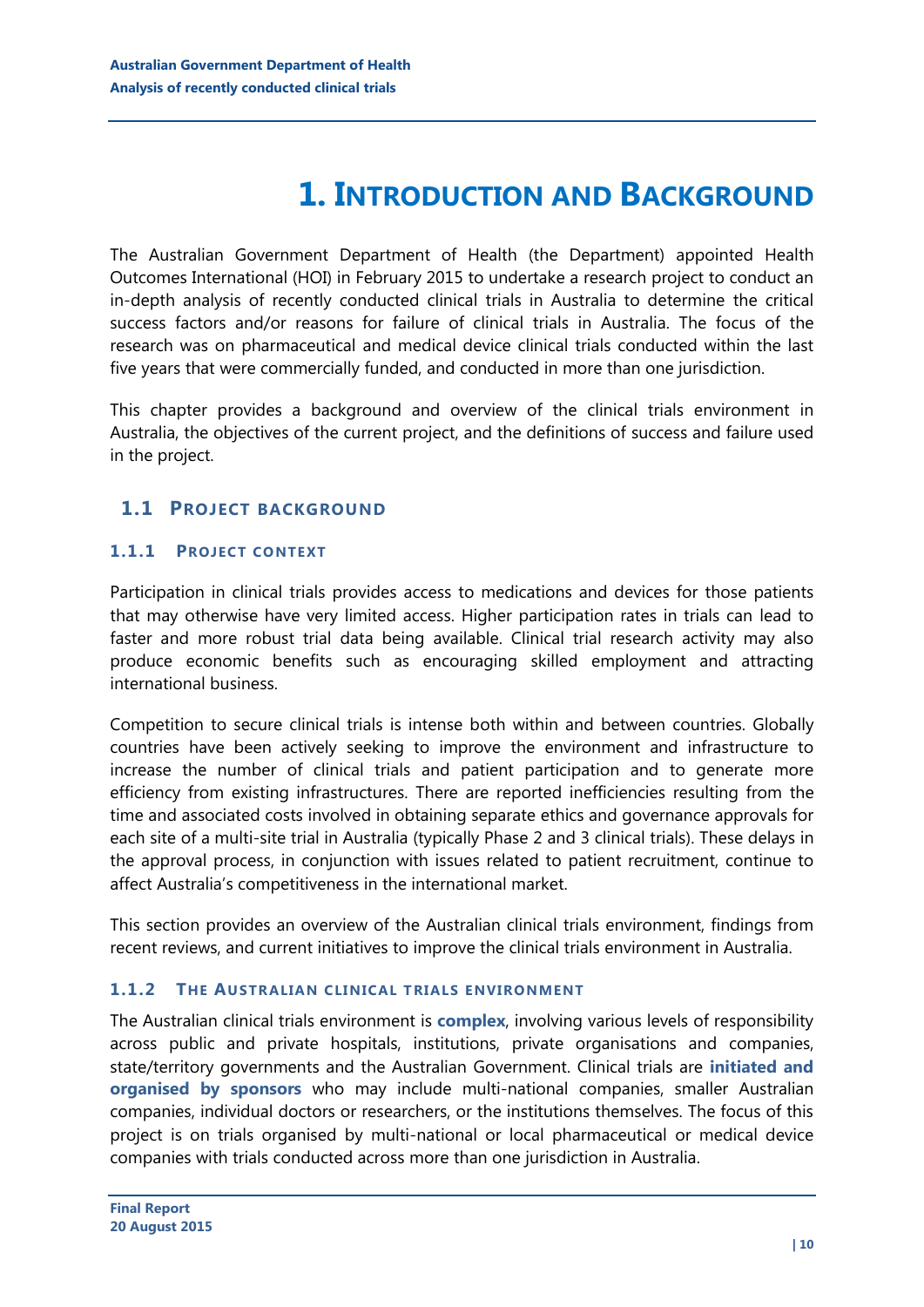All jurisdictions support the *National Mutual Acceptance (NMA) of ethical and scientific review for multi-centre clinical trials conducted in public health organisations* $^{\rm l}$ *.* This allows public health organisations of participating jurisdictions to accept a single ethical and scientific review of multi-centre clinical trials conducted by an appropriate National Health and Medical Research Council (NHMRC) certified Human Research Ethics Committee (HREC). However, participation in the scheme is phased and currently only four jurisdictions have signed a Memorandum of Understanding (MOU) to introduce NMA (Victorian, South Australian and Queensland Departments of Health, and the NSW Ministry of Health)<sup>2</sup>. There are also some research projects excluded from NMA due to state specific requirements. These include clinical trials involving persons in custody, trials specifically affecting the health and wellbeing of Aboriginal people and communities, trials requiring access to state-wide data collections, and trials involving access to coronial material.

Clinical trials are usually conducted in hospitals or other state/territory government organisations or by private institutions. Institutions are responsible for deciding whether clinical trials occur at that site, and rely on advice from HRECs as to whether the proposed clinical trial complies with the *National Statement on Ethical Conduct in Human Research*  (2007) (the National Statement).<sup>3</sup> The institution is also responsible for **research governance** and must ensure the capacity of the institution to undertake the trial, and that necessary contractual and insurance arrangements are in place<sup>4</sup>. In NSW under Part 5 of the *Guardianship Act 1987*, the NSW Civil and Administrative Tribunal must also approve clinical trials involving any adult who cannot consent to their own treatment<sup>5</sup>.

Once a sponsor has received ethics and governance approval, there is a requirement to notify the Therapeutic Goods Administration (TGA) of the intention to start a trial<sup>6</sup>. Clinical trials are considered experimental, and the goods do not have general marketing approval. There are a number of avenues in the Therapeutic Goods Legislation where "unapproved" goods may lawfully be supplied. The Clinical Trials Notification (CTN) and Clinical Trials Exemption (CTX) schemes provide two of these avenues for access.

- 1) **CTN Scheme.** Trial sponsors notify the TGA of their intention to conduct a clinical trial using an unapproved therapeutic good. In summary the CTN scheme involves:
	- Notification process
	- One step process to notify
	- Can be used for medicines, devices or biologicals
	- No TGA review of data prior to trial
	- Trial cannot commence without valid notification and fee paid

 $\frac{1}{2}$  [NMA factsheet on the QLD Health website](http://www.health.qld.gov.au/ohmr/documents/regu/nma_fact_sheet.pdf)

<sup>&</sup>lt;sup>2</sup> [Human Research Ethics Committee National Certification Scheme on the](https://hrep.nhmrc.gov.au/certification/hrecs) NHMRC website

NHMRC (2014), [The Australian clinical trials environment on the NHMRC website](https://www.nhmrc.gov.au/research/clinical-trials/australian-clinical-trials-environment)

<sup>4</sup> Medicines Australia (2011). Medicines Australia Occasional Paper Series - [Paper 03. Keeping clinical trials in Australia: Why](http://medicinesaustralia.com.au/issues-information/publications/occasional-papers)  [action is needed now.](http://medicinesaustralia.com.au/issues-information/publications/occasional-papers)

<sup>5</sup> [Guardianship in clinical trials on the NSW Civil and Administrative Tribunal website,](http://www.ncat.nsw.gov.au/Pages/guardianship/gt_matter_about/clinical_trials.aspx) Accessed May 2015

<sup>&</sup>lt;sup>6</sup> Department of Health TGA (May 2015). Introduction to changes to the TGA's Clinical Trial Notification process presentation [on TGA website](https://www.tga.gov.au/presentation-introduction-changes-tgas-clinical-trial-notification-ctn-process)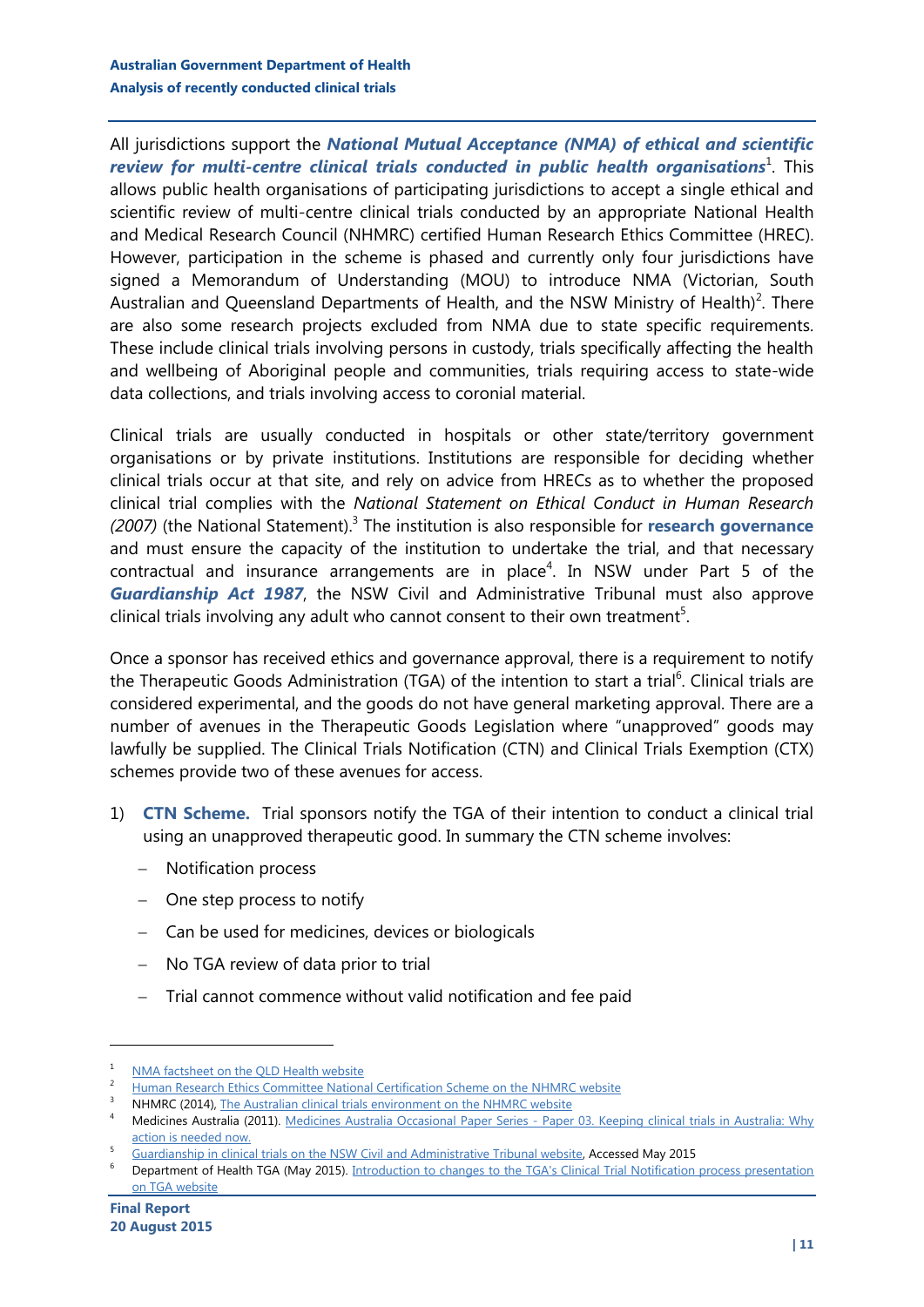- Assurances pertaining to the trial conduct and protocol are provided by the sponsor, HREC, Primary Investigator (PI) and Approving Authority (AA)
- Each additional trial site must be notified before commencing trial at that site
- 2) **CTX Scheme.** TGA conducts a review of information regarding the product and determines whether or not to approve the proposed Usage Guidelines of the product. In summary the CTX scheme involves:
	- Approval process
	- Two step process Part 1 (approval) Part 2 (notification)
	- Can be used for medicines, devices or biologicals but required for class 4 biologicals
	- TGA must evaluate the proposed Usage Guidelines
	- Trial cannot commence without Part 1 being approved
	- Assurances pertaining to the trial conduct and protocol are provided by the sponsor, HREC, PI and AA
	- May conduct any number of clinical trials under the CTX application without further assessment by the TGA, provided use of the product in the trials falls within the original approved Usage Guidelines
	- $-$  Each trial conducted must be notified to the TGA

Sponsors are also responsible for notifying the TGA of any serious and unexpected adverse drug reactions occurring during the trial, with clinical investigators responsible for notifying the approving ethics committee and the sponsor regarding these events<sup>7</sup>.

The *International Conference on Harmonisation Good Clinical Practice Guideline* (GCP Guideline) provides an internationally accepted standard for the design, conduct, recording and reporting of clinical trials. The GCP Guideline describes the responsibilities and expectations of all participants in the conduct of clinical trials, including investigators, monitors, sponsors and independent review boards or ethics committees<sup>8</sup>. The TGA has adopted the GCP Guideline in principle, although has not adopted some elements relating to ethics review as they are overridden by the National Statement. The TGA has provided explanatory notes regarding local regulatory requirements for other elements including informed consent, retention of records and adverse drug reaction reporting.<sup>9</sup>

The *Australian Clinical Trial Handbook*<sup>10</sup> provides a practical quick-reference guide for conduct of clinical research in Australia to GCP standards, and notes that TGA has the legislative power to seek further information regarding any aspect of a clinical trial, inspect trial sites and documentation, and stop a clinical trial if required on public safety grounds.

<sup>7</sup> NHMRC (2014), [The Australian clinical trials environment on the NHMRC website](https://www.nhmrc.gov.au/research/clinical-trials/australian-clinical-trials-environment) 

<sup>8</sup> [The International Conference on Harmonisation Good Clinical Practice Guideline on the ICH website](http://www.ich.org/products/guidelines/efficacy/efficacy-single/article/good-clinical-practice.html)

<sup>&</sup>lt;sup>9</sup> TGA (2014), [Note for guidance on good clinical practice on TGA website](http://www.tga.gov.au/publication/note-guidance-good-clinical-practice)

<sup>10</sup> Department of Health and Ageing: TGA (2006). *The Australian Clinical Trial Handbook: A simple, practical guide to the conduct of clinical trials to International standards of Good Clinical Practice (GCP) in the Australian context*. Commonwealth of Australia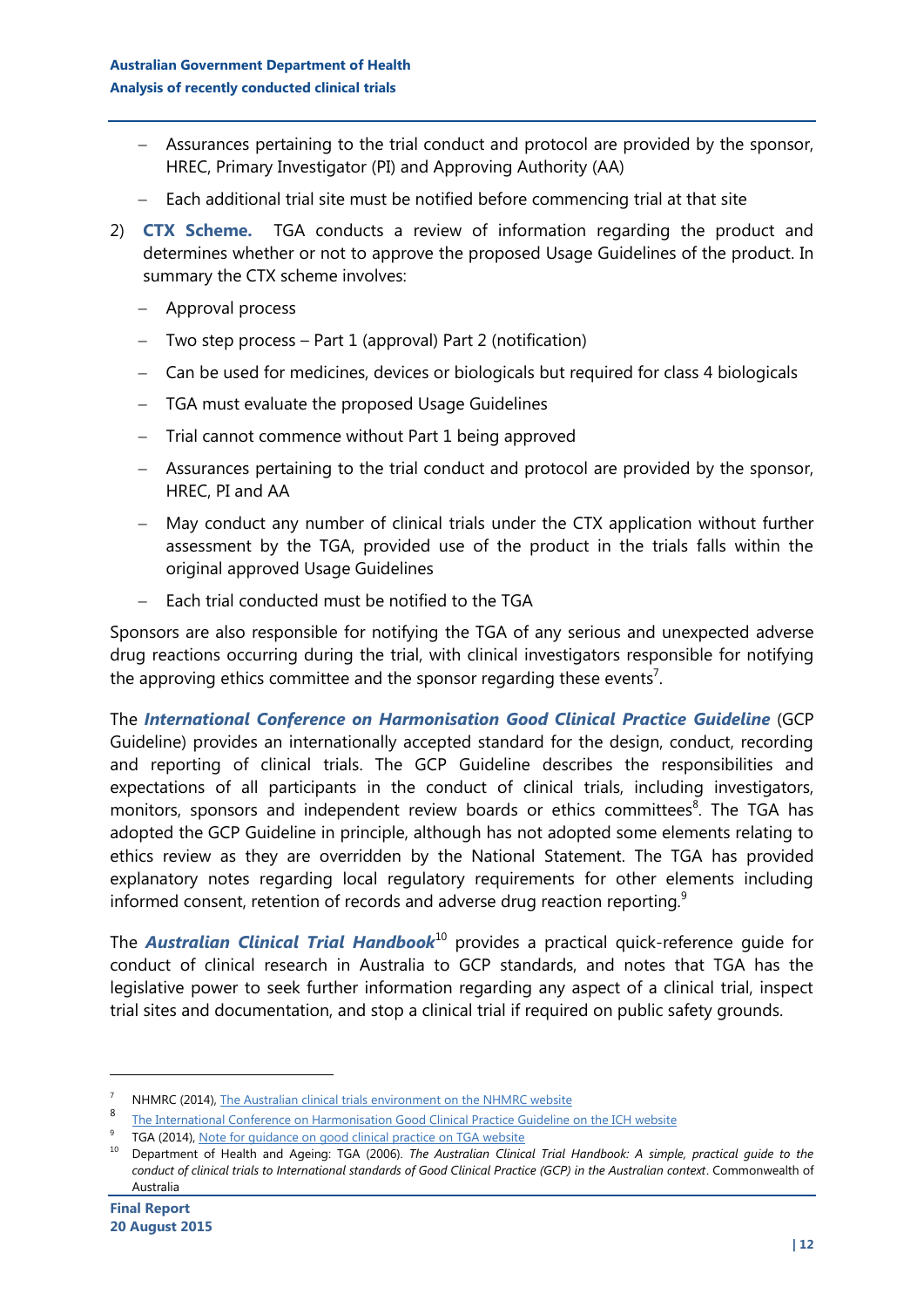#### **1.1.3 RECENT REVIEWS**

Following a decade of steady growth, clinical trials activity in Australia appears to have declined over recent years. It has been reported that in the three years to 2011 the number of new clinical trials conducted in Australia declined by an average of 13 per cent per year $^{11,12}$ .

The **Clinical Trials Action Group (CTAG)** was established in 2009 as a subgroup of the Pharmaceuticals Industry Working Group with the task of boosting Australia's profile as a preferred destination for conduct of clinical trials. The recommendations of the 2011 CTAG Report were endorsed by the Australian Government and addressed key issues around timeliness of clinical trial approvals, benefits of e-health and information and communications technology (ICT) infrastructure to conduct of clinical trials, improving patient recruitment and support for clinical trials networks. $^{13}$ 

The 2013 *Strategic Review of Health and Medical Research in Australia: Summary*  **Report** (the McKeon Review)<sup>14</sup> also recommended the acceleration of clinical trials reforms recommended in the CTAG Report as part of an overarching reform strategy to embed research activity in the health system. Additional recommendations from the McKeon Review included enhancing the existing consumer recruitment portal, establishing a fewer number of ethics committees, creating a research infrastructure funding vehicle to fund major infrastructure and key enabling technologies, accelerate development of national patient databases and clinical registry infrastructure, and development of a national biobank hub.

**Medicines Australia** has commented that in order to bring trials to Australia, the Australian subsidiary of a global company must compete against other subsidiaries on metrics for **cost, timeliness of trial start-up, capacity to reach recruitment targets, and quality of trial data**. Difficulties arising from a relatively small and geographically dispersed population, expenses associated with Phase 2 and Phase 3 trials, and multiple ethics and/or governance approvals, can impact the share of global clinical trial investment being made in Australia.<sup>15</sup>

#### **1.1.4 RECENT INITIATIVES**

Subsequent to the CTAG Report, the Australian Government is continuing to build upon previous work by undertaking initiatives **to improve the clinical trials environment in Australia to increase Australia's international competitiveness in clinical trials**. For example, the Department of Health, Department of Industry and Science, and the NHMRC are progressing initiatives and activities to support the following:

<sup>&</sup>lt;sup>11</sup> Medicines Australia (2011), Medicines Australia Occasional Paper Series - Paper 03. Keeping clinical trials in Australia: Why [action is needed now.](http://medicinesaustralia.com.au/issues-information/publications/occasional-papers)

<sup>12</sup> It should be noted that the accuracy of this statistic may have been compromised during establishment of a new TGA database. The data published from September 2013 is considered to be correct for future reporting. Refer TGA website. [Inaccuracies in clinical trial statistics reporting for the period 2009-2012 report](https://www.tga.gov.au/media-release/inaccuracies-clinical-trial-statistics-reporting-period-2009-2012)

<sup>13</sup> Australian Government (2011), *Clinical Trials Action Group Report – Clinically competitive: Boosting the business of clinical trials in Australia. Commonwealth of Australia*

*<sup>14</sup>* Australian Government Department of Health and Ageing (2013), *Strategic Review of Health and Medical Research: Summary Report*. Commonwealth of Australia

<sup>15</sup> Medicines Australia (2011), Medicines Australia Occasional Paper Series - [Paper 03. Keeping clinical trials in Australia: Why](http://medicinesaustralia.com.au/issues-information/publications/occasional-papers)  [action is needed now.](http://medicinesaustralia.com.au/issues-information/publications/occasional-papers)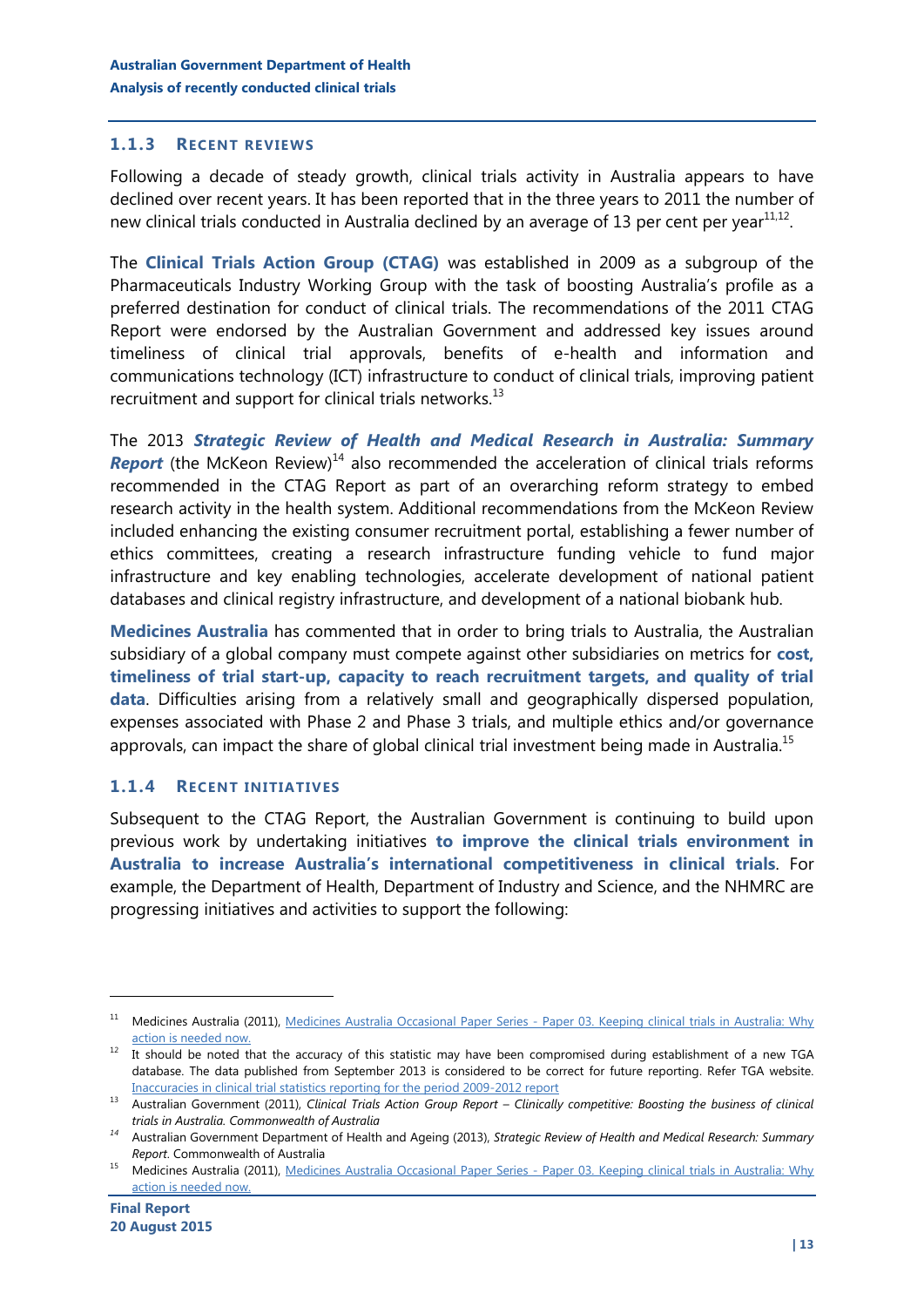- streamlining of ethics and governance approval processes (including development of a generic human research ethics application form)
- development of a consistent national approach to multi-jurisdictional clinical trials within Australia (being progressed by the Clinical Trials Jurisdictional Working Group and covering priority areas of ICT metrics, ethics and governance approval processes, patient recruitment and strategies to position Australia as a preferred location for the conduct of clinical trials)
- development of a standard table of costs for clinical trial items
- development of a framework for safety reporting and monitoring of clinical trials
- development of training and education materials for clinical researchers and Research Governance Officers (RGOs)
- improvement in functionality of the Australian clinical trials website.<sup>16</sup>

With respect to the process for **development of a standard table of costs for clinical trial items**, a Ministerial Direction was issued to the Independent Hospital Pricing Authority (IHPA), dated 28th November 2012, to determine the national efficient price for a list of standard items (developed by the NHMRC) associated with conducting clinical trials in Australia. Subsequently in June 2013, IHPA produced a table of standard costs for conducting Clinical Trials in Australia<sup>17</sup>. These costs focused on the NHMRC list of items that was developed as a result of the CTAG process (that involved a high level of input from the pharmaceutical industry, but lower levels of participation from other commercial trial sponsors). The NHMRC list was largely focussed on pharmaceutical trials; as a result, it was considered that further work was required to ensure the applicability of the NHMRC list to medical device trials, and until such time as this work was undertaken, it has been noted that the table of standard costs should not be used for device trials.

Furthermore there was no mandated requirement to use the table of standard costs for negotiating trial budgets, as is was only intended to be used as a guide or reference point in this respect. Nonetheless, it is considered that there is considerable value in the Australian table of standard costs, particularly if users of the table have regard to the following factors in negotiating trial budgets:

- 1) **Standard care versus trial specific care**. It is important to note that the standard costs are intended to be applied only for those activities that are over and above standard of care i.e. the determined standard costs should not be applied to services that patients would have received in any case, if they had not been enrolled in a clinical trial.
- 2) **Type of trial**. Although, the standard costs have been developed without reference to the type of trial, there may be a need to consider adjustments to the standard costs depending on the nature of the intervention on trial (e.g. pharmaceutical trials, radiation oncology trials, surgical trials, service model trials, observational trials, etc.).
- 3) **Target population of trial**. Some trials will target populations where there will be different costs experienced relative to the typical adult population. This may require

<sup>&</sup>lt;sup>16</sup> Australian Government (2015), NHMRC and Department of Industry and Science, Australian Government Clinical Trials [Initiatives website](https://www.australianclinicaltrials.gov.au/australian-government-clinical-trials-initiatives)

<sup>&</sup>lt;sup>17</sup> Independent Hospital Pricing Authority (June 2013), Development of a table of standard costs for conducting Clinical Trials [in Australia report on Independent Hospital Pricing Authority website](https://www.ihpa.gov.au/publications/development-table-standard-costs-conducting-clinical-trials-australia)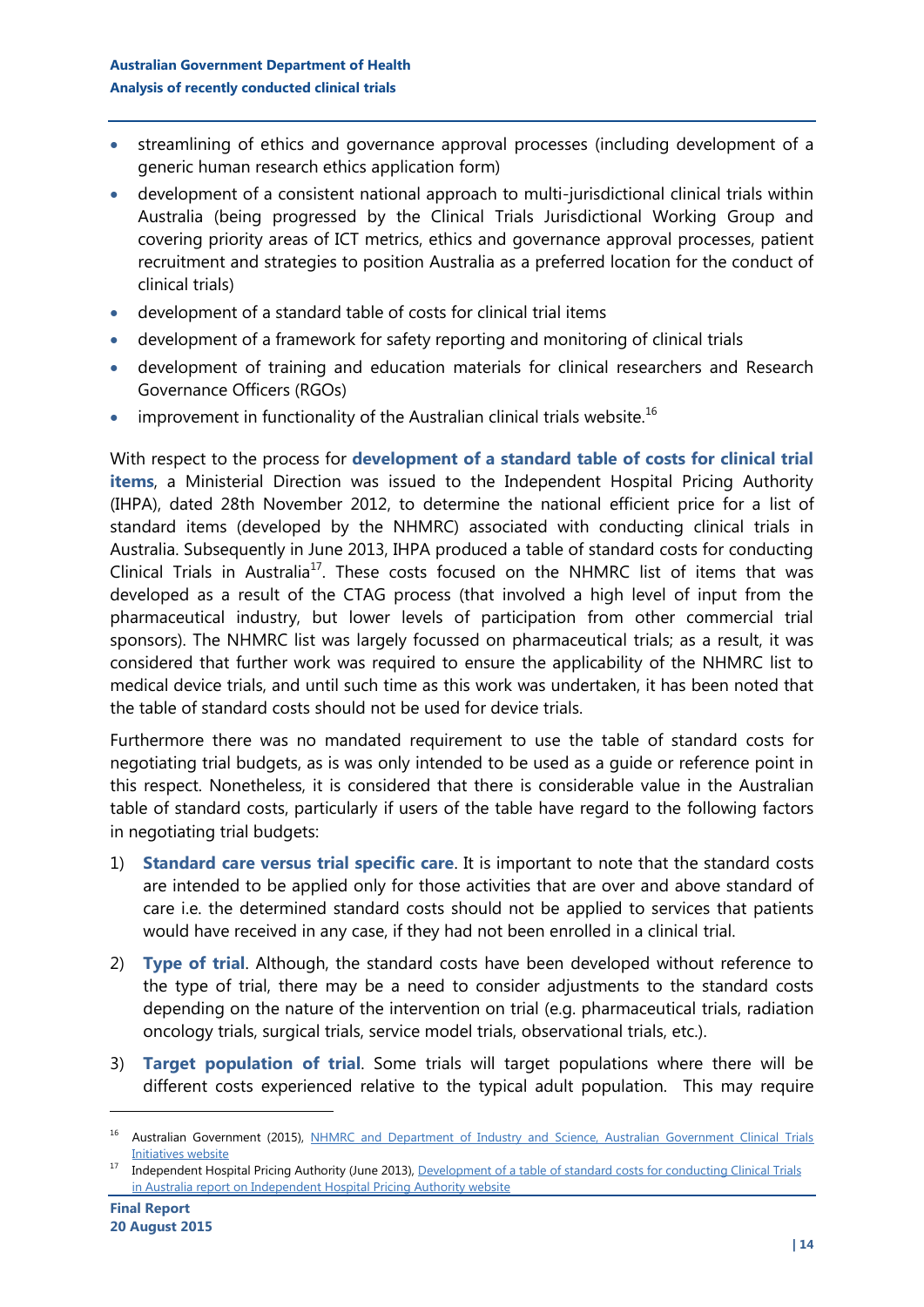consideration of adjustments to the standard costs for trials that are likely to involve high proportions of participants from smaller target groups.

- 4) **Phase of trial**. Pharmaceutical trials are normally categorised into phases from Phase 1 through to Phase 4. The phase of the trial was found to impact on costs, so there may be a need to consider adjustments to the standard costs depending on trial phase.
- 5) **Trial setting**. Organisations conducting clinical trials represent a range of settings, from hospitals to primary and community services, through to purpose built facilities. The study found that there are different experiences of the cost of trials depending on the setting, so there may be a need to consider adjustments to the standard costs based on the setting in which the clinical trial will be conducted.
- 6) **Location of trial sites and participants**. Some trial sites are located in regional/ rural areas, where there may be higher cost experiences. Also, metropolitan area-based trials may provide access to participants residing in regional/rural areas through the use of tele-health technology, or subsidised travel to and from the regional/rural location. Accordingly, there may be a need to consider adjustments to the standard costs for trials where the trial site and/or the trial participants are in located in regional/rural areas.
- 7) **Trial complexity**. There are potentially a number of factors associated with trial complexity that may impact on cost. It is considered that the judgement about trial complexity needs to be made in context as general rules are too difficult to develop, but it may be relevant to consider an adjustment to the standard costs based on trial complexity.

Although the project to develop a table of standard costs highlighted widespread support for this to occur, there were a few stakeholders who expressed concerns about the possible negative impact of the initiative. The Commonwealth subsequently agreed to undertake further work to refine the table of standard costs for clinical trial items and at the time of writing, this work is in progress.

## <span id="page-14-0"></span>**1.2 PROJECT OBJECTIVES**

As outlined above, the Department has been involved in supporting a range of initiatives aimed at strengthening the effectiveness of conducting clinical trials across the health sector. The current project focuses on **assessing the enablers and barriers** for a selection of Australian pharmaceutical and device clinical trials in an attempt **to extrapolate these findings to increase Australia's clinical trial participation and competitiveness.**

The objectives of this project were to identify critical success or failure factors for recently conducted, commercially sponsored pharmaceutical treatment and device trials, and more specifically to identify:

- 1) The key barriers or reasons for failure leading to:
	- a sponsor's decision not to place a commercial trial in Australia, and/or
	- a trial conducted in Australia that fails to deliver either agreed participant numbers or high quality data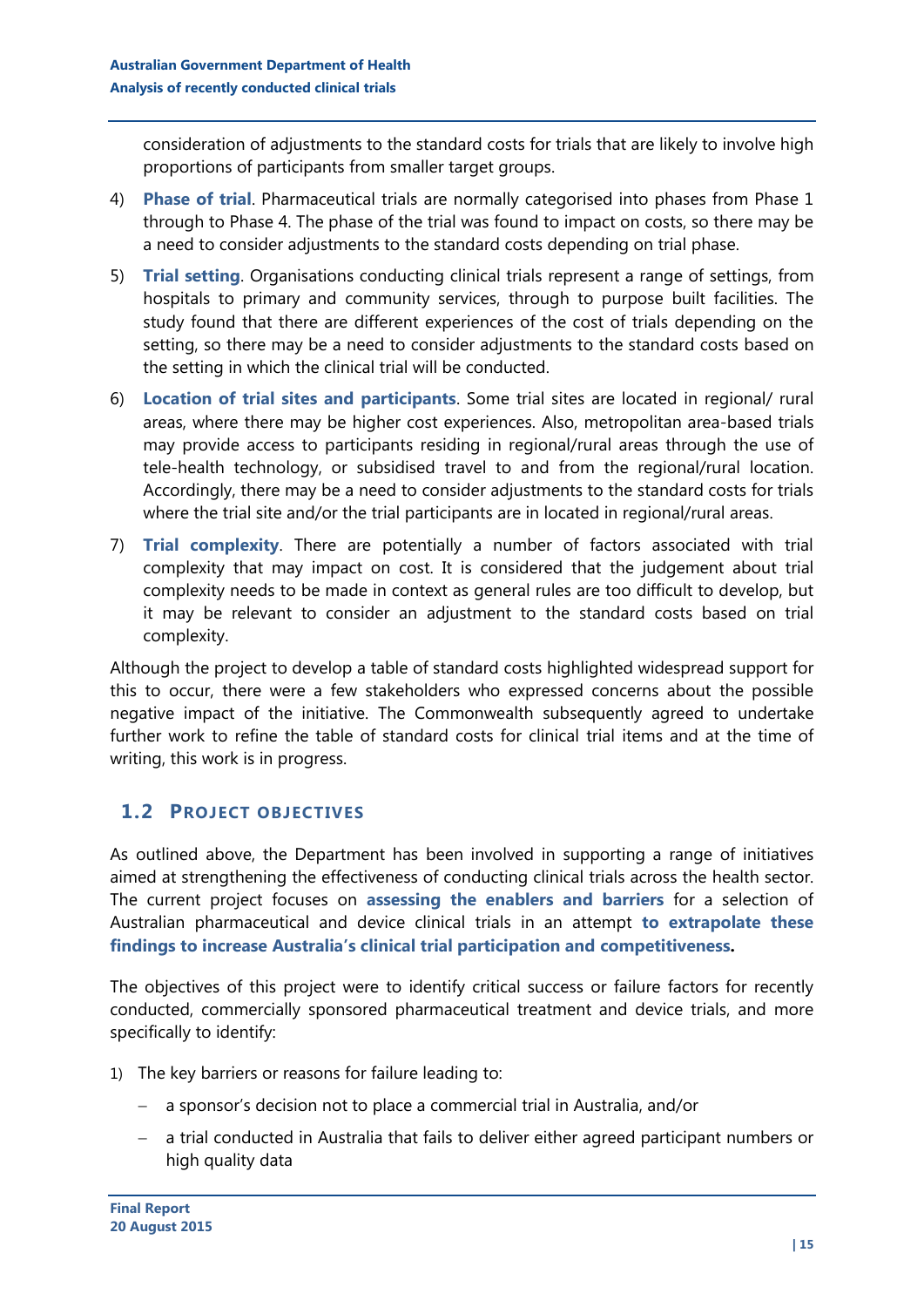2) The key enablers leading to successful completion of a commercial clinical trial in Australia (e.g. a trial that either meets or exceeds the sponsor's expectations).

## <span id="page-15-0"></span>**1.3 DEFINITIONS OF SUCCESS**

An analysis of how success should be defined for the purposes of this project was conducted at the project outset. Several definitions of success proposed by various authors were reviewed for their applicability, and these are outlined below.

- 1) **Operational success**. This refers to the extent to which trials can be successfully operated in Australia and includes metrics by which Australia is compared with other countries as a potential trial site (e.g. cost, timeliness of trial start-up, capacity to reach recruitment targets, and quality of trial data). Operational success includes not only the ability to successfully execute the protocol (including site feasibility and capacity planning, site selection, investigator recruitment, patient recruitment and retention, data collection, management and analysis) $18,19$ , but also includes other factors such as ethics and governance approval processes or safety reporting processes which must by complied with to operate in the Australian environment. Current initiatives to enhance the environment for clinical trials in Australia are focussed on improving operational success, and this was also **a key focus for this project**.
- <span id="page-15-2"></span><span id="page-15-1"></span>2) **Scientific or protocol design success**. This refers to the extent scientific risks are considered and addressed in the protocol design. It includes factors such as:
	- clinical relevance of the question being addressed
	- appropriateness of the patient population or assessment techniques
	- appropriateness of the data being collected
	- whether the right hypotheses, product dose, outcomes or study power have been incorporated into protocol design.<sup>[19](#page-15-1)</sup>

Protocol design factors may also impact the operational success of a trial in the Australian context. For example, if investigators do not perceive the trial to be clinically relevant or if data collection requirements are unnecessarily complex or restrictive, it may impact investigator, site and patient recruitment. Hence protocol design factors, where they impact operational success, **were also considered in the current project**.

3) **Program success**. This is also referred to as clinical strategy success<sup>[18](#page-15-2)</sup> and focuses on the success of planning and decisions occurring prior to and during product development phases to inform clinical strategies for the compound. For example, it includes factors such as the extent of investment in terms of time and money in Phase 2 trials considering different doses or dose-response in different subpopulations, or assessment of comparative effectiveness as well as safety and efficacy of the compound<sup>20</sup>. Whilst these

<sup>&</sup>lt;sup>18</sup> Silverman M (2011)[. Article on clinical trial success, how do you define success on the BioStrategics Consulting Ltd Blog](https://biostrategics.wordpress.com/2011/06/20/clinical-trial-success-how-do-you-define-success/)

<sup>&</sup>lt;sup>19</sup> Customised Improvement Strategies, L.L.C (2009), Protocol development article on Customised Improvement Strategies [website](http://www.rx-business.com/protocol-development.htm)

Park T and O'Hara B (2013). A Maturity Model for Clinical Trial Design: Harnessing the power of modelling and simulation. Tessella Technology and Consulting.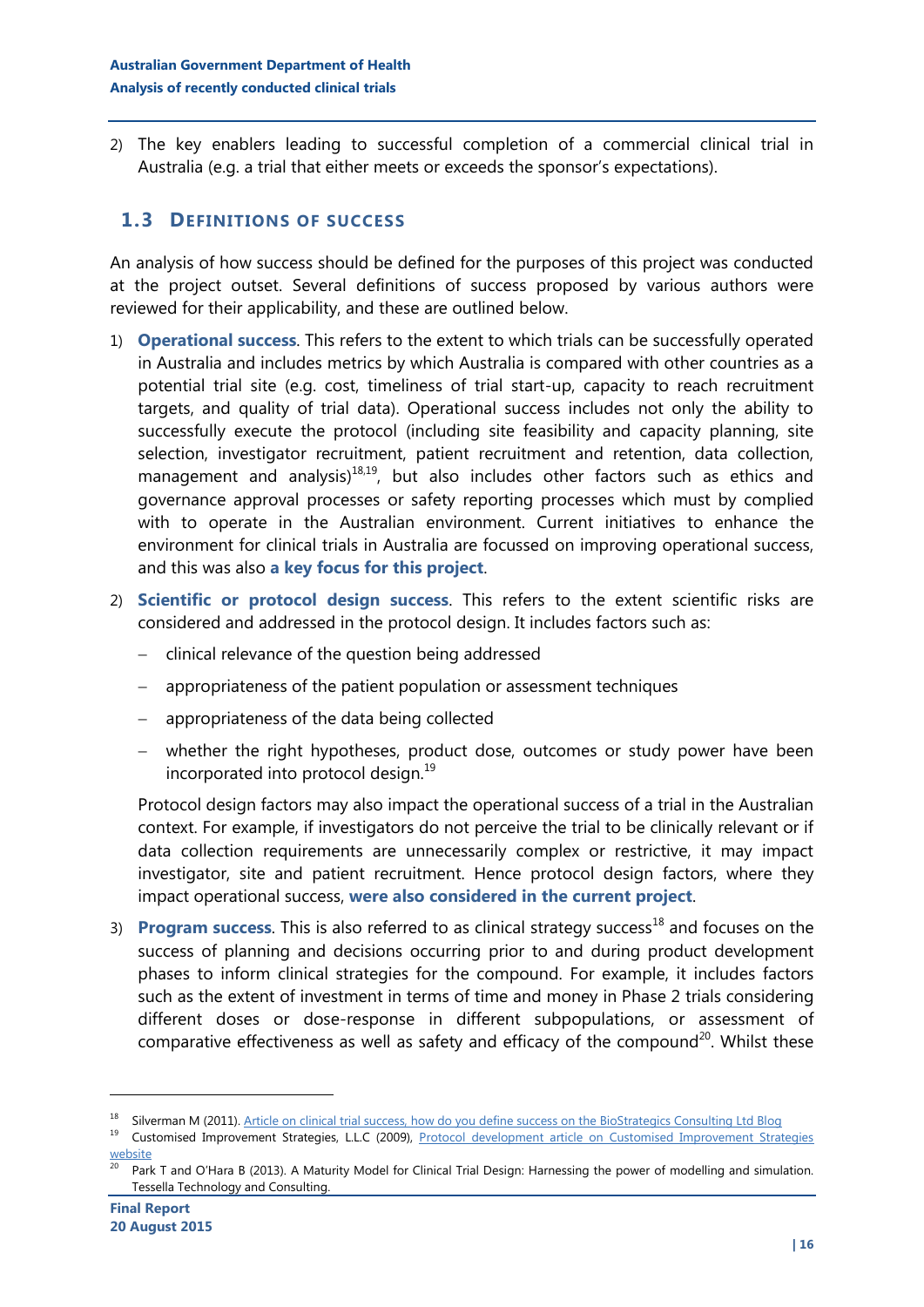factors may have an impact on both scientific and operational success, they are **not the focus of the current project**.

- 4) **Product success**. This refers to the safety and efficacy of the product itself, and its comparative effectiveness (including cost-effectiveness). An analysis of product success per se is **not within the scope** of this project.
- 5) **Asset management strategy success**. This refers to the success of organisation policy and portfolio decisions regarding ongoing development of different compounds at various points in product development phases. For example, if a product does not enter Phase 3 trials by a particular date, investment may be transferred to an alternative product within the portfolio. Whilst this may be impacted by operational and product success, assessment of asset management strategy success per se is **not within the scope** of this project.

The scope of success for this project included all operational factors, and selected protocol design factors which either enable or act as barriers to operational success. Other definitions of success in terms of product success, program success and asset management strategy success were not within the scope of this project.

## <span id="page-16-0"></span>**1.4 STRUCTURE OF THIS DOCUMENT**

The Draft Final Report comprises five chapters as follows:

| <b>Chapter 2</b> | Presents a discussion of the methodological design and data collection<br>techniques that were applied to undertake the project.                                                                                                                                                                     |  |  |  |
|------------------|------------------------------------------------------------------------------------------------------------------------------------------------------------------------------------------------------------------------------------------------------------------------------------------------------|--|--|--|
| <b>Chapter 3</b> | Provides a discussion of findings from the literature and preliminary<br>consultations regarding critical success and failure factors for conducting<br>commercially sponsored clinical trials in Australia in the past five years.                                                                  |  |  |  |
| <b>Chapter 4</b> | Presents a discussion of the findings of the case studies and articulates the<br>reasons for selecting Australia as a trial site; experience regarding start up<br>times; patient recruitment to the trial and data quality; and the reasons for<br>success or failure of these trials in Australia. |  |  |  |
| <b>Chapter 5</b> | Presents a summary of findings and conclusions from the project<br>encompassing the preliminary stakeholder consultations; literature scan; and<br>the nine case studies to address the specified project objectives.                                                                                |  |  |  |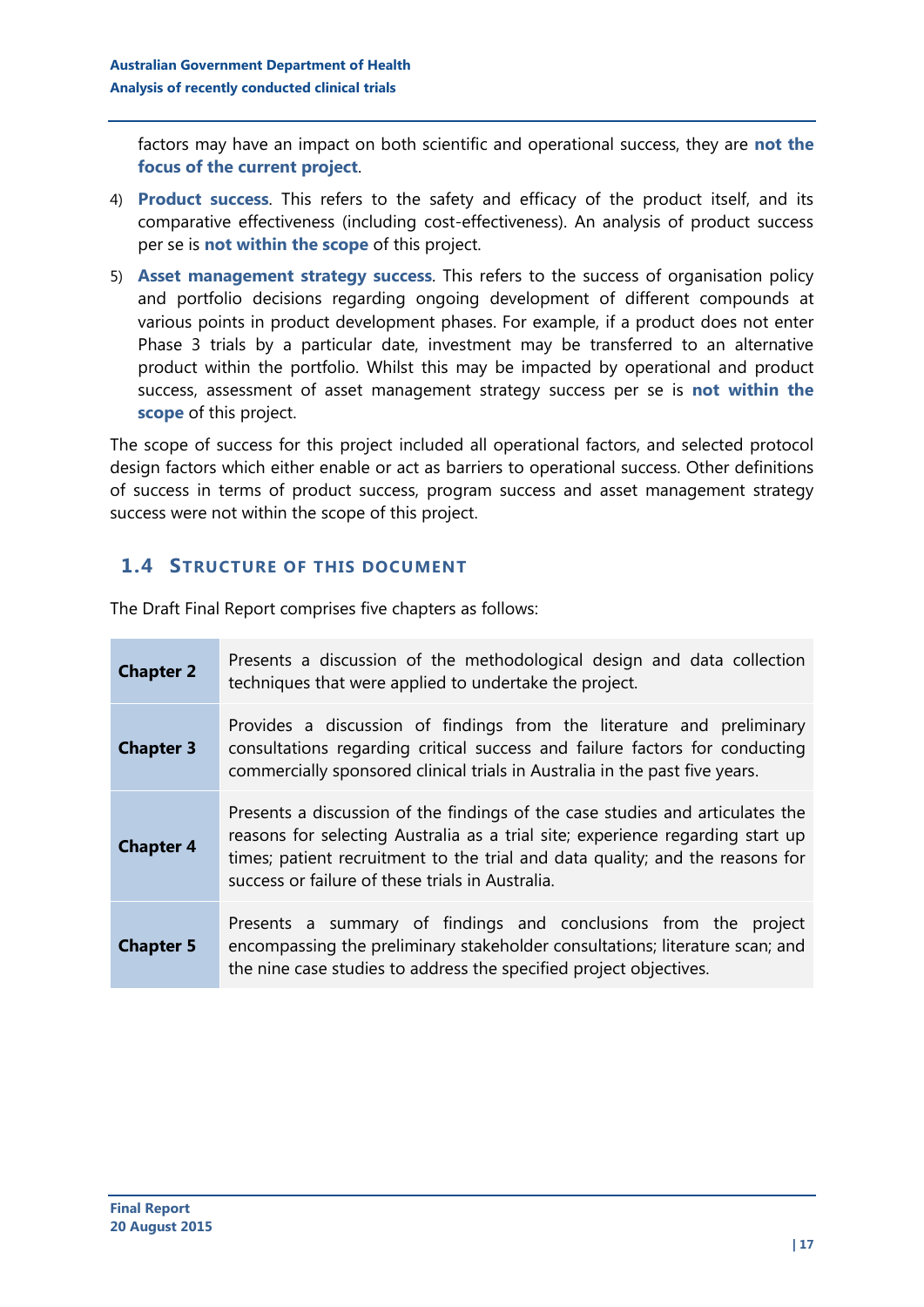## **2. PROJECT METHODOLOGICAL DESIGN**

<span id="page-17-0"></span>This chapter presents a discussion of the methodological design and data collection processes that were applied to undertake the project.

## <span id="page-17-1"></span>**2.1 OVERALL PROJECT DESIGN**

The primary data collection method for the project was a series of nine case studies conducted using semi-structured interviews with nominated representatives of pharmaceutical or medical device companies in Australia. These companies needed to be able to identify and discuss a clinical trial or trials which had been conducted in Australia in the past five years, and which highlighted key contributors to decisions regarding clinical trial investment in Australia as well as barriers/enablers to successful conduct of trials in Australia. The name of the drug/device under investigation did not require disclosure.

Case study discussion questions were informed by an initial environment scan including literature scan pertaining to factors critical to the success or failure of pharmaceutical clinical trials in Australia, and preliminary consultations with AusBiotech, Bellberry Limited, the George Institute for Global Health and three jurisdictional representatives nominated by the Clinical Trials Jurisdictional Working Group<sup>21</sup>. Organisations and individuals approached by HOI for involvement in preliminary consultations were identified by the Department. The process for identification and selection of case study participants is presented in the following section.

Preliminary consultations occurred in late April to early May 2015, and case study discussions occurred from 1-15 June 2015.

#### <span id="page-17-2"></span>**2.2 STAKEHOLDER CONSULTATIVE PROCESSES**

This section provides an overview of the stakeholder consultation processes that were undertaken to support the collection and analysis of the pre-requisite data.

#### **2.2.1 CONSULTATION FRAMEWORKS**

Two consultation frameworks were prepared and approved by the Department for distribution to selected stakeholders involved in preliminary consultations and case studies. These frameworks included discussion guides relevant to these different project stages. Appendix A and Appendix B of this document contain discussion guide questions used for the preliminary consultations and for the case studies respectively.

<sup>&</sup>lt;sup>21</sup> Note that Medicines Australia was invited to participate in preliminary consultations but was unable due to staff availability within project timeframes. The Medical Technology Association of Australia (MTAA) was not invited to participate in preliminary consultations as the scope of the project was not expanded to include devices until after preliminary consultations had been conducted.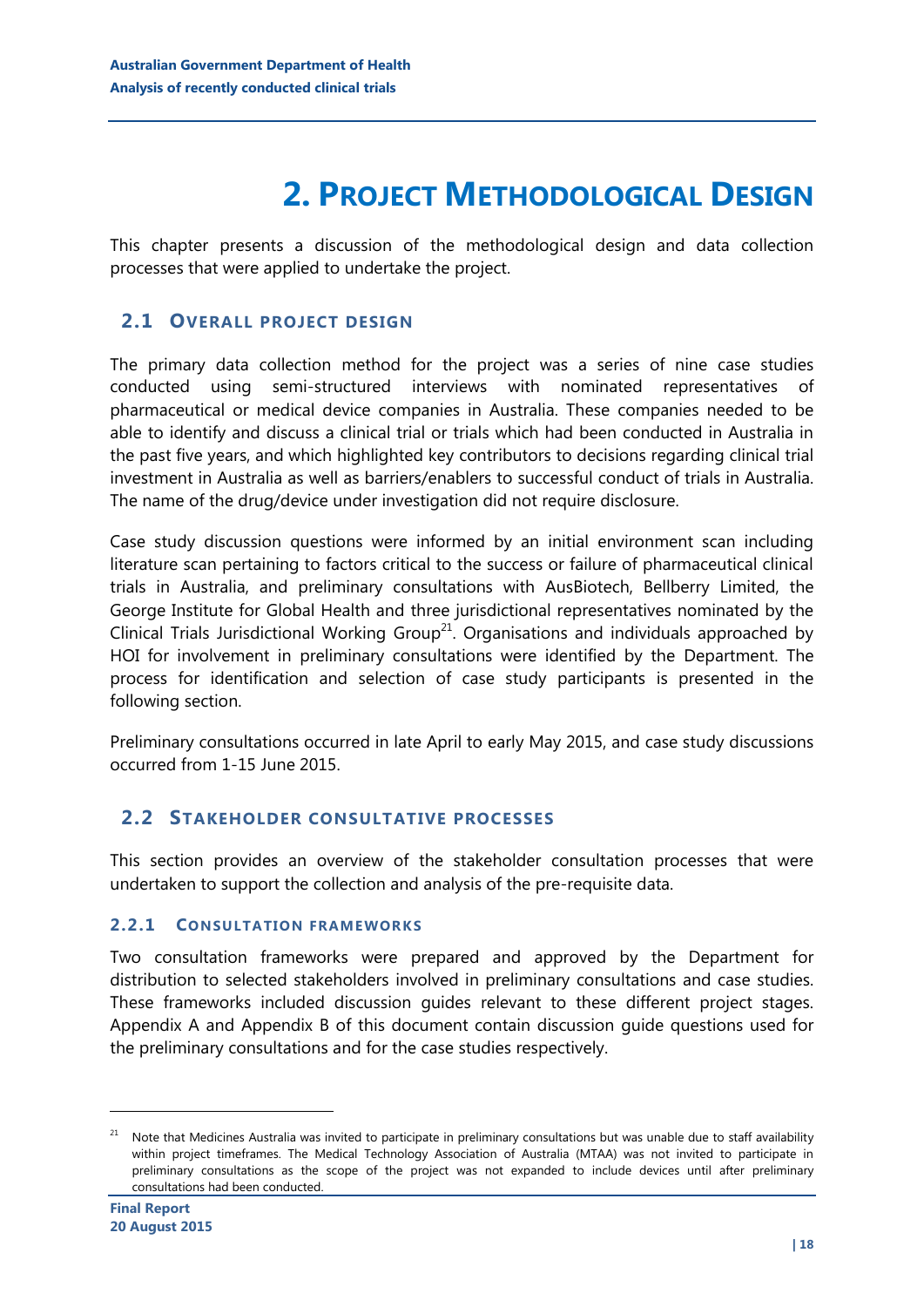Discussion guides were reviewed by the Department prior to finalisation and distribution.

#### **2.2.2 CASE STUDY SITE SELECTION**

The initial process planned for identification and recruitment of up to ten case study participants was via a search of clinical trials listed on the Australian New Zealand Clinical Trials Registry (ANZCTR) meeting the following selection criteria, as agreed by the Department:

- examples of both pharmaceutical treatment and medical device trials
- conducted in the last five years (2010-2015)
- commercially funded
- a range of Australian jurisdictional involvement (i.e. small number to multiple jurisdictions, including single and multiple sites within jurisdictions)
- a range of trial phases
- a range of disease/conditions
- mix of health care settings or organisations involved (e.g. public/private)
- at least one case study from an AusBiotech member organisation
- examples of trials listed on ANZCTR as well as those not listed on this Register.

In order to meet the final selection criterium (i.e. find examples of trials not listed on ANZCTR as well as those listed on ANZCTR) and the timeframes for the project, a second process to identify potential trials was initiated. This involved representatives from Medicines Australia and AusBiotech sending a request to participate to member organisations and/or other organisations with whom they were involved. Based on this latter recruitment process, sufficient participant organisations were identified early in the project to meet the selection criteria, and this became the sole process for recruitment of case study sites. Organisations selected the most appropriate representative(s) to participate in the case study following review of questions in the discussion guide.

#### **2.2.3 CASE STUDY PARTICIPANTS**

A total of nine organisations participated in the project including seven pharmaceutical companies, one medical device company, and one contract research organisation (CRO) specialising in biopharmaceuticals, medical devices and diagnostics. All organisations are global, with two having global headquarters in Australia and seven having global headquarters overseas. [Table 2.1](#page-19-0) below presents an overview of case study organisations and selected trials against the required selection criteria. Note that two organisations presented case studies on two trials each in order to showcase examples of successful and less successful conduct. The participating CRO did not select a particular trial for discussion but discussed broad issues impacting multiple trials for which they have been responsible over the past five years.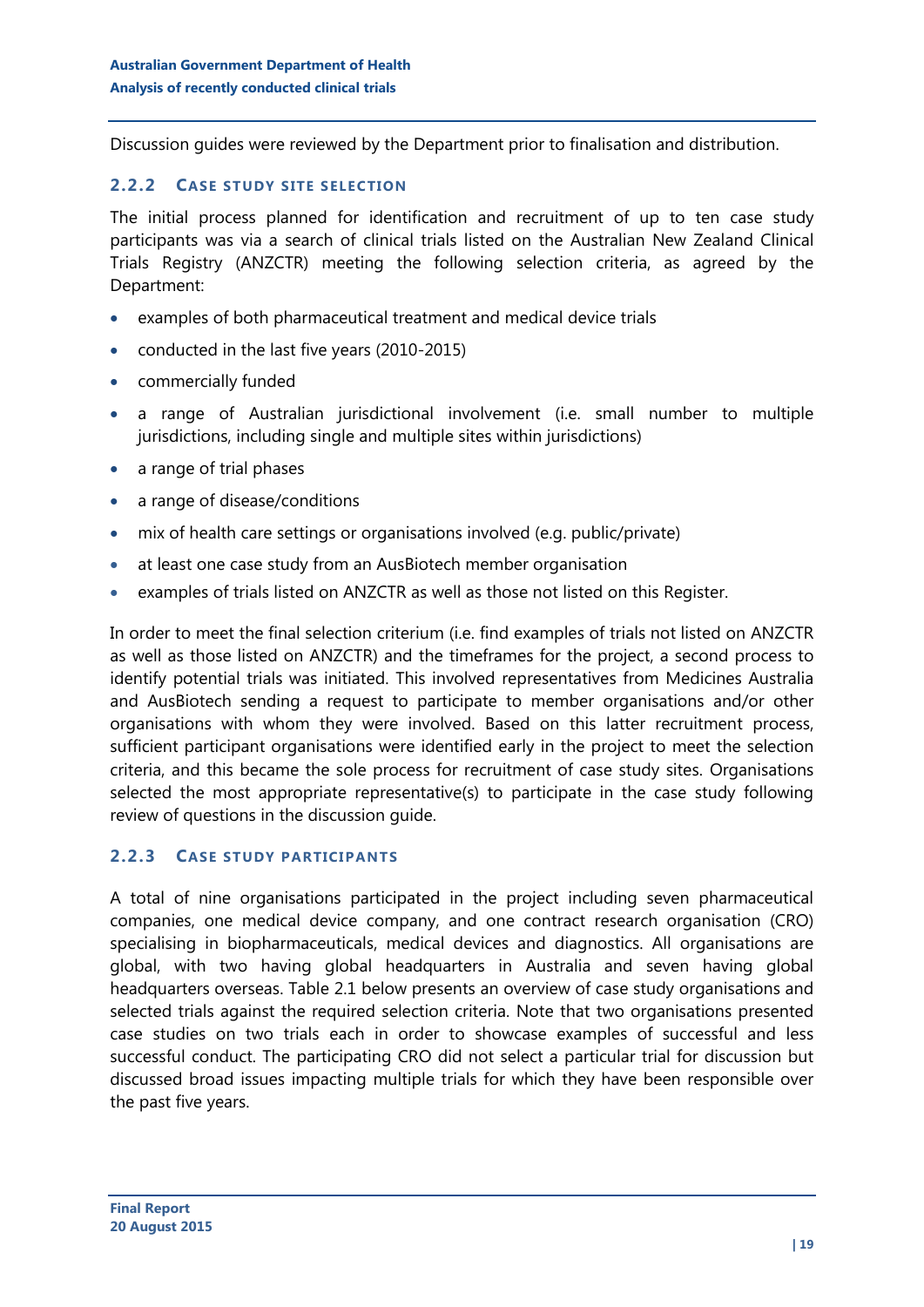Organisation representatives participating in the case studies included heads of global clinical research operations, heads of Australian or regional clinical research operations, heads of clinical trial start up operations, senior clinical research managers and clinical trial managers.

<span id="page-19-0"></span>

| <b>Domain</b>                       | <b>Option</b>                                                      | <b>No. of case studies</b> |
|-------------------------------------|--------------------------------------------------------------------|----------------------------|
| Organisation type                   | Pharmaceutical                                                     | 7                          |
|                                     | Medical device                                                     | $\mathbf 1$                |
|                                     | <b>CRO</b>                                                         | $\mathbf{1}$               |
| Industry organisation<br>membership | Medicines Australia member<br>organisation                         | 7                          |
|                                     | AusBiotech member organisation                                     | 4                          |
|                                     | Medical Technology Association of<br>Australia member organisation | $\mathbf 1$                |
| Trial phase                         | Phase 1                                                            | $\overline{2}$             |
|                                     | Phase 2                                                            | 2                          |
|                                     | Phase 3                                                            | 5                          |
|                                     | Phase 4                                                            | $\mathbf 1$                |
| Disease/conditions                  | Cancer                                                             | 4                          |
|                                     | Cardiovascular                                                     | 3                          |
|                                     | <b>Diabetes</b>                                                    | $\mathbf{1}$               |
|                                     | Urology                                                            | $\mathbf{1}$               |
|                                     | Infectious diseases                                                | $\mathbf{1}$               |
| Number of sites in<br>Australia     | Range                                                              | 1-over 20                  |
| States/territories involved         | Victoria                                                           | 9                          |
| in Australia                        | <b>New South Wales</b>                                             | 8                          |
|                                     | Queensland                                                         | 8                          |
|                                     | South Australia                                                    | 7                          |
|                                     | Western Australia                                                  | 4                          |
|                                     | Tasmania                                                           | ۷                          |
|                                     | <b>Australian Capital Territory</b>                                | $\overline{2}$             |
| Health care setting                 | Public institutions only                                           | 3                          |
|                                     | Public and private institutions                                    | 7                          |
| Register listing                    | Clinicaltrials.gov                                                 | 8                          |
|                                     | ANZCTR only                                                        | 1                          |

## **Table 2.1: Characteristics of case study participating organisations (n=9)\***

\*Note that some case study organisations presented more than one trial for discussion, and/or were members of more than one industry organisation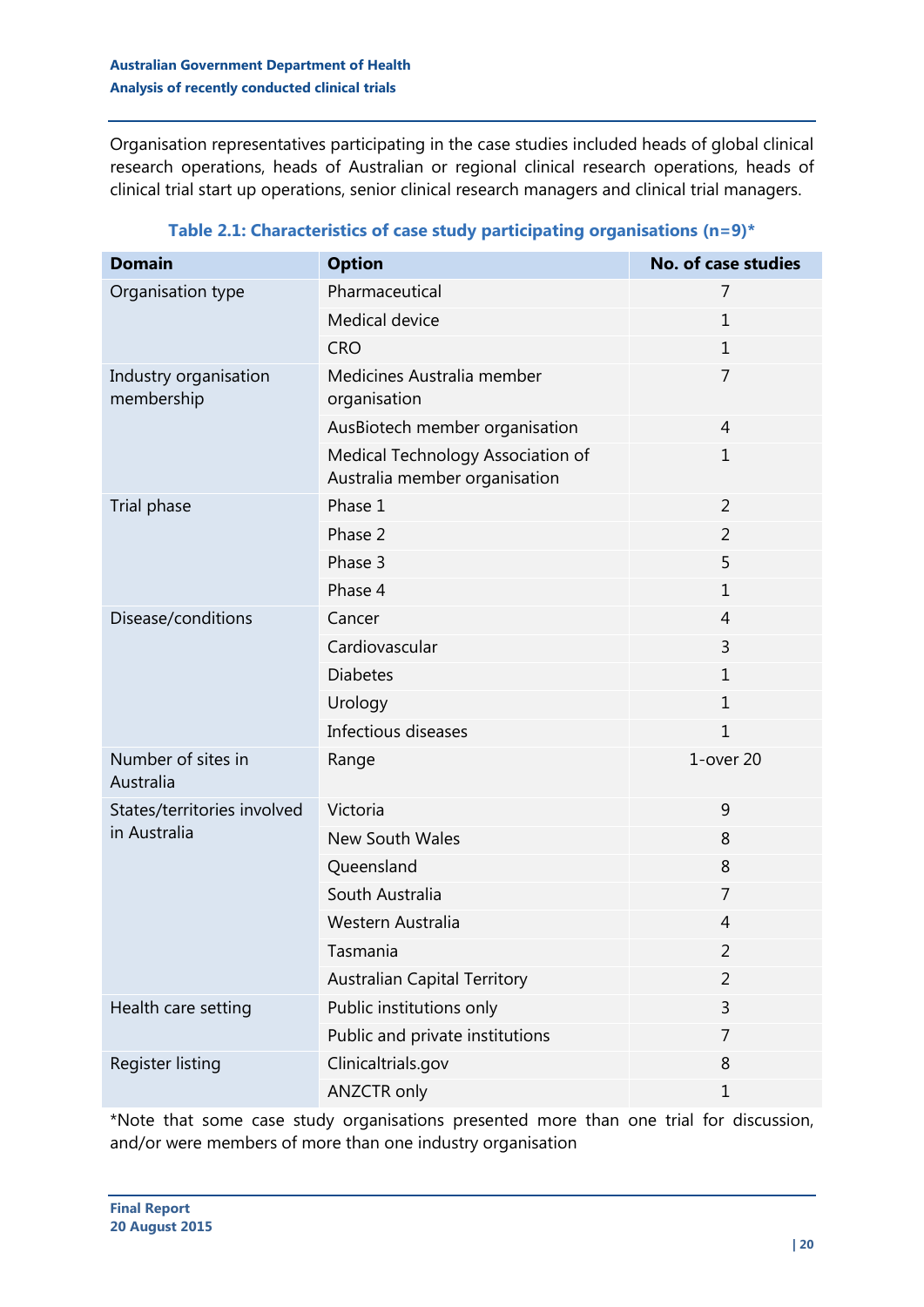## <span id="page-20-0"></span>**2.3 ANALYSIS AND PRESENTATION OF FINDINGS**

A thematic analysis of findings from the preliminary consultations and literature scan of factors critical to the success or failure of pharmaceutical and/or device clinical trials in Australia was presented in the project *Stocktake Analysis Report* provided to the Department on 13 May 2015. These findings are summarised again in Chapter [3](#page-21-0) of this Report. Findings from the case studies were presented in the Case Study Analysis Report provided to the Department on 19 June 2015, and are presented again in Chapter [4](#page-27-0) of this Report. Triangulation of findings from the preliminary consultations and each of the case studies was conducted to prepare overall project findings which are presented in Chapter [5.](#page-52-0)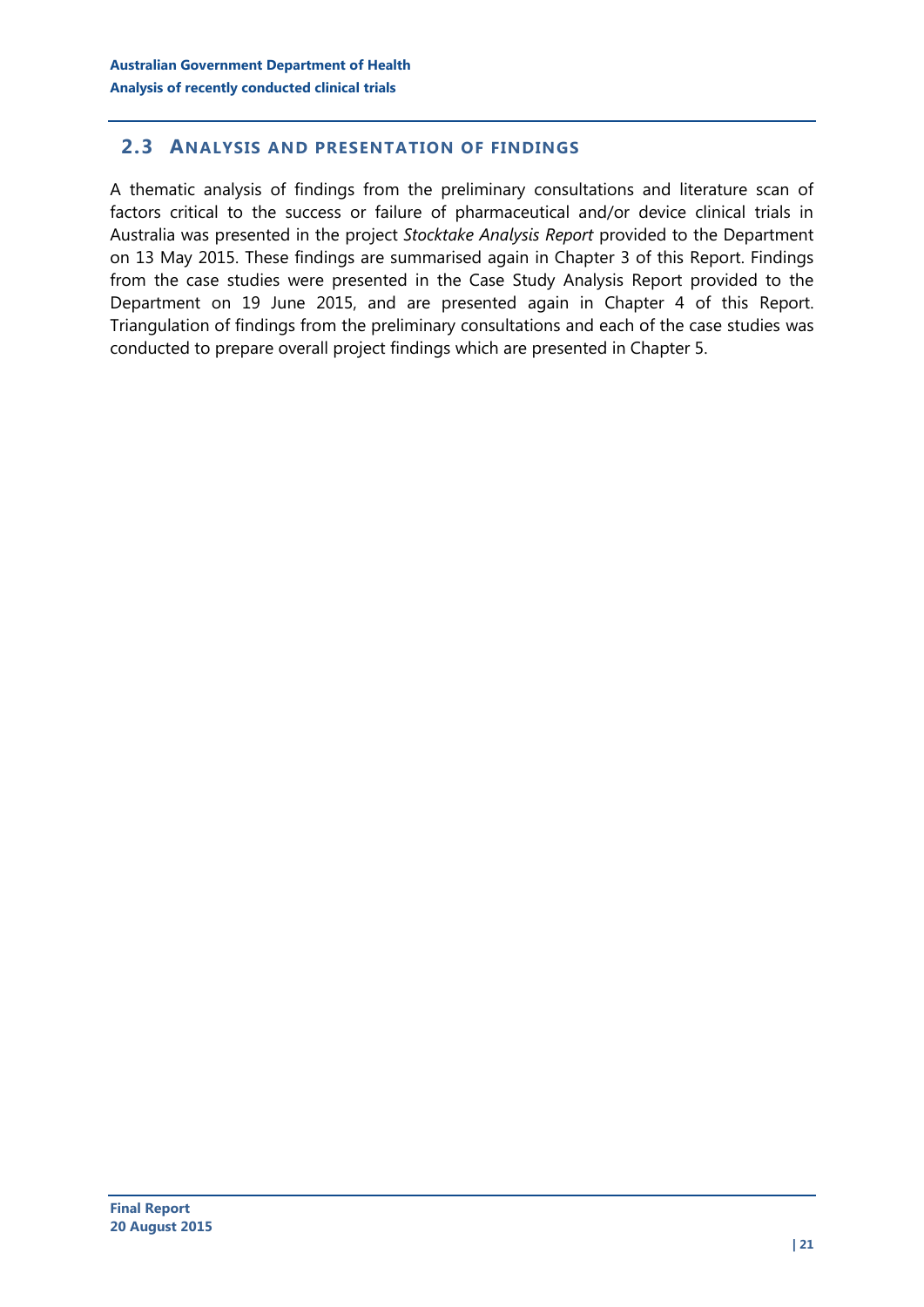## **3. ENVIRONMENT SCAN FINDINGS**

<span id="page-21-0"></span>This chapter provides a discussion of the Environment Scan aimed at identifying the factors impacting on the critical success and failure for conducting commercially sponsored pharmaceutical and/or medical device clinical trials in Australia in the past five years from the following sources:

- literature scan
- preliminary consultations with AusBiotech, Bellberry Limited, the George Institute for Global Health and three jurisdictional representatives nominated by the Clinical Trials Jurisdictional Working Group (CTJWG)<sup>22</sup>.

## <span id="page-21-1"></span>**3.1 WHAT DOMAINS ARE WE COMPETING IN?**

Medicines Australia has commented that in order to bring trials to Australia, the Australian subsidiary of a global company must compete against other subsidiaries on metrics for **cost, timeliness of trial start-up, capacity to reach recruitment targets, and quality of trial data<sup>23</sup>** . The importance of these factors is borne out by the following comments from various participants in the preliminary consultations:

*"When making investment decisions in head offices, costs come into it after discussion regarding regulatory and clinical considerations (e.g. available patient populations). So after choosing US and European sites, decisions regarding Australia, Southeast Asia, Bulgaria, and Brazil etc. are taken by looking at balancing costs against data quality."*

*"Australia is becoming less crucial due to increased capacity in Asia and Latin America. There are increasing numbers of companies choosing to not invest in Australia."*

*"We are at a tipping point at the moment in Australia, with a lot of trials in recent years*  failing to reach recruitment targets, and a lot of companies choosing to not invest in *Australian sites. We are at the point of questioning whether we continue to run clinical trials in Australia."*

## <span id="page-21-2"></span>**3.2 KEY DRAWCARDS FOR CONDUCT OF CLINICAL TRIALS IN AUSTRALIA**

The key drawcards for Australia as a choice of clinical trial investment given by participants in the preliminary consultations relate to ability to provide **quality data** and **timeliness of trial start up**. Drawcards include the following:

1) **Excellent research reputation and provision of quality data**. It was reported that Australian researchers involved in commercially sponsored clinical trials have a

<sup>&</sup>lt;sup>22</sup> Note that Medicines Australia was invited to participate in preliminary consultations but was unable to due to staffing changes at the time. MTAA was not invited to participate in preliminary consultations as the scope of the project was not expanded to include devices until after preliminary consultations had been conducted.

<sup>&</sup>lt;sup>23</sup> Medicines Australia (2011). Medicines Australia Occasional Paper Series - Paper 03. Keeping clinical trials in Australia: Why [action is needed now.](http://medicinesaustralia.com.au/issues-information/publications/occasional-papers)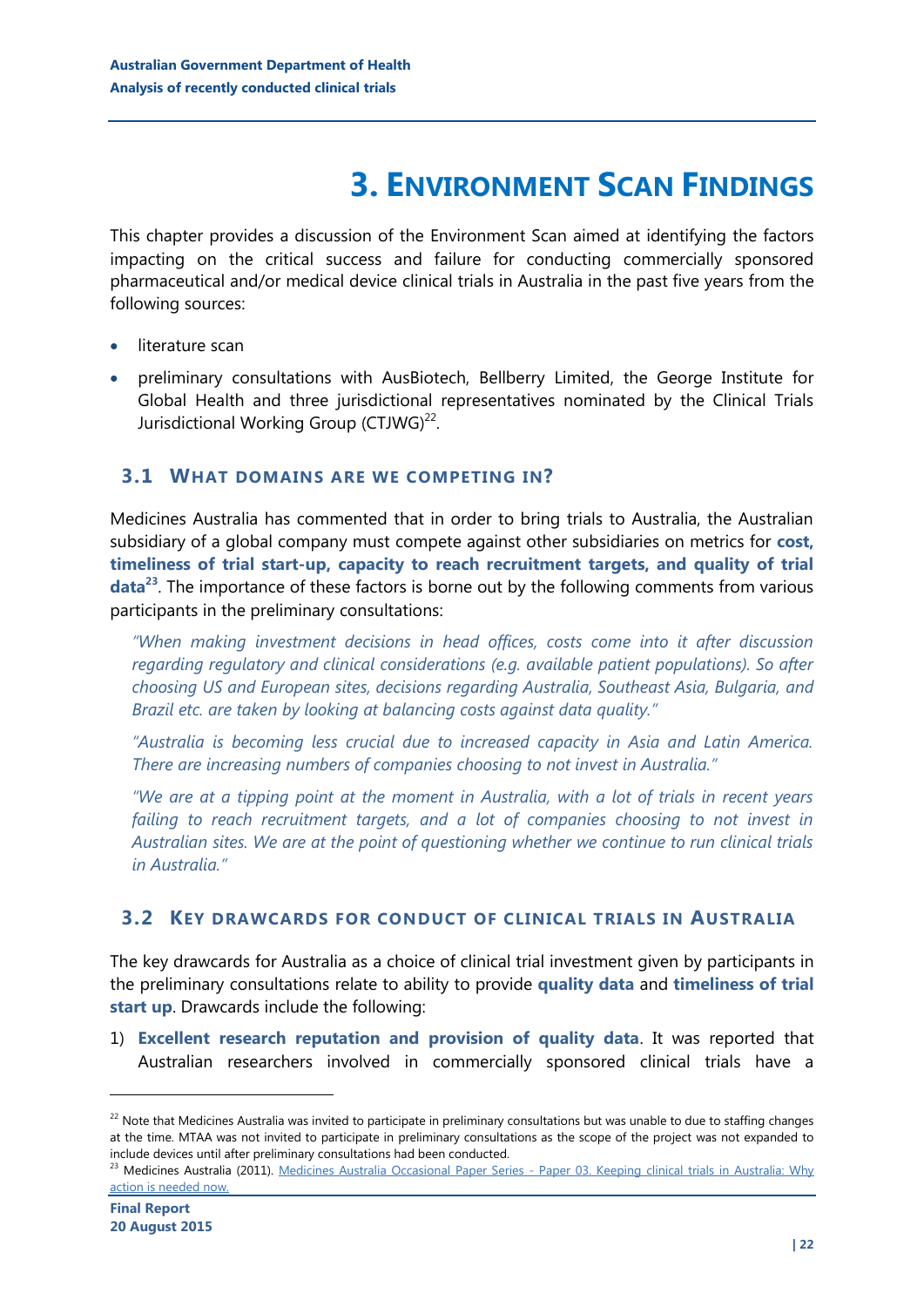recognised history of compliance with GCP Guidelines and trial protocols. This results in excellent documentation and quality data being provided compared with some other countries between whom choices are being made.

- 2) **CTN/CTX Scheme**. The CTN scheme for trial notification to the TGA following ethics and governance approvals was reported to allow some of the "*swiftest start up times in the world*". However one respondent commented that *"although the CTN scheme is incredibly positive, these benefits are now largely irrelevant due to bloated ethics and governance timeframes."*
- 3) **Research and development (R&D) tax incentive**. The R&D tax incentive provides a tax offset for eligible R&D activities particularly those that benefit Australia. This incentive was reported to be particularly important by AusBiotech for early phase studies when considering Australia as an investment site.
- 4) **Good reputations of dedicated research teams and key opinion leaders**. The availability of dedicated research teams at some sites, investigator networks (e.g. Kidney Trials Network), sophisticated understanding of products, and the quality of staff on research teams (e.g. key opinion leaders as principal investigators, dedicated clinical research nurses) was cited as a reason for investment in Australia compared with some other countries.
- 5) **Willingness of population to be involved in research**. Research conducted by the Department of Industry and Science found that Australians had a significant willingness to be part of a clinical trial and that this increased with age. Only 15% of Australians surveyed said they would be unwilling to take part in a clinical trial in the future.<sup>24</sup> It is worth noting that findings from case studies conducted for this project appear contrary to this, with several case study organisations reporting a lack of awareness and/or willingness to participate in clinical trials by the medical community and the Australian public more broadly. Reasons for this difference are unclear, but may reflect that with increased awareness and understanding of the importance of clinical trials, willingness of primary care practitioners and the general public to participate in trials may increase.

Other reasons given less commonly as drawcards for Australia include a clear process for licensing and reimbursement, use of the English language, regulatory recognition by the Food and Drug Administration (FDA) and sponsor company compared with regulatory approvals from some developing countries, and our location in the southern hemisphere allowing year round studies by United States of America (USA) or European companies for seasonal illnesses.

## <span id="page-22-0"></span>**3.3 KEY DRAWCARDS FOR CONDUCT OF CLINICAL TRIALS IN PARTICULAR AUSTRALIAN INSTITUTIONS**

The key drawcards for sponsors to choose particular institutions within Australia were also related to ability to provide **quality data** and **timeliness of trial start up,** and also to the

<sup>&</sup>lt;sup>24</sup> Australian Government Department of Industry and Science (2012). National survey on attitudes towards clinical trials on [Australian Government Department of Industry and Science website.](http://www.industry.gov.au/industry/IndustrySectors/PharmaceuticalsandHealthTechnologies/National-Survey-and-Literature-Review/Pages/default.aspx) Accessed April 2015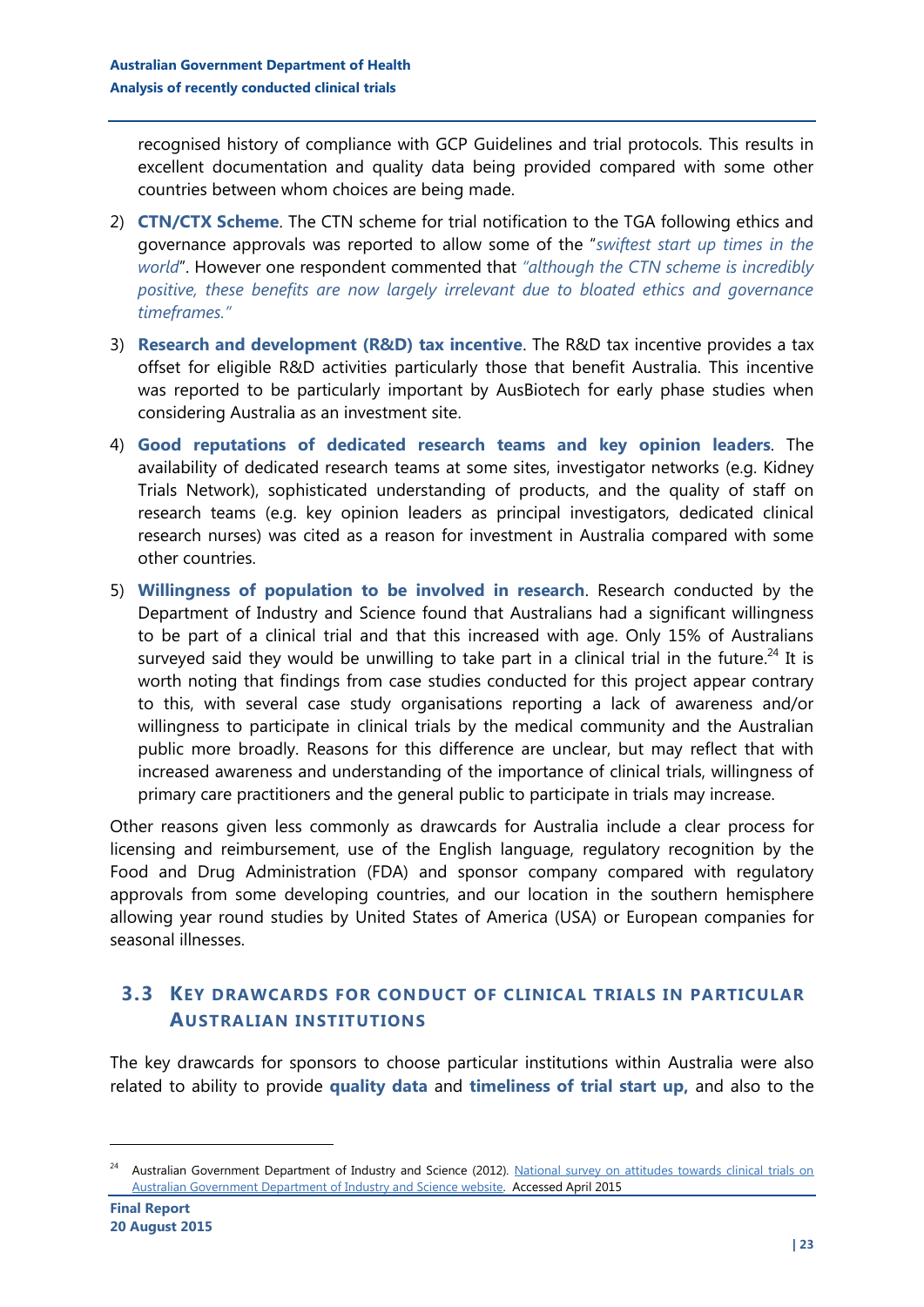expected **capacity to reach recruitment targets**. Specific reasons for choosing particular institutions include:

- 1) **Reputation and experience of key opinion leaders and institution**. The reputation of key opinion leaders and the institution, not only in the particular area of research but also in the conduct of clinical trials, are key factors affecting choice of site.
- 2) **Predictability of achieving recruitment targets**. The history of the institution and/or investigator in meeting stated recruitment targets is critical to decisions regarding choice of site. Literature also supports that inability to meet recruitment targets is one of the key reasons for failure of a trial at a particular site or overall<sup>25</sup>, and that this is also an issue in Australia<sup>26</sup>.
- 3) **Available patient population**. The ability to meet recruitment targets depends not only on the ability to accurately estimate the potential patient pool and recruit patients, but also on the actual patient pool available. Certain hospitals may be chosen based on the size of the relevant potential population (e.g. specialised cancer or cardiac hospitals).
- 4) **Governance and ethics requirements of particular institutions**. Streamlined governance and ethics approval processes are essential to limit delays to trial start up.
- 5) **'Research readiness'**. Institutions doing the most research are reportedly the ones who not only have a strong belief in the importance of research, but are also commercially ready to support operation of trials at their site (e.g. clear governance processes, rates for investigators, available resources and infrastructure etc).

## <span id="page-23-0"></span>**3.4 KEY BARRIERS TO CONDUCT OF CLINICAL TRIALS IN AUSTRALIA**

The key reasons for Australian and international pharmaceutical companies **not** choosing Australia as a preferred clinical trial site location cited by stakeholders during the preliminary consultations relate to **cost**, **timeliness of trial start up** due to governance approval processes, and small population size limiting **recruitment for some population groups**.

Specific barriers to conducting clinical trials in Australia include the following:

- 1) **Cost**. A number of stakeholders reported that Australia is a more expensive location in which to conduct clinical trials compared with Southeast Asia and Latin American sites, although cost considerations are balanced against timeliness of start up, capacity to recruit, and quality of data.
- 2) **Small population size**. Compared with other countries that may be considered as alternative trial sites, the relatively small population size in Australia limits the recruitment pool for certain target population groups, particularly for Phase 2 and 3 trials.
- 3) **Lengthy governance/ethics approval processes**. Initiatives to streamline ethics approval processes over the past five years have led to considerable improvements in time taken for ethics approval in Australia. However, governance approval is still required

<sup>&</sup>lt;sup>25</sup> Farrell B, Kenyon S, Shakur H. Managing clinical trials. Trials 2010;11:78, Managing clinical trials article on BioMed Central [website](http://www.trialsjournal.com/content/11/1/78)

<sup>26</sup> Grand M and O'Brien PC. Obstacles to participation in randomised cancer clinical trials: A systematic review of the literature. Journal of Medical Imaging and Radiation Oncology 2012 Feb;56(1):31-9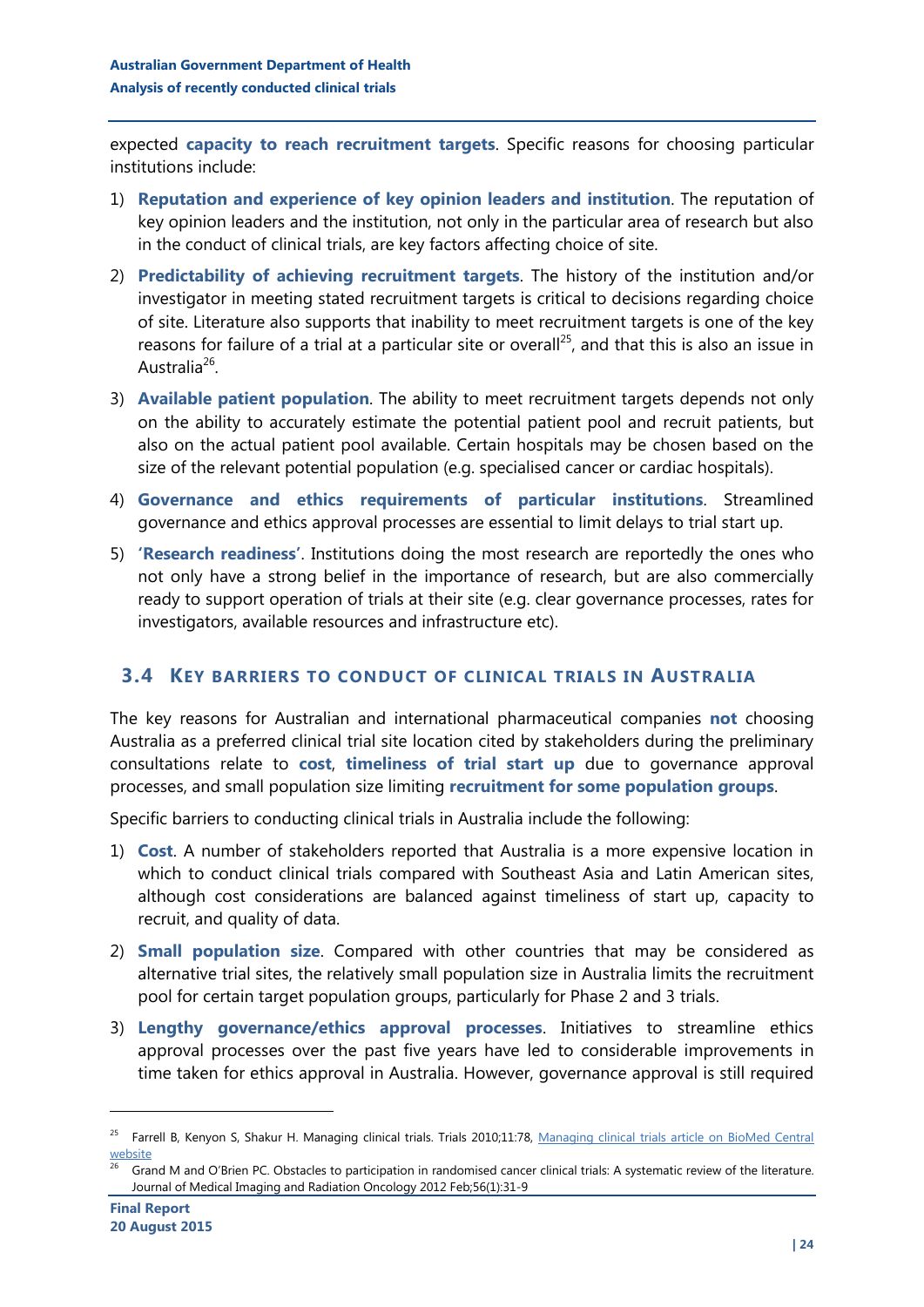and specific to each institution, and can be a lengthy process. It was noted by several participants in preliminary consultations that the simplified ethics process which has been introduced in recent years has actually unmasked a very ad hoc and inconsistent approach to governance within institutions. Timelines for governance approval was reported to range from *"very quick to ridiculously slow, resulting in an approval process which is no longer quick, efficient and effective but now slow and bureaucratic."* This issue was also raised by Davis and Chew  $(2013)^{27}$  who reported that whilst the Harmonisation of Multi-centre Ethical Review (HoMER) initiative has been a significant step forward to allow a single ethical review process, the same had not occurred for governance.

4) **Poor research infrastructure and accountability**. It was reported during consultations that the engagement of public sector sites has become more difficult in recent years, with clinical investigators and/or institutions not having accountability for the extent to which they are engaged in research nor in meeting research protocol requirements including recruitment targets. Unlike countries such as Korea, Hong Kong and Taiwan, it was reported that Australia has not made a significant or strategic investment in dedicated clinical trial centres of excellence within institutions.

## <span id="page-24-0"></span>**3.5 FACTORS CONTRIBUTING TO SUCCESS OR FAILURE OF CLINICAL TRIALS IN AUSTRALIA**

Factors contributing to success or failure of Australian clinical trial sites given by participants in the preliminary consultations relate primarily to poor patient accrual within timeframes and delayed time to trial start up. Contributing factors to **delayed timeframes** and **poor patient accrual rates** were reported as the following:

- 1) **Estimation of potential patient population**. Over-estimation was reported to occur as a result of inadequate questions being asked by the sponsor organisation in the feasibility study, inconsistent medical records systems requiring a 'best guess' rather than factbased estimate of patient numbers, and/or motivation of researcher regarding involvement in the study. It was reported during consultations that other countries are investing heavily in **patient electronic records** which allow a more accurate estimation of potential recruitment pools.
- 2) **Patient participation**. McMahon et al (2011)<sup>28</sup> reported that enabling factors for patient trial participation in Australia include a perceived health benefit, sufficient information regarding condition and clinical trial process, direct referral by their physician, and perceived positive outcomes for individual or society. Whilst patient willingness to be involved in trials was not reported to be an issue during preliminary consultations, it was reported that timely patient recruitment would be substantially enhanced by national patient databases for both healthy subjects and target populations. Establishment of national patient databases to enhance patient recruitment has also been supported by

<sup>&</sup>lt;sup>27</sup> Davis ID and Chew DPB. Clinical effectiveness research: a critical need to health sector research governance capacity. MJA 2013;198(4):191-2

<sup>28</sup> McMahon VA, Matthews S, Capper H, Chudleigh JB, McLachlan CS. Understanding decision and enabling factors influencing clinical trial participation in Australia: a view point. Asian Pacific J Cancer Prev 2011;12:3153-6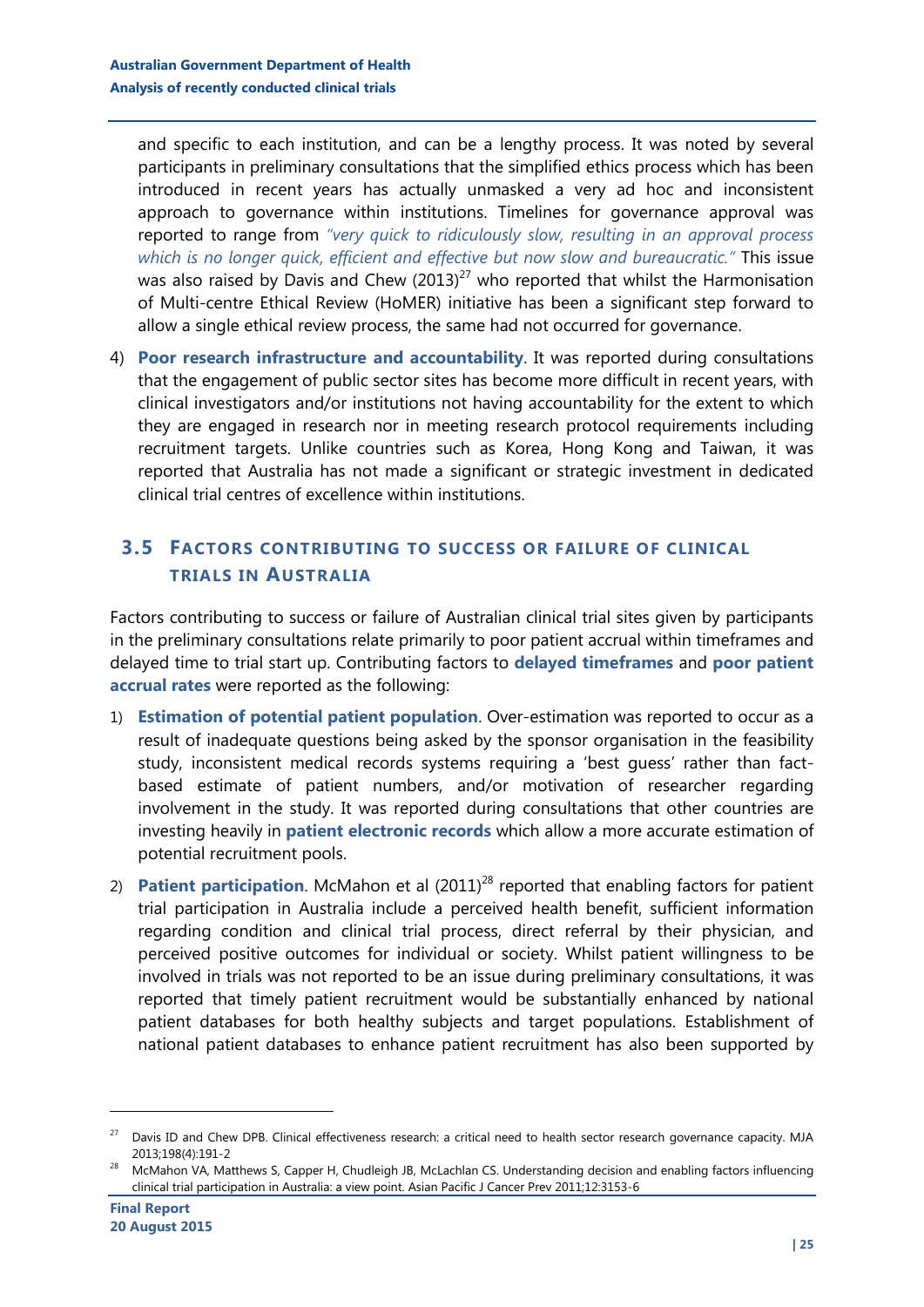other Australian researchers<sup>29</sup> and as previously noted, was also a recommendation from the McKeon Review<sup>30</sup>

- 3) **Timely ethics and governance approval processes**. As previously discussed, delays in local site ethics and governance approval processes can cause significant delays in time to trial start-up, and may even result in discontinuation of the site.
- 4) **Site 'research readiness'**. The ability of the site to undertake the research successfully may not have been adequately assessed during the feasibility study. Lack of research readiness or accountability can impact **patient recruitment and data quality**, and may manifest as lack of site resources (e.g. clinical research nurses available 24/7), competing priorities for staff, overworked staff, or lack of senior management commitment to the particular clinical trial or to clinical research more broadly within the institution or health service.

### *"With no accountability to anyone for research delivery, recruitment is poor in Australia and there is a substantial risk of no clinical trials being conducted in Australia in the future."*

- 5) **Appropriateness of site selection.** Poor site selection in multicentre randomised clinical trials can lead to delayed start-up, delayed or insufficient participant recruitment, and poor data quality or research integrity $31$ . Rigorous feasibility studies to inform appropriate site selection are therefore critical. Harper and Zuckerman  $(2006)^{32}$  suggest that the following factors should be carefully considered during a **site feasibility study** to inform appropriate site selection:
	- Site interest, enthusiasm and buy-in to study design and rationale
	- Site experience (clinical research and therapeutic area)
	- Site staffing, resources, workload and time commitments
	- $-$  Site personnel skills and abilities
	- Staff turnover rates
	- Functional responsibilities of site personnel
	- Access to subject population with the required eligibility criteria
	- $-$  Technical facilities and equipment
	- Reasonable and fair study budgets
	- Ethical and governance review policies and procedures
	- Institutional legal procedures
	- Site training and standard operating procedures

<sup>&</sup>lt;sup>29</sup> De Roach JN, McLaren TL, Paterson RL, O'Brien EC, Hoffmann L, Mackey DA, Hewitt AW, Lamey TM. Establishment and evolution of the Australian Inherited Retinal Disease Register and DNA bank. Clin Experiment Ophthalmol 2013 Jul;41(5):476- 83

<sup>30</sup> Australian Government Department of Health and Ageing (2013). *Strategic Review of Health and Medical Research: Summary Report*. Commonwealth of Australia

<sup>&</sup>lt;sup>31</sup> Berthon-Jones N, Courtney-Vega K, Donaldson A, Haskelberg H, Emery S, Puls R. Assessing site performance in the Altair study, a multinational clinical trial. Trials 2015 Apr;16:138

<sup>&</sup>lt;sup>32</sup> Harper BD and Zuckerman D. Critical success factors for planning for site selection and patient recruitment planning. BioExecutive International 2006;2(6):S16-28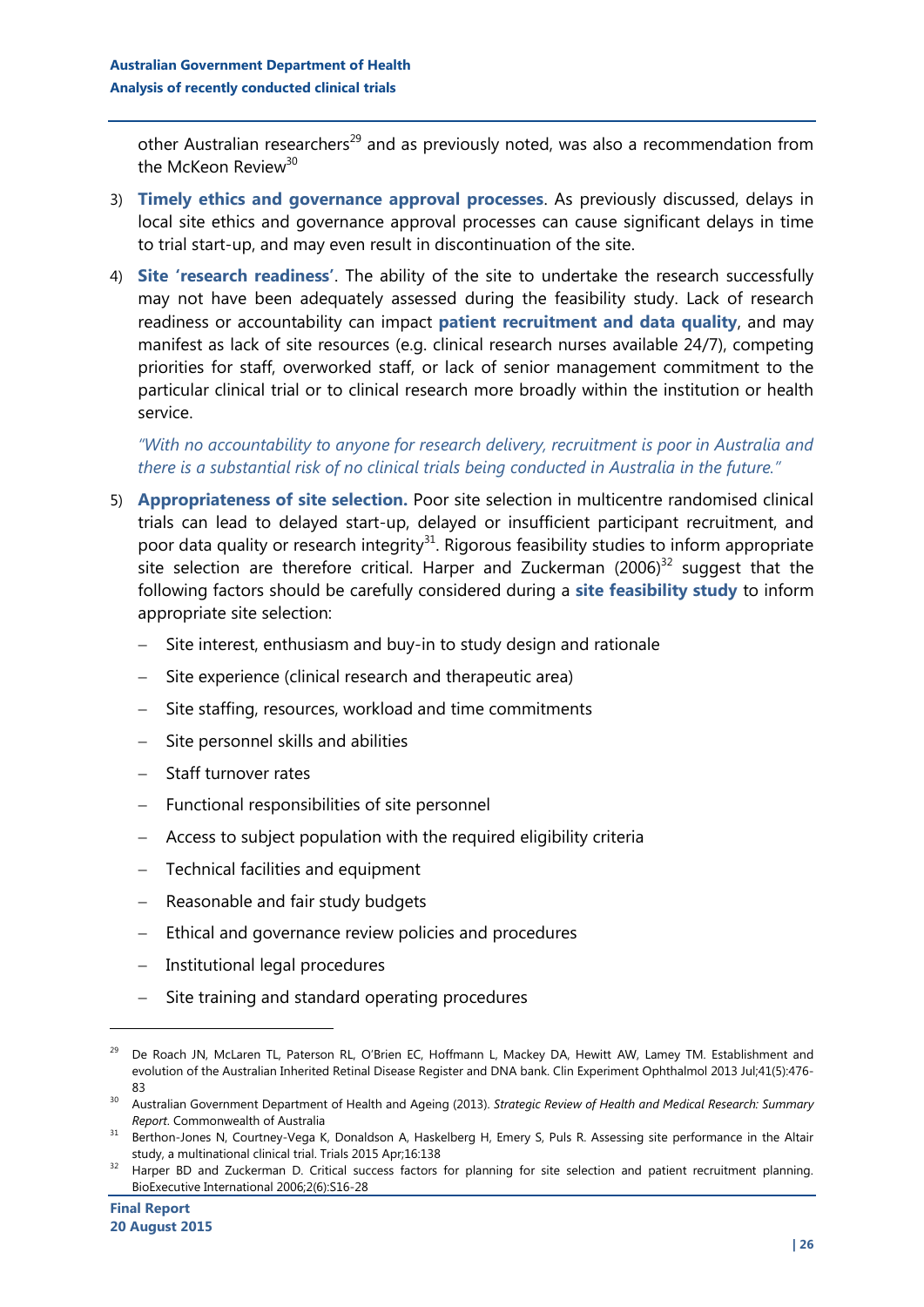- GCP compliance and inspection history
- Past enrolment performance metrics
- $-$  Flexibility of clinic hours
- Site security and storage facilities
- Role and accountability of clinical research associate in managing site and subject enrolment.
- 6) **Protocol design**. Other contributing factors to poor patient accrual reported during preliminary consultations and evidenced in the published literature related to protocol design rather than operational factors. These include:
	- failure of patient eligibility criteria to keep pace with current medical practice
	- inability to meet USA Food and Drug Administration (FDA) or other international recruitment timeframes (e.g. patient recruitment over December-January in Australia is difficult)
	- perceived lack of value of study question
	- inaccurate prevalence estimates and/or restrictive eligibility criteria<sup>33</sup>
	- $-$  sample size requirements, or protocol requirements being too complicated<sup>34</sup>.

<sup>&</sup>lt;sup>33</sup> Biotext. Review of the literature on participation in clinical trials: barriers and incentives for health care practitioners and consumers. Biotext, March 2012[, Review of the literature on participation in clinical trials report, on the Department of](http://www.industry.gov.au/industry/IndustrySectors/PharmaceuticalsandHealthTechnologies/National-Survey-and-Literature-Review/Pages/default.aspx)  [Industry, Innovation and Science website](http://www.industry.gov.au/industry/IndustrySectors/PharmaceuticalsandHealthTechnologies/National-Survey-and-Literature-Review/Pages/default.aspx) Accessed April 2015

<sup>&</sup>lt;sup>34</sup> Foster JM, Sawyer SM, Smith L, Reddel HK, Usherwood T. Barriers and facilitators to patient recruitment to a cluster randomised controlled trial in primary care: lessons for future trials. BMC Medical Research Methodology 2015;15:18, [Barriers and facilitators to patient recruitment to a cluster randomised controlled trial in primary care article on BioMed](http://www.biomedcentral.com/1471-2288/15/18)  **[Central](http://www.biomedcentral.com/1471-2288/15/18)**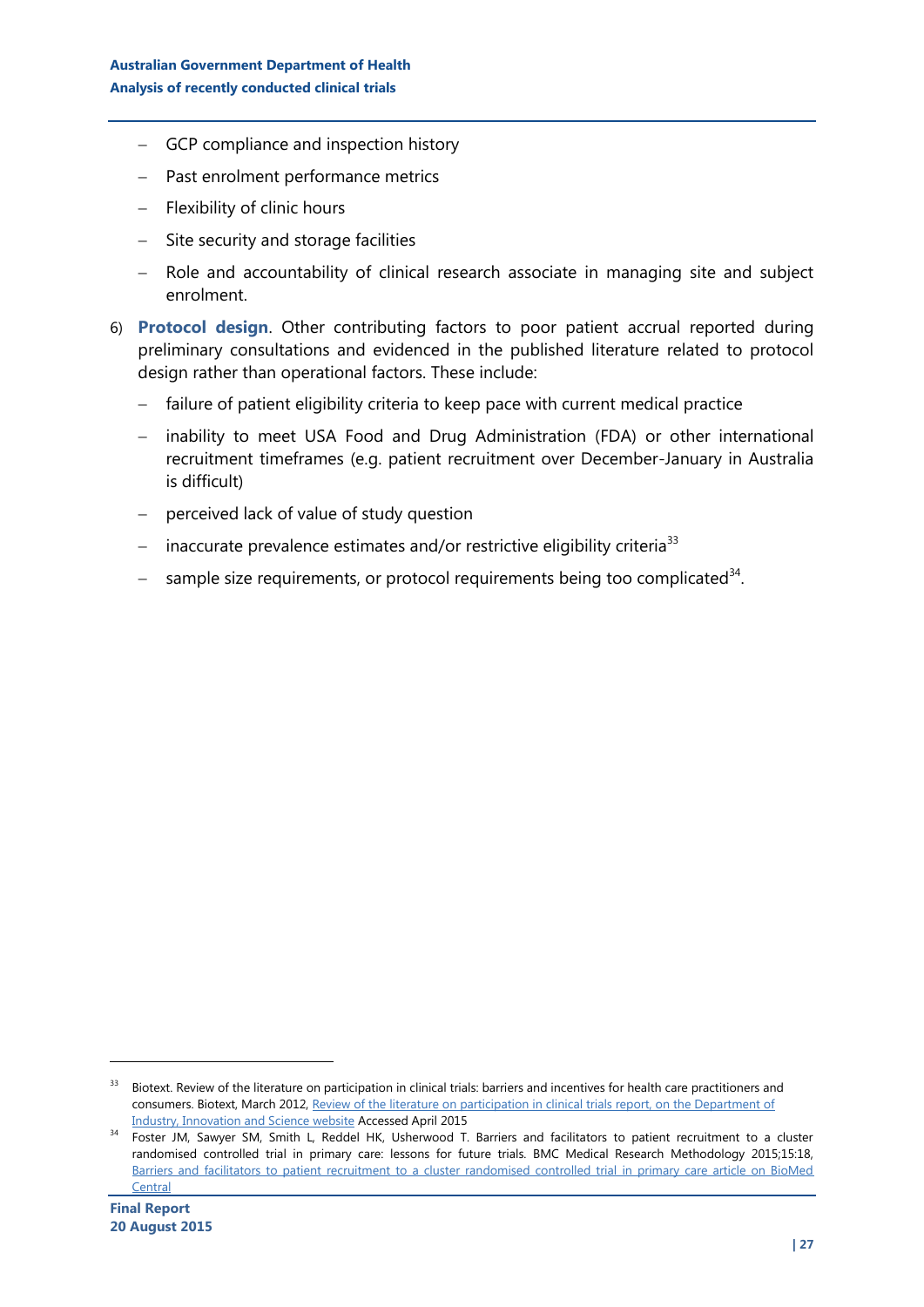## **4. CASE STUDY FINDINGS**

<span id="page-27-0"></span>This chapter presents a discussion of the findings for each of the case studies and articulates the reasons for selecting Australia as a trial site; experience regarding start up times; patient recruitment to the trial and data quality; and the reasons for success or failure of these trials in Australia. It is important to emphasise that the definition of success in this context is where a trial met or exceeded sponsor expectations in terms of conduct and recruitment, and the definition of failure is where a trial failed to meet recruitment targets and/or provide high quality data.

## <span id="page-27-1"></span>**4.1 CASE STUDY 1: PHASE 2 PHARMACEUTICAL TRIAL**

This was a global Phase 2 pharmaceutical trial involving multiple Australian sites **across several jurisdictions**, including a **mix of public and private** institutions. Despite timely ethics approvals, the trial faced challenges with respect to start up times at some sites and with patient recruitment, resulting in closure of the majority of sites in Australia.

### **4.1.1 FACTORS INFLUENCING CHOICE OF AUSTRALIA**

Australia was chosen as a site for conducting this trial based primarily on the **reputation and enthusiasm of the key opinion leaders** and institutions who indicated their interest in participating, and on findings from the **feasibility assessment** indicating that sites would have the capacity to recruit.

Cost of trial conduct was factored into the investment decision after consideration of the above factors. It was reported that Australia is becoming much more expensive as a place to run clinical trials, second only to Switzerland and more expensive than the USA. From this perspective there is an urgent **need to standardise costs** to assist in negotiations with clinical trial outlier items in particular.

In the past, Australia has been more involved in Phase 3 research for this organisation, although it is becoming increasingly chosen as a site for Phase 2 and Phase 1 trials. This is as a result of improved internal capacity and advocacy for conduct of earlier phase trials in Australia, and the **attractiveness of the CTN scheme** in contributing to timely trial start up.

## **4.1.2 TRIAL START UP EXPERIENCE**

**Several ethics submissions were required for sites** involved in this clinical trial to cover public sites under the NMA, public sites in jurisdictions not under the NMA, and private sites. The company reported that whilst ethics approval was timely for this trial, and the NMA has "helped enormously" to expedite this process, **sourcing a lead site was difficult** due to a lack of dedicated clinical trial staff at institutions and a reluctance by sites to take on this additional administrative burden.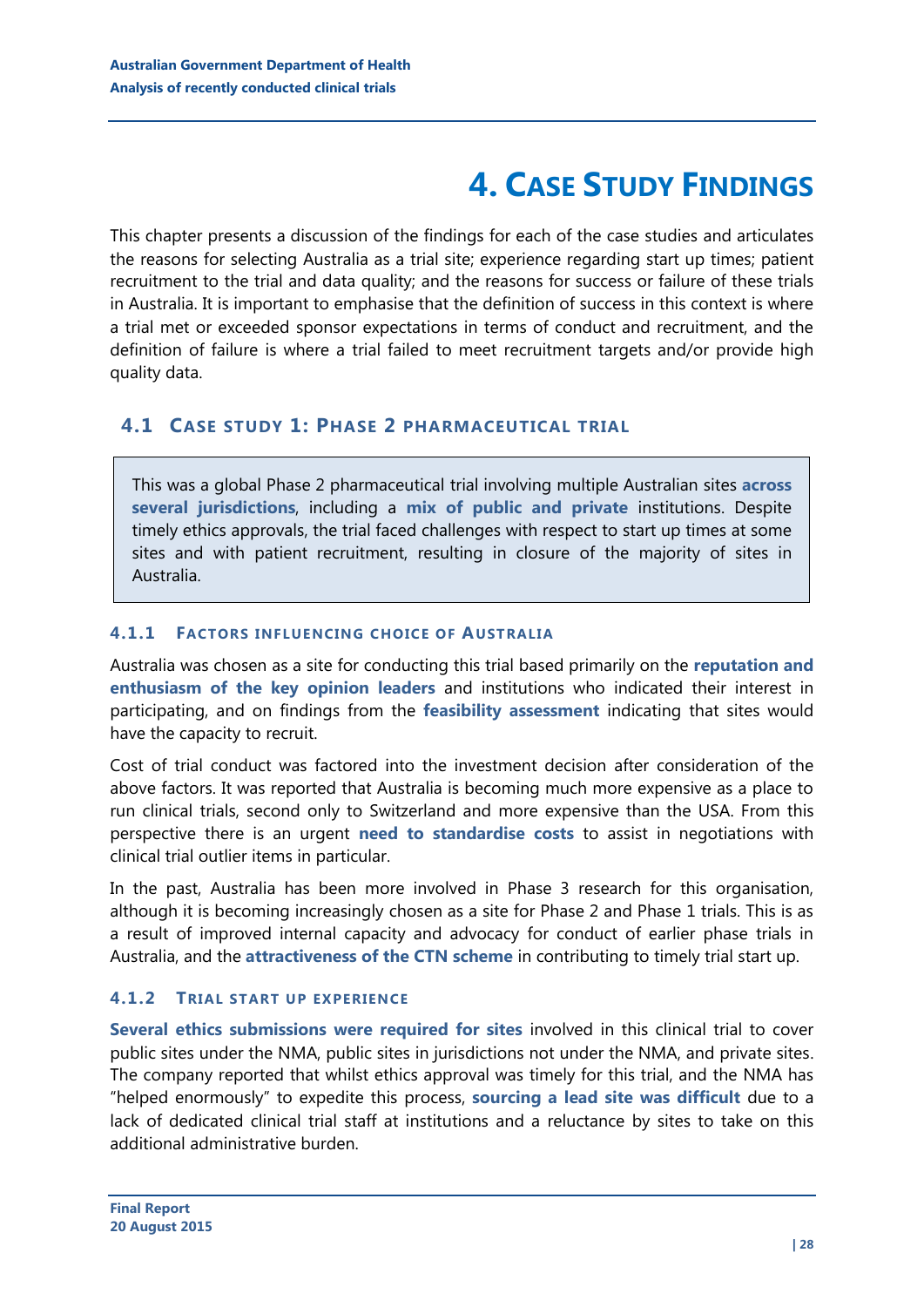Although ethics approval for this trial did not delay start up times, obtaining **governance approval caused delays** at some sites of up to three months. Issues with governance approvals arose with this and other trials due to the following:

- a reluctance by Research Governance Officers (RGOs) to consider governance in parallel with ethics
- the sponsor company being unable to directly contact RGOs to discuss the contract or issues being raised, but rather having to rely on an often busy or under-resourced investigator or study coordinator as the conduit for all communication
- a lack of transparency or clarity regarding the requirements and timeframes for governance review and approvals
- a lack of standardised costs for public health institutions requiring the sponsor to seek budget approvals from head office for sites that varied from fair market value.

*"Whilst the NMA has helped enormously in fast tracking the ethics approval process, it has failed regarding governance. Organisations will not conduct governance reviews in parallel as they are reluctant to commit resources until after ethics approval. Submitting to governance is like submitting to a black hole and instead of taking 2 weeks post ethics to finalise, it can take up to 6 months. If we could get both ethics and governance in a 30 day time frame we would be competitive with the US. We should at least be able to do it within six weeks."*

The company reported that they always aim to choose one private site if possible and submit this first in order to fast track the time to trial start up and first patient enrolled.

#### **4.1.3 PATIENT RECRUITMENT EXPERIENCE**

Recruitment to this trial did not go as expected. Although this has been a global issue, **Australia fared particularly poorly and the majority of Australian sites were closed** after not recruiting any patients to the trial.

The key issue impacting inability to meet recruitment targets for this trial was that despite initial enthusiasm, **investigator excitement waned** as the product was not seen as "novel" enough and there was **no accountability at the investigator end for delivering on estimated recruitment numbers**. The pharmaceutical sponsor company reported that despite amending recruitment estimates to only 25% of those originally estimated by sites (and submitting this amended figure in the feasibility assessment for Australia), sites had still fallen well short of recruitment targets. Poor recruitment was also attributed to a relatively small eligible population for this particular trial in Australia due to the high standard of screening and provision of health care for this particular disease/condition. However, this was clear in the questionnaire completed by site investigators as part of the feasibility assessment, and should have been factored into patient estimates by sites.

#### **4.1.4 QUALITY OF TRIAL DATA**

It was reported that whilst Australia is generally well regarded for quality of trial data, there are occasional situations where due to lack of resources at the site, data have not been entered in a timely manner (i.e. within five weeks) with potential impacts on patient safety. It was reported that there is a lack of clarity as to who is accountable for poor data entry and quality in these situations.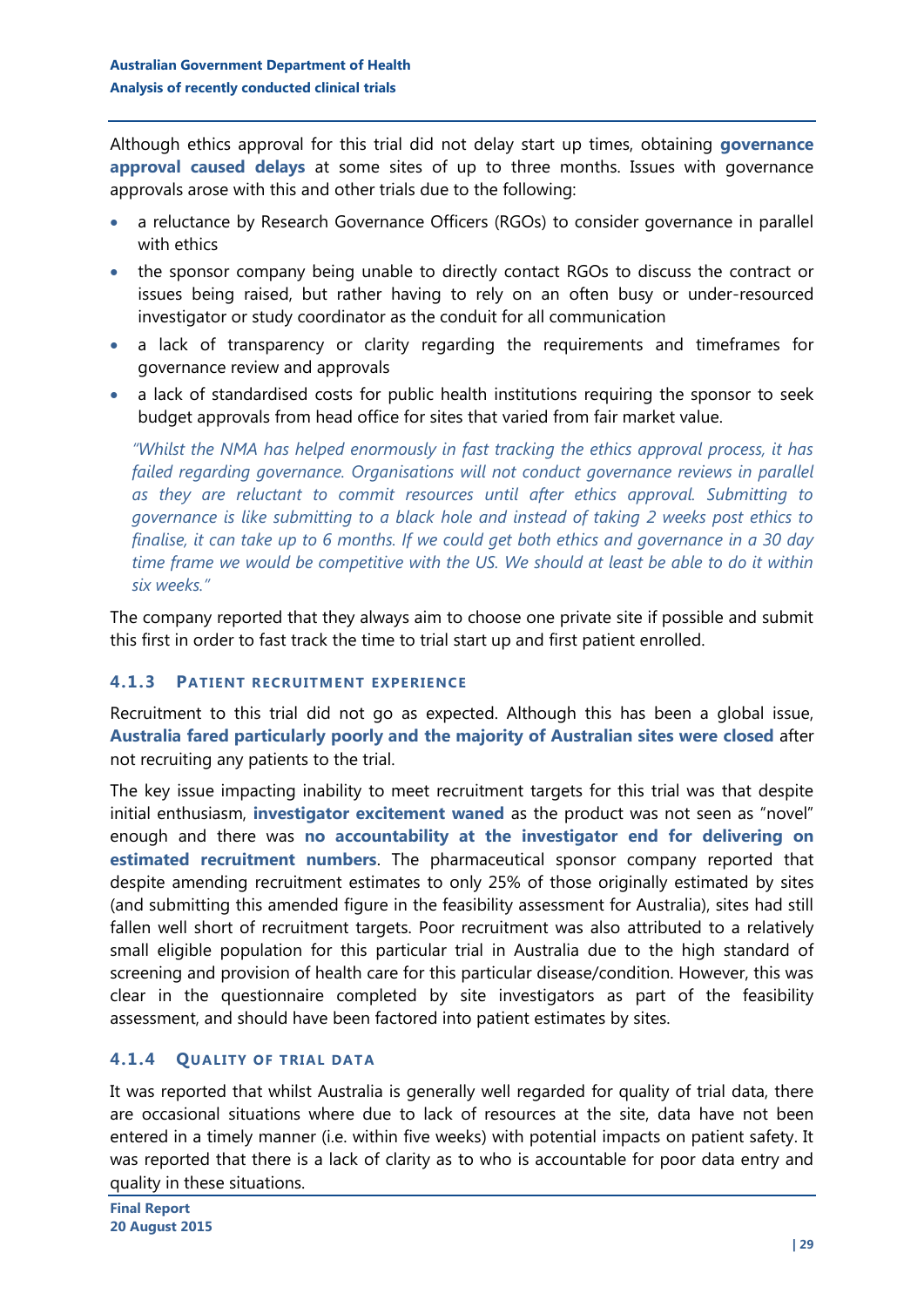#### **4.1.5 KEY ENABLERS OF SUCCESSFUL CLINICAL TRIAL CONDUCT IN AUSTRALIA**

The key enablers of successful conduct for this and other clinical trials reported by this organisation include:

- The CTN scheme is very attractive to investors in clinical trial activity in Australia
- Single ethics review expedites the ethics review and amendment process but is still not in place nationally or currently recognised between public and private sectors
- Research governance is valuable and important, despite current processes being unclear and inconsistent.

#### **4.1.6 KEY BARRIERS OR REASONS FOR FAILURE TO MEET EXPECTATIONS**

The key barriers or reasons for failure of this and other clinical trials to meet expectations in terms of recruitment and/or data quality in Australian sites were identified as:

- Lack of understanding and engagement of the Australian population in the importance of research, and lack of awareness regarding available clinical trial options for the general public
- Lack of consistent and 'fair market value' approach to trial costs between institutions and between studies impacts start up times due to time taken for head office approvals and contract negotiations with sites
- Governance approval is currently not conducted in parallel with ethics and there is a lack of transparency, consistency and clarity regarding scope, requirements and timeframes for governance review
- Lack of accountability at an institution level for meeting recruitment targets and trial timeframes.

## <span id="page-29-0"></span>**4.2 CASE STUDY 2: PHASE 3 PHARMACEUTICAL TRIAL**

This was a global Phase 3 pharmaceutical trial involving multiple Australian sites **across several jurisdictions**, including a **mix of public and private** institutions. The trial faced challenges with respect to start up times, and with patient recruitment.

#### **4.2.1 FACTORS INFLUENCING CHOICE OF AUSTRALIA**

Australia was chosen as a site for conduct of this trial based on **potential recruitment population**, a lengthy history and **experience** in conducting trials in this disease area compared with other Asia Pacific sites, history of good quality data, and being English speaking. It was noted that despite our current advantage of being more experienced in conduct of clinical trials within the Asia Pacific region, we are likely to lose this advantage in the near future as other countries increase their clinical trial activity.

When considering whether differences in choice of country for clinical trial investment differs by trial phase, it was reported that for this organisation, decision-makers for Phase 1 trials are different to those for later phases. Decisions for Phase 1 trial locations are made based on quality of Phase 1 units/facilities and investigators in the conduct of these trials; agreements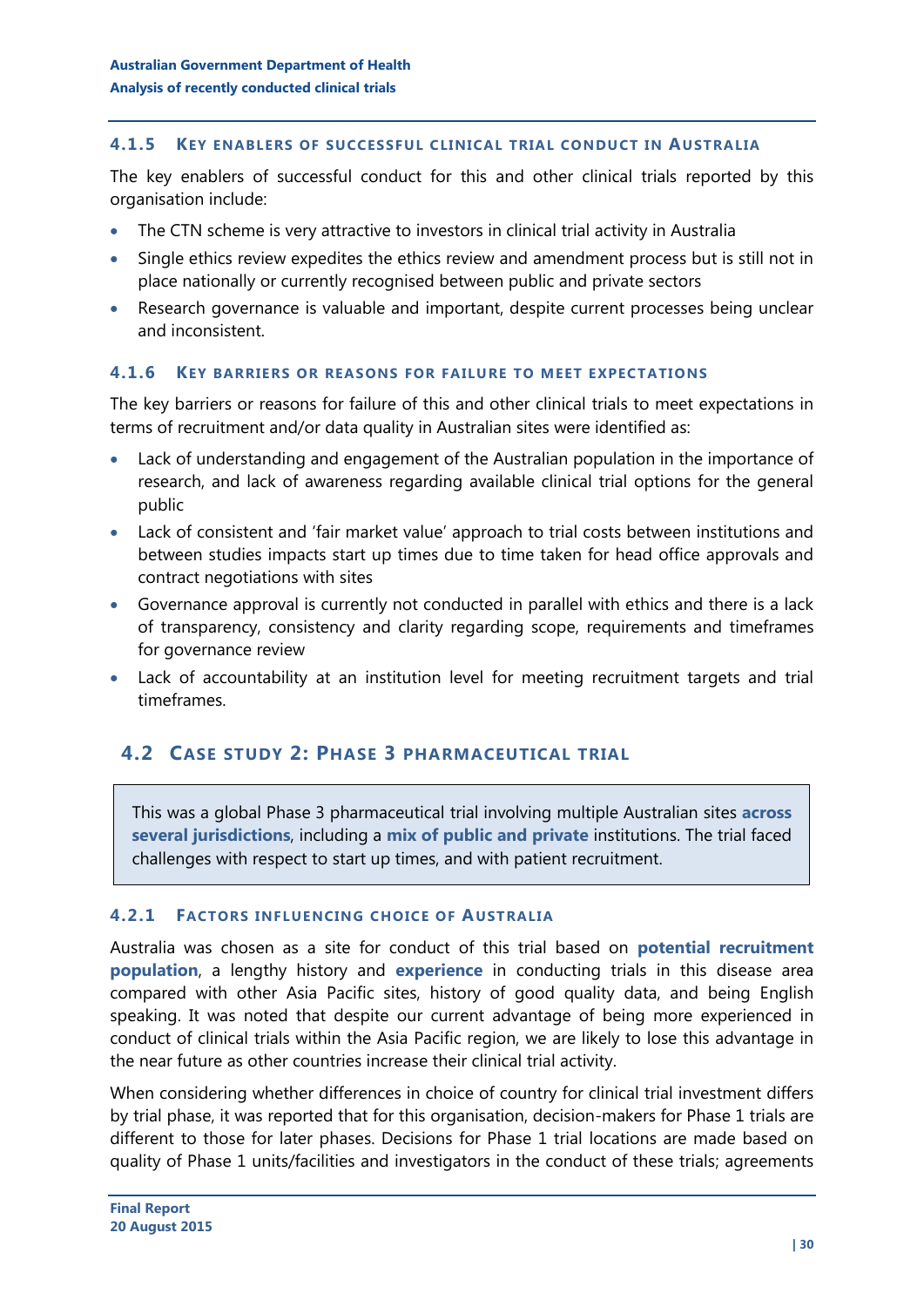are put in place with these units to conduct trials for the organisation. Work is currently underway to establish agreements with additional Australian sites to conduct Phase 1 trials, but it was noted that other countries such as Korea are well recognised for excellent Phase 1 units and facilities.

Choice of sites within Australia for this trial was based on internal knowledge regarding adequacy of clinical trial resources at sites, and previous experience with these sites regarding governance and start up timelines. In addition, the organisation has **stipulated 'fair market value' regulations** which restrict activity with institutions whose requested costs are beyond fair market value. All sites chosen need to remain within these corporate guidelines. It was reported that if standardised costs within Australia start to rise, we will no longer remain a competitive or attractive site for clinical trial investment.

*"We are an expensive country and things are in place to tighten up the budget in our organisation. We have fair market value stipulations which mean that we are unable to work with outliers beyond what is deemed fair market value. Thus whilst the project to standardise clinical trial costs is a great initiative, if standardised costs are too high this will negatively impact the extent of clinical trial investment in Australia by our organisation."*

#### **4.2.2 TRIAL START UP EXPERIENCE**

It was reported that the biggest issue impacting the successful conduct of clinical trials in Australia is delays in the timeliness of start up. This is influenced by delays in ethics and governance approvals rather than delays in budget and contract negotiations, as the latter are often initiated prior to ethics submissions and conducted in parallel.

Despite advances from the NMA in streamlining ethics approval processes, **Australia still does not have a nationalised system for ethics approval**; thus requiring multiple ethics submissions and approval processes. For this trial, several ethics submissions were required to cover public sites under the NMA, other public sites, and private sites. **For sites under the NMA, two ethics submissions were actually made to split the risk** in case delays were experienced at one site. It addition, finding a lead site is also difficult as there is **increasing reluctance by NMA sites to take on the role of lead site** due to a lack of resources to manage the increased administrative burden associated with this role. **Timing of HREC meetings** was also reported to be an issue impacting start up times. Public ethics committees generally don't meet more often than monthly, unlike other countries such as the UK which have 11 national ethics committees which rotate to ensure weekly meetings. Bellberry has also implemented a model that offers weekly ethics review meetings for private trial sites. In addition, at many sites **communication cannot occur directly between the site and the pharmaceutical company** but must go via the study coordinator, adding delays to the process.

In addition to relatively lengthy ethics approval processes, it was reported that **governance approval can take up to 90 days (3 months) following ethics**, as these **processes are not conducted in parallel**.

*"It should not be unrealistic for us as a country to aim for 3-4 months in total for trial start up if ethics and governance requirements can be considered in parallel, as we already have the CTN scheme which expedites regulatory approval. Governance approval should take no*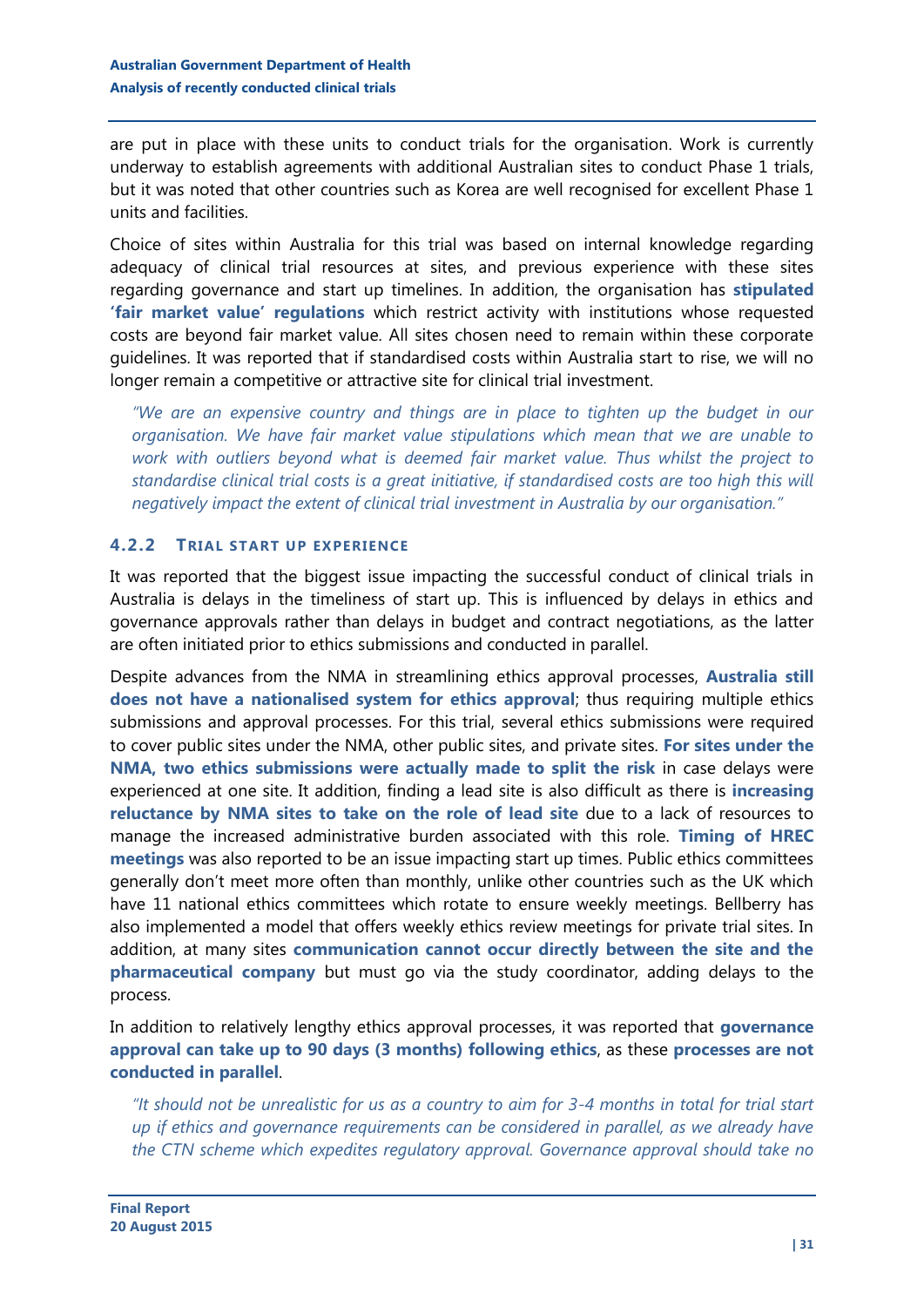*longer than two weeks to finalise post ethics approval. This would be hugely attractive for Australia as a clinical trial investment site."*

The impact of start up delays in a competitive recruitment trial is that Australian sites risk not being able to recruit target participant numbers, which not only impacts access to new medicines by Australian patients, but is also an expensive exercise in terms of start up costs. This can impact future investment decisions in Australia.

## **4.2.3 PATIENT RECRUITMENT EXPERIENCE**

**Recruitment to this trial was less than expected** primarily due to a lack of robust feasibility assessment, lack of national databases for many conditions requiring investigators to base estimates on 'gut feel', and a **lack of referrals to clinical trials**. This latter issue was reported to be a key issue for Australia compared to other countries which have good infrastructure and clinical trials networks to capture and refer patients to trials. In Australia, it was reported that doctors are reluctant to hand over care of patients for the period of the trial, so do not refer. An example was cited of an app that has been recently developed by a haematology network in Australia to share information regarding current trials and facilitate referral of patients – it was reported that this was a very positive initiative to increase awareness both within the medical and patient community regarding relevant clinical trial activity.

### **4.2.4 KEY ENABLERS OF SUCCESSFUL CLINICAL TRIAL CONDUCT IN AUSTRALIA**

The key enablers of successful conduct for this and other clinical trials reported by this organisation include:

- The CTN scheme is very attractive (although there are some "hiccups" reported with the electronic form)
- Adequate resourcing at some sites with experienced study coordinators and good clinical oversight
- Good feasibility assessment at some sites, and a commitment to deliver on what has been agreed.

## **4.2.5 KEY BARRIERS OR REASONS FOR FAILURE TO MEET EXPECTATIONS**

The key barriers or reasons for failure of this and other clinical trials to meet expectations in terms of recruitment and/or data quality in Australian sites were identified as:

- No national system of ethics and governance processes to improve timeliness of ethics and governance approvals are required, including a standardised format and templates used across sites, and a parallel ethics and governance process
- Lack of resourcing and support for clinical research and clinical trials activity at an institution level – support for study coordinators by the institution is essential
- Lack of standardised clinical trial costs between institutions and between studies impacts start up times due to time taken for head office approvals and contract negotiations with sites.

*"We'll never be cheap, although we do need to stay competitive with respect to costs. However, we do have the potential to significantly improve start up times to make us more attractive for investment – we used to be awesome. Start up delays are primarily due to*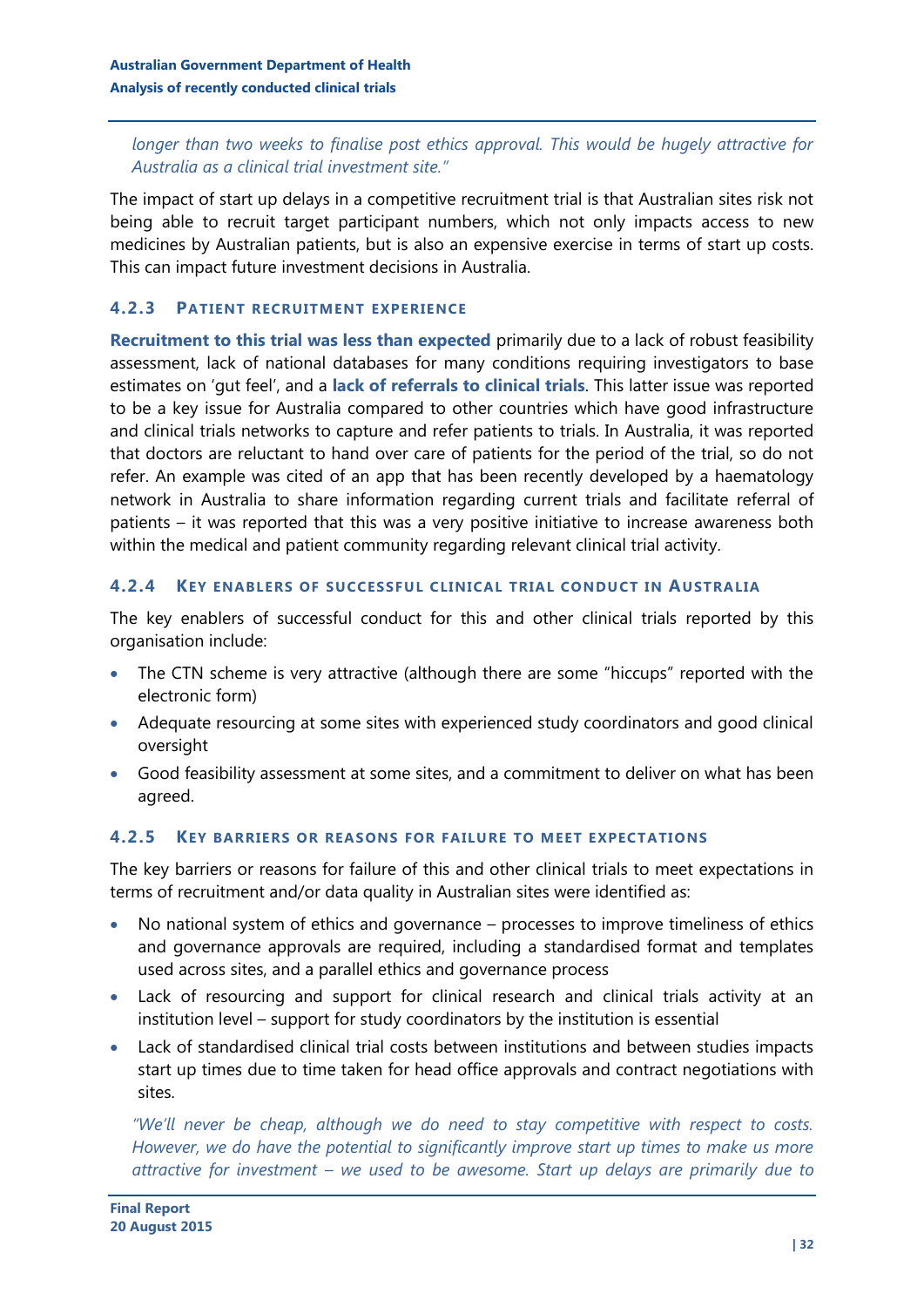*serial rather than parallel governance and ethics approval processes – governance should take no longer than 2 weeks post ethics approval to finalise, but can currently take up to 3 months."*

## <span id="page-32-0"></span>**4.3 CASE STUDY 3: PHASE 3 PHARMACEUTICAL TRIAL**

This was a global Phase 3 pharmaceutical trial involving multiple Australian sites **across several jurisdictions**, including a **mix of public and private** institutions. This was reported to be *"a positive case study, which is a huge exception to the rule*".

### **4.3.1 FACTORS INFLUENCING CHOICE OF AUSTRALIA**

Australia was chosen as a site for conduct of this trial based primarily on the **reputation of investigators to provide honest recruitment numbers**, the reputation of investigators in being able to **work with site research governance officers to expedite start up times** and investigators who are **passionate about the subject** areas and keen to get patients access to new medicines. Australia, and the investigators chosen, also had a good reputation with respect to provision of quality data.

Another key reason for selecting Australia and the choice of particular sites was the **quality of study coordinators at the sites chosen**. It was reported that these study coordinators are very experienced in trial conduct, know the patients, know the system and receive a lot of support and autonomy within the institution to conduct multiple trials. However, this was described as the exception rather than the rule, with other trials having major issues with lack of resourcing, support and availability of study coordinators dedicated to trial operation.

## **4.3.2 TRIAL START UP EXPERIENCE**

There were **no issues with timeliness of ethics or governance approval** for this trial, which was reported to be **attributable to excellent and experienced site study coordinators and keen investigators driving the process**. Ethics approval for the private site was achieved in 2.5 weeks, and provisional approval for the public sites was achieved **within one month**. Governance approval following ethics occurred in **less than two days** at one site, with the longest site taking only two weeks. The investigators involved in the trial were aware that they were in a competitive recruitment trial which meant that any delays had the potential to limit patient recruitment in Australia (i.e. once global trial targets were reached, the trial would be closed to recruitment), and they worked with ethics and governance officers to ensure that submissions were considered in a timely manner.

Several approaches for choice of site for ethics submission were planned based on potential dates by which all necessary internal documentation would be received. Sites were considered based on their history of short turn-around times for ethics and governance approvals, and their available HREC submission dates. For this trial, only one ethics submission was made for public sites under the NMA, but it was reported that **usually more than one submission is made in order to share risk and lessen the burden on lead sites** as per the comment below.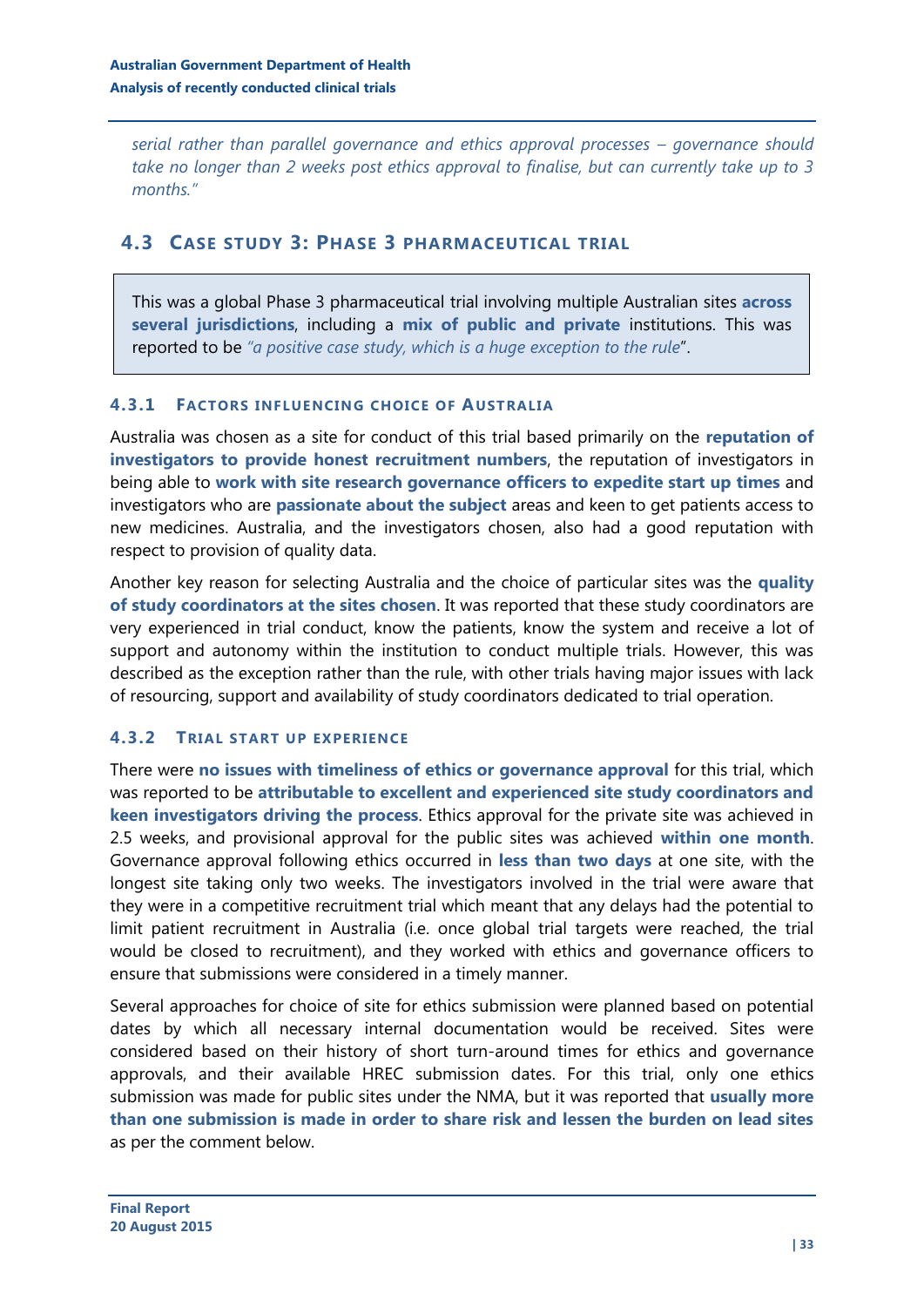*"The downside of the NMA is that most sites (or particular departments within sites) do not want to be the lead as there is too much additional work involved. In theory you should just do one ethics submission for NMA sites, but in practice we usually do more than one as sites will only agree to be the lead for no more than three sites. Also, we need to share the risk across sites. For example, in another trial a site said they'd be the lead then didn't deliver as the investigator went on leave and no-one else would sign the documentation."*

Although timeliness of governance approval was excellent for this trial, it was reported that **governance is usually the biggest cause of delayed trial start up**. Whilst in theory governance should be able to occur in parallel with ethics, in practice RGOs do not want to commit to reviewing documentation prior to ethics approval. This may be due to a lack of clarity and consistency regarding the scope and role of RGOs, as it was reported that some of them are asking questions that fall under the remit of ethics committees.

### **4.3.3 PATIENT RECRUITMENT EXPERIENCE**

Target recruitment numbers for all sites were **achieved within very short timeframes**. This was reportedly due to the particular condition and patient inclusion criteria for the trial (i.e. *"patients were waiting for treatment for this condition, whereas in other trials you are waiting for patients to show up"*), but also critically due to **feasibility studies** conducted as part of site selection. Sites were chosen based on their databases indicating a high number of patients suitable for recruitment to the trial, and on their history of **providing correct patient estimates** and delivering on these estimates in a timely manner. Comment was made that for most feasibility studies, estimates provided by investigators are adjusted down particularly for new therapeutic areas where it is a bit of a 'judgement call', but for this study numbers were not adjusted as the investigators had a history of delivering as promised. The investigator **"enthusiasm factor"** in this case ensured that recruitment targets were met even within short timeframes, although it was noted that in most cases this enthusiasm factor usually leads to overestimation of potential recruitment numbers which in practice cannot be met.

#### **4.3.4 QUALITY OF TRIAL DATA**

Quality of trial data in Australia was reported to be of a generally high standard. However issues can arise if site staff are inexperienced or if recording databases are complex. The site investigator is responsible for ensuring that there are no protocol deviations and in providing trial oversight. The site study coordinator is responsible for ensuring that all data are collected as per protocol, and is also responsible for data entry. The latter may require the ability to learn new data systems and requirements for each trial.

#### **4.3.5 KEY ENABLERS OF SUCCESSFUL CLINICAL TRIAL CONDUCT IN AUSTRALIA**

The key enablers of successful conduct for this and other clinical trials reported by this organisation include:

- An attractive product and research question
- An available population pool for recruitment
- Enthusiastic investigators and study coordinators who can drive the ethics and governance approval processes to occur in a timely manner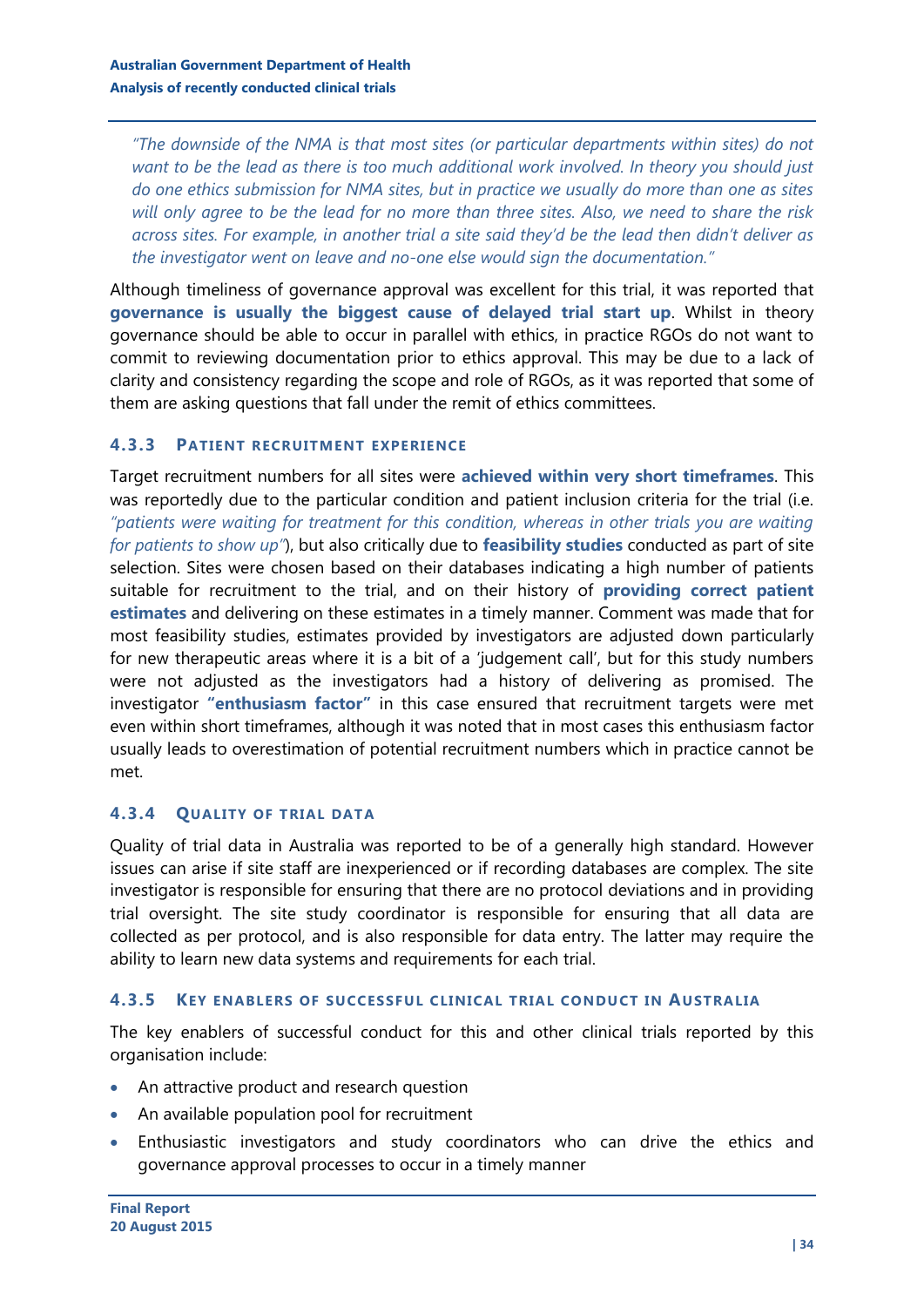- Reputation of investigators to deliver target recruitment numbers (i.e. not just their reputation as a key opinion leader in the field, but more specifically their reputation in delivery of recruitment targets in clinical trials)
- The CTN scheme helps to expedite start up times
- Dedicated study coordinator at the site.

#### **4.3.6 KEY BARRIERS OR REASONS FOR FAILURE TO MEET EXPECTATIONS**

Although this trial successfully met expectations, key barriers or reasons for failure of other clinical trials to meet recruitment and/or data quality expectations in Australian sites were identified as:

- Lack of reliable and fast ethics approval processes and timeframes, with no national single site review and multiple submissions still made for sites under NMA in order to share risk and reduce additional administrative responsibility for lead sites
- Lack of consistent and transparent governance approval processes, which currently vary in scope and requirements for each site and are generally not conducted in parallel with ethics
- Lack of understanding and engagement of the Australian population and the medical community in the importance of research, resulting in a reluctance of both patients and medical practitioners to become involved in trials or refer patients to trials

*"We have a small population here anyway, and a lack of willingness to refer patients to trials makes it even harder to recruit. We have had situations where the specialist has referred the patient for enrolment in a trial, then the patient has spoken to their GP and been told to not participate. This may be due to a lack of understanding of the value of trials by GPs, or a reluctance to hand over patient care to the clinical trial investigator. We need to embed in the medical and broader community that being involved in a clinical trial is a good option."*

- Lack of consistent and 'fair market value' approach to trial costs means that we are now seen as one of the most expensive countries in which to conduct trials
- Lack of accountability or understanding at an institution level regarding the importance of meeting recruitment targets and trial timeframes

## <span id="page-34-0"></span>**4.4 CASE STUDY 4: PHASE 3 PHARMACEUTICAL TRIAL**

This is a global Phase 3 pharmaceutical trial involving multiple Australian sites **across several jurisdictions**, with the majority of sites being **public** institutions and one private. The trial faced challenges with respect to start up times, and with patient recruitment.

#### **4.4.1 FACTORS INFLUENCING CHOICE OF AUSTRALIA**

Australia was chosen as a site for conduct of this trial based primarily on the **reputation of the key opinion leaders** and the institutions who indicated their interest in participating in the trial, and on findings from the **feasibility assessment** indicating that sites would have the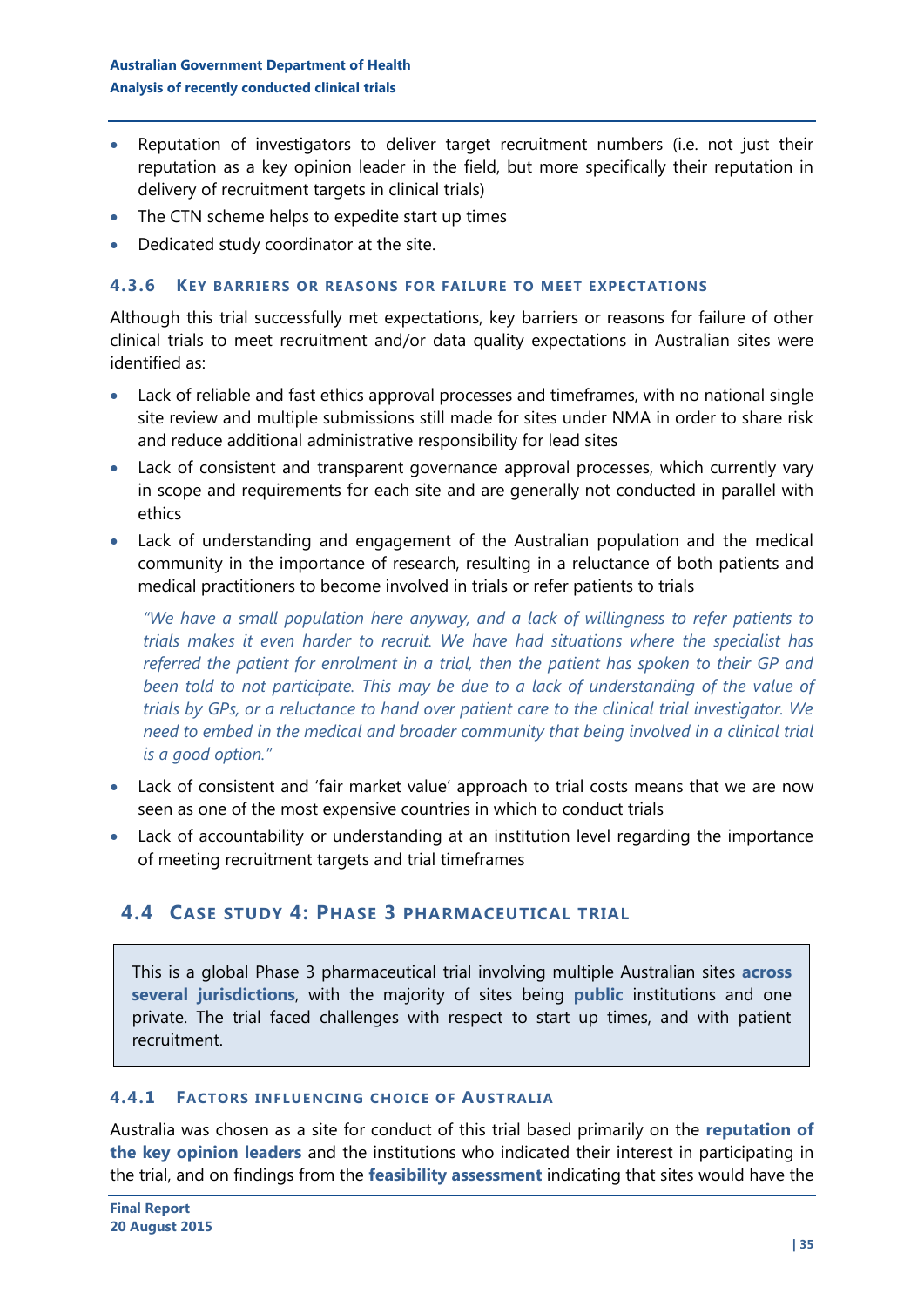capacity to not only recruit to the trial, but also to ensure that patients could be followed up $^{35}.$ 

Other contributing factors included our IT infrastructure, English language and reputation regarding data quality. It was commented that researchers being familiar with GCP is an expectation of all countries and does not place Australia at an advantage, and that we are *not* renowned for timeliness of trial start up or meeting recruitment targets.

## **4.4.2 TRIAL START UP EXPERIENCE**

Although the process for ethics approval was reported to have improved over recent years, **inherent risks associated with single site ethics approval** became apparent in this trial, and ethics approval took a total of **six months**. Although notification of ethics approval was received within three months from the original lead site (which covered all other public institution study sites across several jurisdictions), due to changes at the original site a second lead site had to be identified and the whole ethics submission and approval process repeated.

**Following ethics approval, governance approval** at each of the sites **ranged from two weeks to three months**. There was **wide variation in the documentation required** by different RGOs, and a **lack of clarity regarding the scope** of the governance approval process. For example, it was unclear and inconsistent as to what aspects of the protocol need to be reviewed and approved by governance bodies, compared to aspects that may only need to be notified to governance following ethics approval. Generally sites will not progress governance approval until ethics approval has been received, as they are currently reviewing a lot of the same material and do not want to 'waste time' if there are changes made during the ethics approval process. This company is **seeking a national approach for governance committees with clear and agreed documentation regarding scope, steps and requirements** for governance approval at institutions to allow the process to be expedited and conducted in parallel to ethics approval processes.

*"The ethics approval process is improving in Australia. However, the separation of governance, whilst it has taken the burden off ethics committees regarding contract agreements and legalities, has done the opposite of its intended purpose to improve approval timelines. The original intent was to submit governance in parallel to ethics but in practice this rarely happens. There is now an additional administrative process, and it is very disheartening to get ethics approval and then have to wait another eight weeks or more to get governance approval."*

It was noted that relevant clinical trials networks may be useful in recommending key sites for inclusion in trials, and also to advise on and negotiate payments with sites based on knowledge of costs across different sites for the same activities in similar trials.

#### **4.4.3 PATIENT RECRUITMENT EXPERIENCE**

The ability to meet recruitment targets was reported by this organisation to be the key driver for choice of country for future clinical trial activity.

<sup>&</sup>lt;sup>35</sup> This was an end point study so if patients were lost to follow up they were recorded as deceased, which had the potential to impact study findings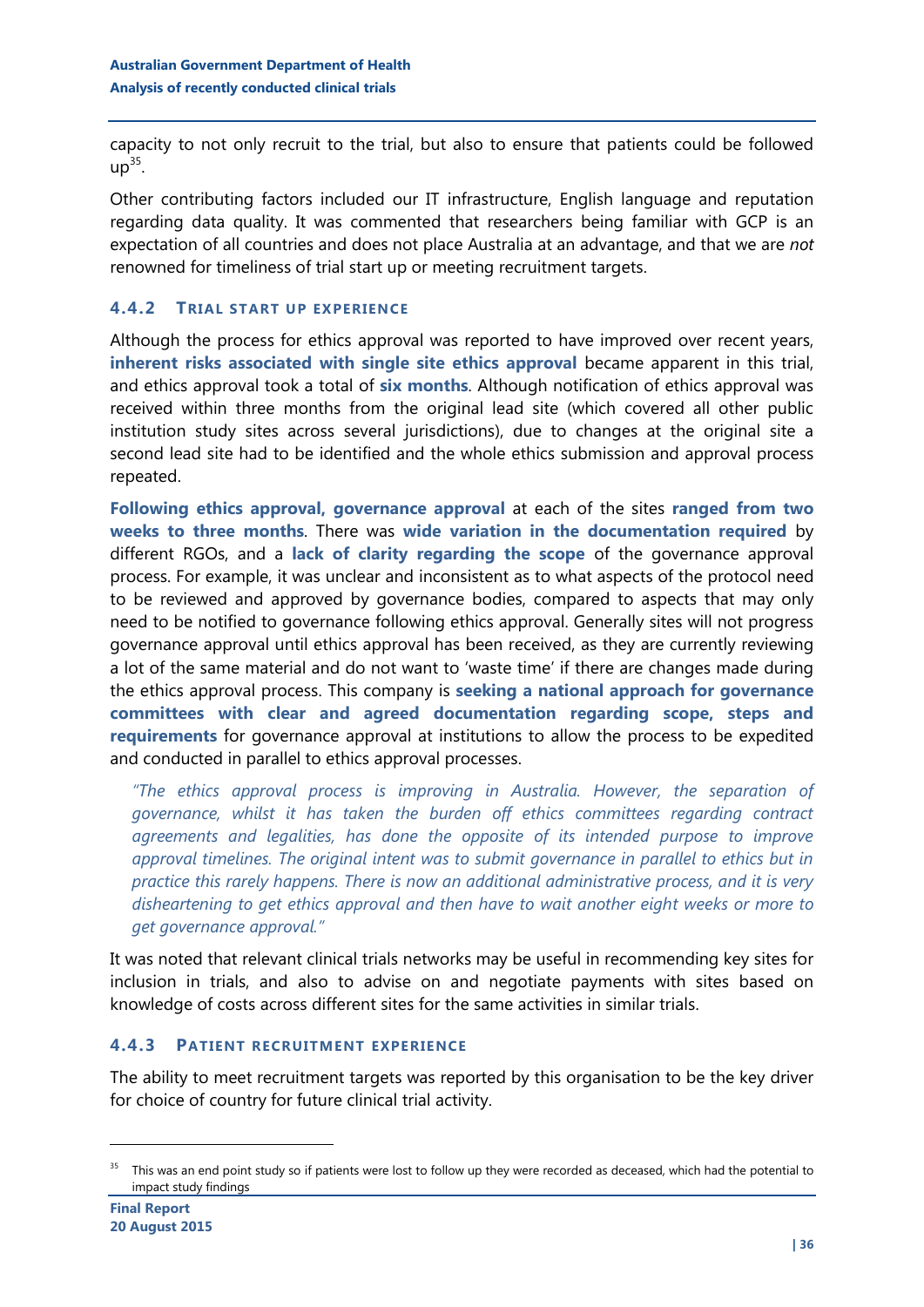## *"Not meeting recruitment targets will put investment in clinical research in Australia by this organisation on the chopping block."*

This study **did not meet recruitment targets** in Australia primarily due to a reported lack of rigour in the feasibility assessment process on the part of both the commercial sponsor organisation and the site investigators, with a resulting overestimate of patient recruitment numbers. Another issue impacting patient recruitment was the 'human factor' involved in study conduct and coordination; for example, study coordinator taking leave during the trial without replacement of position.

Despite this organisation having a procedure in place to close down sites if they are not recruiting in a timely or expected manner (i.e. as per their contractual arrangements), in reality this was reported to rarely occur as these decisions have potential future commercial impacts in terms of product endorsement and use by key investigators. Rather than being accountable to the sponsor company therefore, it was suggested that it may be preferable for investigators to have some accountability to the site where the trial is being conducted for delivery of quality and timely clinical research.

### **4.4.4 QUALITY OF TRIAL DATA**

Whilst Australia is generally well regarded for quality of trial data, this organisation commented on the increasing importance of timely data entry as per the quote below. Whilst responsibility for prioritising timely data entry falls on sites and study coordinators, it was recognised that pharmaceutical companies have responsibility for the adequacy of data entry tools and support systems provided to sites to fulfil this role.

*"What is becoming absolutely imperative is data entry. Previously study coordinators have not had to prioritise data entry, but it is now essential that this is done in a timely manner in line with risk based monitoring being rolled out by sponsor companies. Monitors are now going out to sites less often, and companies rely on centralised monitoring groups to review data. For this to occur, the data needs to be entered in a timely manner. However, sites do not always understand the critical importance of this particularly with respect to patient safety. This is a number one priority for sites."* 

Particular issues with data quality which are commonly seen by this company were reported to be around the provision of verifiable source documentation and accurate informed consent documentation. For example, it was commented that common issues with informed consent documentation include use of documents not yet approved; use of the incorrect document (e.g. previously approved version); updated consent forms not provided to previous patients; and forms not being properly completed or signed by patient and/or doctor.

#### **4.4.5 KEY ENABLERS OF SUCCESSFUL CLINICAL TRIAL CONDUCT IN AUSTRALIA**

The key enablers of successful conduct for this and other clinical trials reported by this organisation include:

 The involvement and engagement of the Primary Investigator as per the following comment: *"If the Primary Investigator is motivated and wants the trial to succeed then it will."*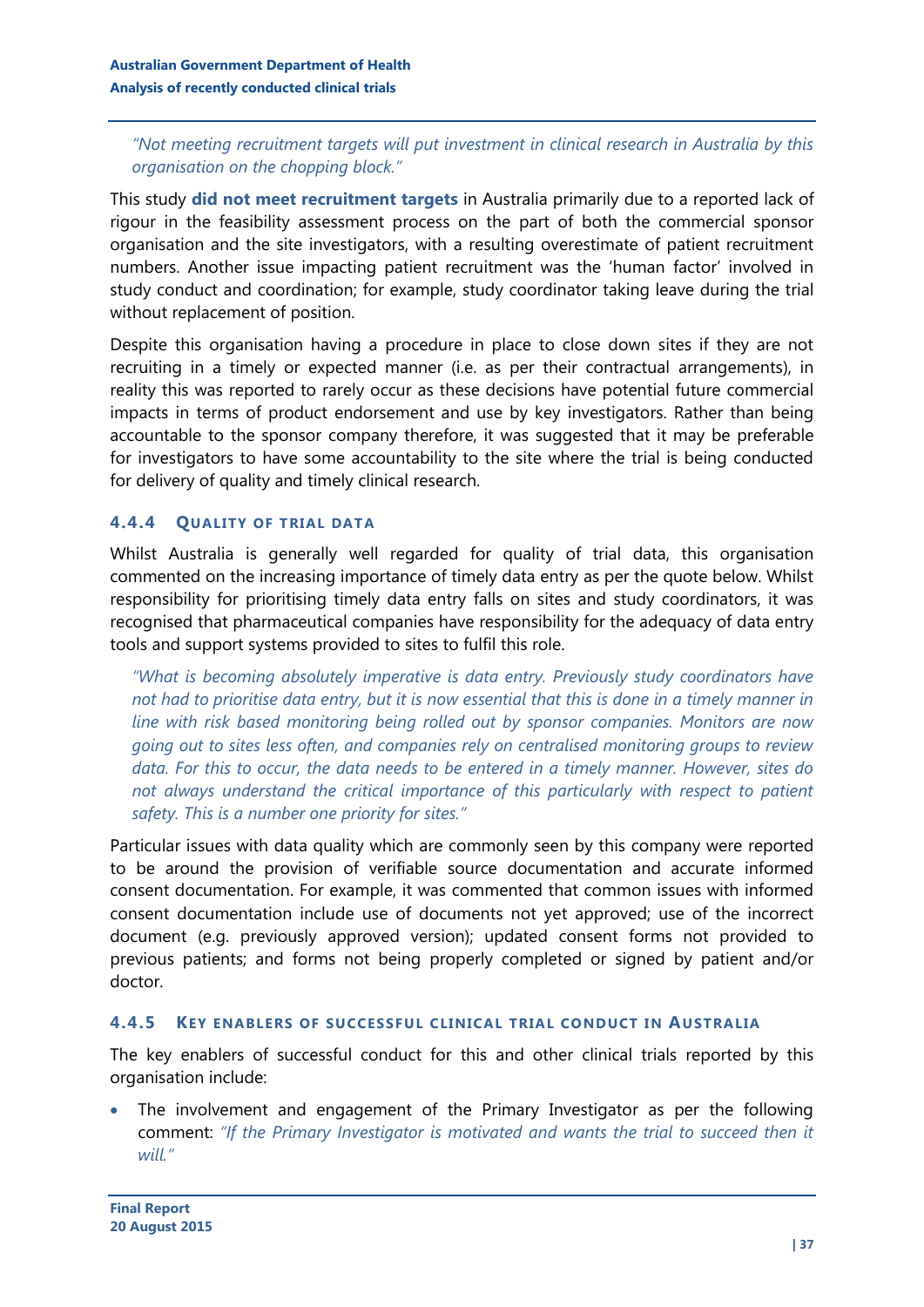- Relationship between the sponsor company and the site, and provision of support by the sponsor organisation to help the site succeed wherever possible
- Realistic feasibility assessment in terms of the expected recruitment population and the adequacy of site resources to achieve recruitment numbers

#### **4.4.6 KEY BARRIERS OR REASONS FOR FAILURE TO MEET EXPECTATIONS**

The key barriers or reasons for failure of this and other clinical trials to meet expectations in terms of recruitment and/or data quality in Australian sites were identified as:

- Insufficient support at both a company level and an institution level to conduct realistic feasibility assessments to more accurately inform estimated patient recruitment numbers and ensure resources are available at a site level to support this recruitment
- Lack of understanding and engagement of the Australian population in the importance of research, resulting in a reluctance of both patients and medical practitioners to become involved in trials (e.g. participants still perceived as "guinea pigs")
- Lack of truly national approach to ethics review impacts trial start up times
- Lack of consistency and transparency in approach for governance reviews impacts trial start up times
- Lack of consistent and 'fair market value' approach to trial costs between institutions and between studies impacts start up times due to time taken for head office approvals and contract negotiations with sites.

It was suggested that Australian Government provision of guidelines for clinical research sites would be beneficial in addressing some of the above issues. These may include standard operating procedures (SOPs) for such items as how to conduct a feasibility assessment, negotiate with pharmaceutical or medical device companies, conduct trial start up, obtain informed consent and a one-two page document outlining governance responsibilities and scope.

## <span id="page-37-0"></span>**4.5 CASE STUDY 5: PHASE 1-2 PHARMACEUTICAL TRIALS**

The clinical trials presented as a case study by this pharmaceutical company were a series of **Phase 1 and 2 pharmaceutical trials**. **Phase 1 trials were conducted only in Australia** across two jurisdictions, and provide an example of successful trial conduct. The global Phase 2 trial has only faced minor challenges and involves multiple Australian sites across several jurisdictions, with all sites being **public** institutions.

The trial was listed on **ANZCTR** prior to first patient recruited in order to make the information publicly available in Australia. The company also registers trials on **Clinicaltrials.gov** if there are any USA sites and on the European Union registry if there are European sites.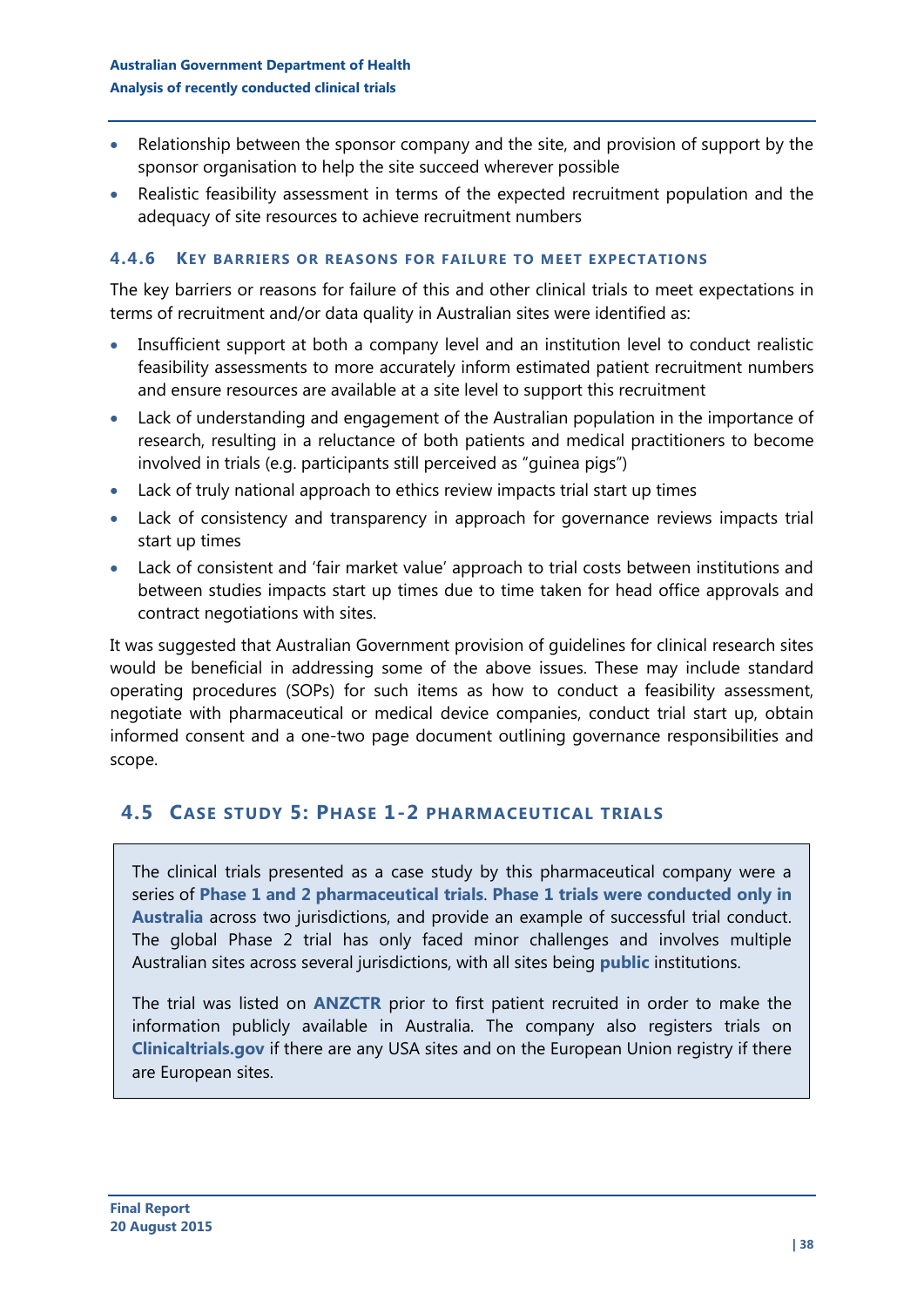#### **4.5.1 FACTORS INFLUENCING CHOICE OF AUSTRALIA**

Australia was chosen as a site for conduct of **Phase 1 studies** due to our **positive regulatory environment (CTN scheme) and established Phase 1 units** with a good reputation for successful Phase 1 trial conduct. The first-in-human Phase 1 trials were conducted by Phase 1 research units in two Australian jurisdictions. These units were reported to be operated as businesses, and are realistic in their ability to deliver required patient numbers within the project timeframes (noting that Phase 1 trials generally require healthy volunteers, where numbers are known up front).

Australia was chosen as one of the sites for conduct of the global **Phase 2 study based on the reputation** of the country lead researcher, the experience and expertise of other Australian researchers in this field, and the fact that we are English speaking. Most importantly, a very **strict and robust feasibility assessment** was conducted to identify that we had the required recruitment population, and to understand the extent to which investigators had overpromised during their original estimations. It was reported that in some trials for rare diseases requiring drug-naive patients, Australia is not chosen because our high standard of healthcare means that the number of drug-naive patients is low in an already rare disease, in an already small population in Australia compared to other countries (e.g. Eastern Europe and South America).

*"It is really important that we take the time and discipline to conduct robust feasibility assessments particularly for rare disease populations. We then apply this same discipline to conduct feasibility assessments for trials in more common diseases or conditions. We look not only at patient numbers, but also at the experience of the institution and clinician in running successful trials, as running a trial is very different to provision of clinical care."*

**Choice of sites within Australia** was based on recommendation of the Australian country leader and by the global steering committee as to which sites had experience in conduct of trials, did not have a reputation for lengthy ethics or governance approval processes, could recruit as per identified targets, and were able to deliver quality data based on an appropriate level of resourcing and support by the institution for clinical trial activity.

#### **4.5.2 TRIAL START UP EXPERIENCE**

It was noted by this organisation that the ethics approval process is a changing game in Australia, with a number of recent positive initiatives. However, **single site ethics approval is still not available** and the Phase 2 trial in this case study required more than one ethics submission for the public sites involved. The different ethics committees had different questions and different requirements for response, with one committee requiring responses to be reviewed by the full committee and others not. Changes to protocol required by one ethics committee also had to be submitted to other ethics committees for approval. The **ethics approval process took 3-4 months** for this trial.

*"If we had the choice to go to Bellberry for all ethics submissions we would. They are resourced to conduct these in a timely manner – that's their job. It would be great if we could get a commercial arm on public HRECs that would speed up the process for commercially sponsored trials – companies would pay for improved timeframes."*

**Following ethics approval, governance approval took a minimum of 4 weeks** at sites, with all sites undertaking governance approval processes linearly rather than in parallel. It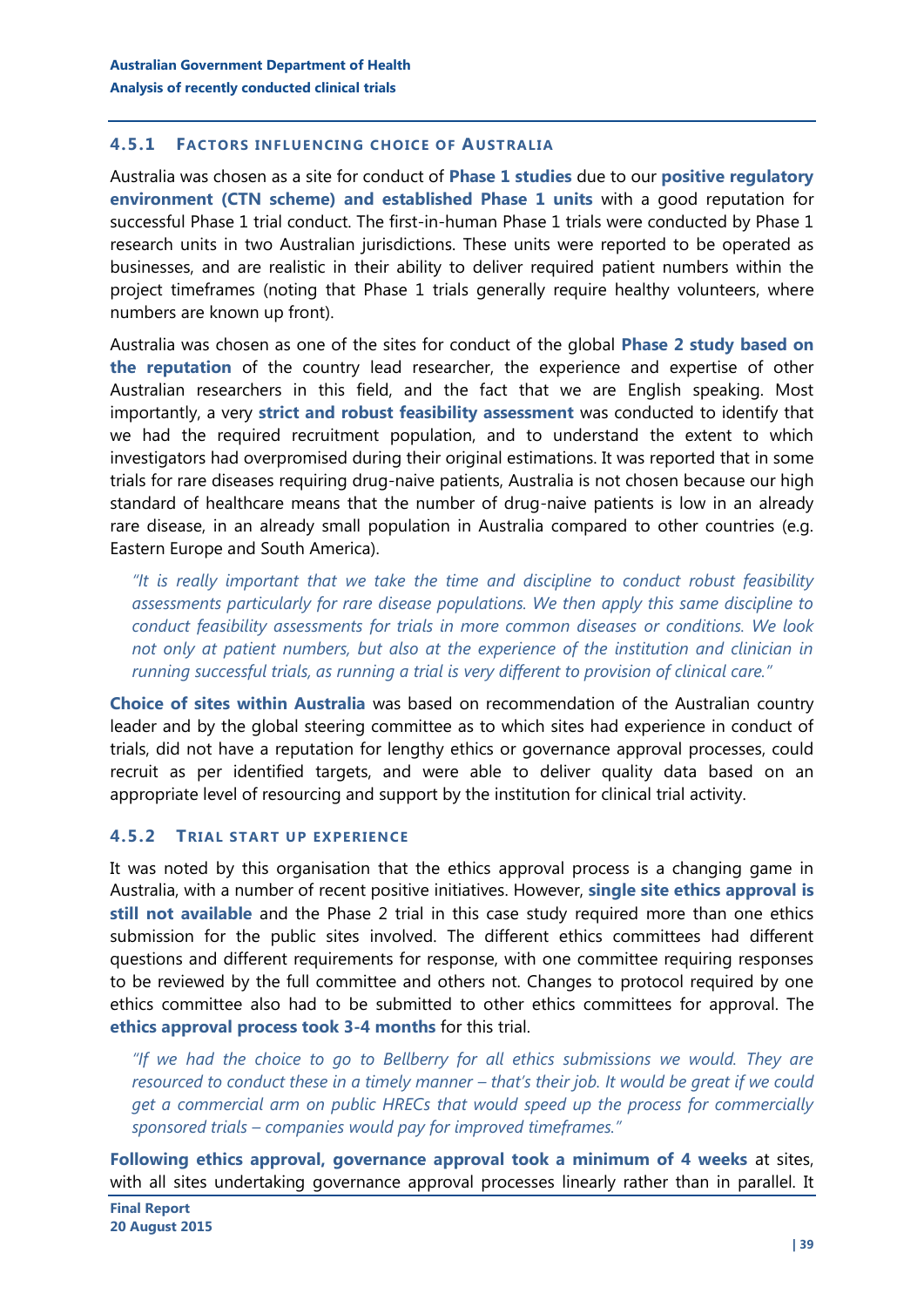was reported that the governance process in Australia varies between institutions, and can require not only consideration of contractual and indemnity arrangements, but in some cases also require review of trial design which has already been approved by the ethics committee. Delays of 3-6 months are not uncommon as budgets are negotiated prior to submission of documentation for governance approval, particularly where each hospital or institution costs things differently for the same service (e.g. xray).

The **impact of delayed start-up** for some sites in the Phase 2 trial has been both short and long term. In a competitive recruitment trial, site delays mean that they may **miss the opportunity to recruit** if international recruitment targets are met. Also, other countries on the waiting list for participation will be offered the chance to participate if Australian sites do not get up and running. The longer term impact of poor recruitment is that **other countries will be chosen ahead of Australia** for conduct of future trials.

#### **4.5.3 PATIENT RECRUITMENT EXPERIENCE**

The Phase 1 trials experienced no issues with recruitment. Recruitment was not yet complete for the Phase 2 trial. The organisation commented that despite robust feasibility assessment, one barrier still existing for recruitment was the attitude toward clinical trial activity which still exists in Australia.

*"We need to change the attitude to clinical research in Australia. We need a big media campaign similar to the campaign around organ donation to change the attitudes of the general public, medical community and institutions towards involvement in trials."*

## **4.5.4 QUALITY OF TRIAL DATA**

Whilst our ability to produce high quality clinical trial data was reported to be Australia's greatest enabler ten years ago, it is now not seen as a competitive advantage but more as a cost of entry which other countries are now meeting.

The greatest influence on continued good quality data provision in Australia was reported to be the level of site resourcing. Pharmaceutical companies are paying for study coordinators at sites, but are unclear the proportion of time spent by these coordinators on trial activity or the number of trials being coordinated by these funded positions.

#### **4.5.5 KEY ENABLERS OF SUCCESSFUL CLINICAL TRIAL CONDUCT IN AUSTRALIA**

The key enablers of successful conduct for this and other clinical trials reported by this organisation include:

- Expertise of clinical investigators in the therapeutic area
- Good knowledge of your patient population and rigorous feasibility assessments using real data to determine expected recruitment population and the adequacy of site resources to achieve recruitment numbers

#### **4.5.6 KEY BARRIERS OR REASONS FOR FAILURE TO MEET EXPECTATIONS**

The key barriers or reasons for failure of this and/or other clinical trials to meet expectations in terms of recruitment and/or data quality in Australian sites were identified as: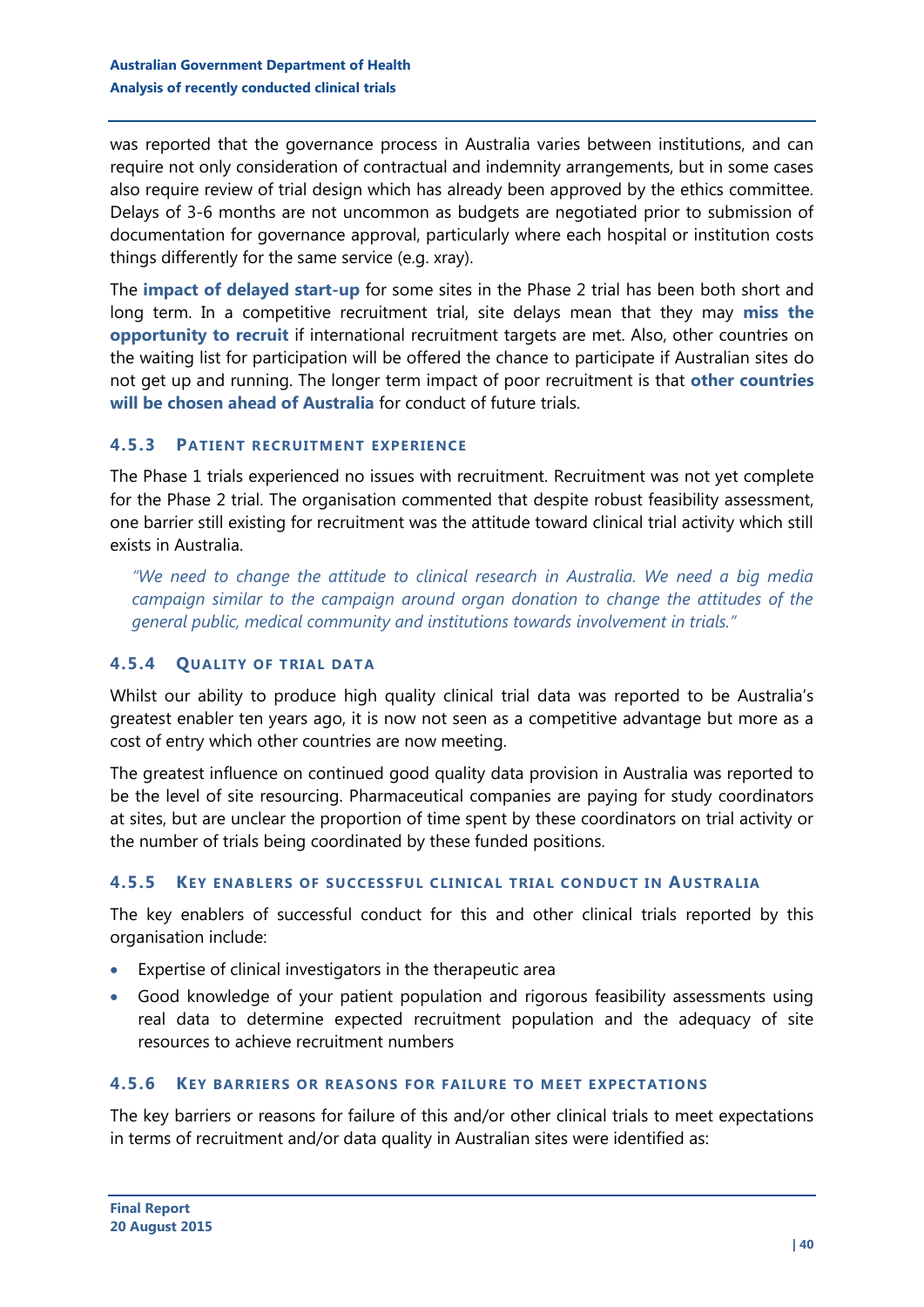- Complexity and variability of ethics and governance approval processes, and time taken to negotiate contracts with sites, impacts start up times
- Lack of understanding and engagement of the Australian population in the importance of research, resulting in a reluctance of both patients and medical practitioners to become involved in trials

*"Australia is falling behind in our acceptance of clinical trial participation at a general community level. As a country we do not do a good job of promoting the benefits of clinical trials compared to countries like UK, USA, Asia and Europe. People still see involvement as being like guinea pigs in an experiment."*

- Lack of investigator networks which can improve level of referral to trial (i.e. compared to big networks in the USA and Europe)
- Poor access by patients to information regarding clinical trial activity (e.g. portals and registers such as ANZCTR are not easy to navigate for the general public)
- Lack of clear national documentation on how to navigate the Australian system for organisations involved in, or considering increasing their involvement in, clinical trials (i.e. no national Clinical Trials Centre or hub assisting hospitals, commercial sponsors, patients and jurisdictions to meet clinical trials needs).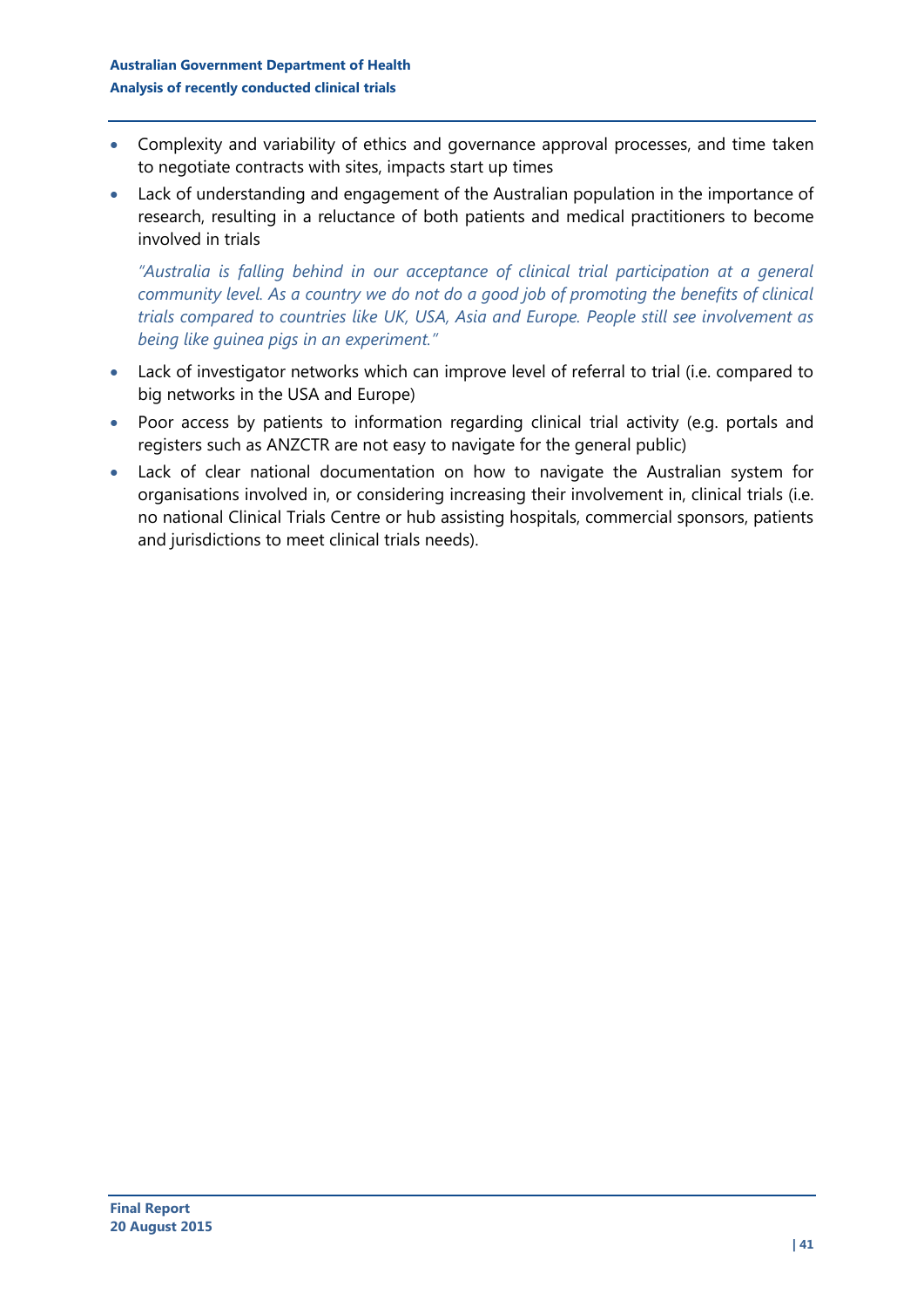## <span id="page-41-0"></span>**4.6 CASE STUDY 6: SHOWCASE OF TWO TRIALS**

Two clinical trials were presented by this organisation to showcase both a 'successfully conducted' trial and one that faced more challenges. The successfully run trials were a series of **Phase 1 pharmaceutical trials**, with the majority of these conducted in public institutions in Australia. The less successfully conducted trial was a global **Phase 4 pharmaceutical trial** in multiple **Australian sites across several jurisdictions**, including a **mix of public and private** institutions.

#### **4.6.1 FACTORS INFLUENCING CHOICE OF AUSTRALIA**

Australia was chosen as a site for conduct of both these trials based on the attractiveness **of our CTN scheme** in limiting the regulatory hurdles impacting start up times in other countries, and feasibility studies indicating the capacity to meet the **required patient accrual targets**. Sites for the Phase 4 trial were chosen based on numbers estimated by specialists, and also on the available infrastructure required.

It was also reported that the Australian subsidiary of this pharmaceutical company has been advocating the **benefits of conducting Phase 1 trials in Australia**, and that this activity has led to an increase in choice of Australia for Phase 1 trial activity by the organisation. For this particular Phase 1 trial there was also an unmet need in Australia, and key international experts with expertise and experience in conduct of trials in this therapeutic area were Australian based.

When considering whether there are differences in corporate decisions regarding investment in Australia as a clinical trial site based on trial phase, it was reported that the primary reason for choice is based on patient volumes. These are dependent on the disease/condition under investigation and the particular patient inclusion or exclusion criteria. For Phase 3 trials in some conditions, Australia would always be considered. For Phase 2 trials, we may not be considered as we do not have the required patient population, or ethics committees may be unlikely to support the choice of comparator for the trial. For Phase 1 trials, Australia is seen as an attractive location due to our CTN scheme and the capacity at a hospital level to conduct these trials.

Whilst **relatively high cost** is not necessarily a deciding factor for choice of Australia as a site for conducting clinical trial activity as long as other factors are favourable *("We are expensive but if we still deliver on patient numbers we will be considered favourably"*), the Australian subsidiaries do receive questions asking for justification of high costs associated with trial activity. There are occasions where Australia is *not* chosen based on comparatively high costs of clinical trial start up and conduct. There was some concern expressed that although the **current project underway in Australia to standardise costs** associated with clinical trial activity is a positive initiative, if these costs are standardised "too high" it could have a negative impact on research budgets in Australia.

#### **4.6.2 TRIAL START UP EXPERIENCE**

The **Phase 1 trial received ethics and governance approval from a public institution within six weeks**. This was attributed to the enthusiasm of key opinion leaders, and in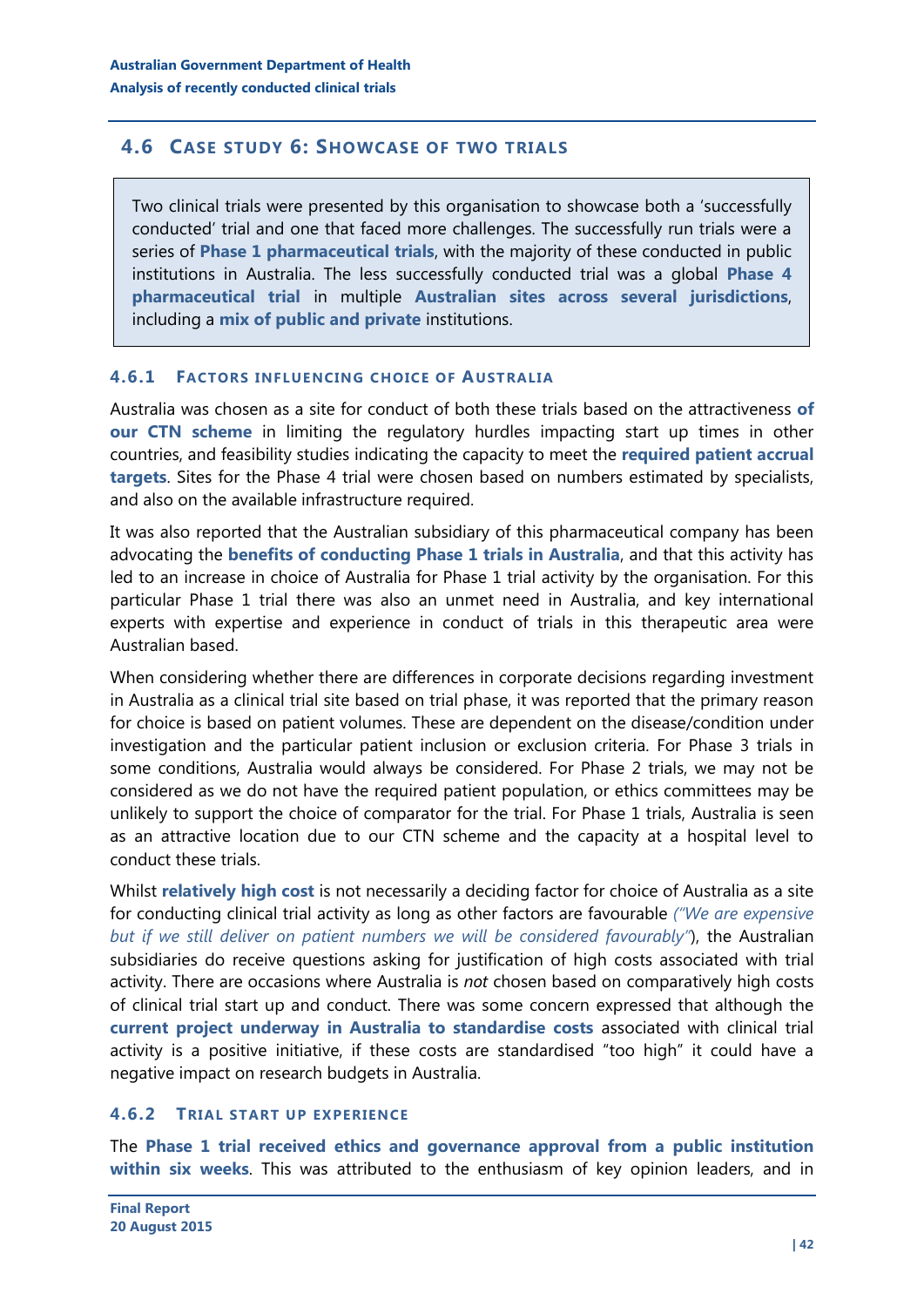particular the Primary Investigator in Australia, to deliver a product with the possibility of meeting a key unmet need.

**Ethics approval timeframes for the Phase 4 trial took eight weeks for private sites** and **ranged from 2-3 months at public sites**. Separate ethics submissions were required for sites in jurisdictions not part of the NMA, and also at sites requiring individual submissions despite their jurisdiction being a signatory to the NMA. It was noted that the single site review process still had a long way to go, and that an issue now arising is the difficulty engaging a site willing to act as the lead site due to additional administrative responsibilities for which the site does not feel that they are adequately resourced despite the company agreeing to cover costs.

Combined ethics and governance review timeframes ranged from 3 months to 8 months, with almost all of this **variability due to differing governance approval processes and timelines**. Following ethics approval, it was reported that actually getting approved documentation can take from one day to one month, depending on the experience and availability of the study coordinator at the lead site. A lack of clarity was reported in governance approval processes and requirements.

*"We need to simplify and standardise the governance process and make it transparent. The current complexity is absorbing too much of the limited time resources of study coordinators. We need to work out what the requirements are for governance approvals, and provide institutions with a good incentive or reason to change their current processes if required."* 

Delayed ethics and governance approval timeframes have the **potential impact of limiting timeframes for patient recruitment** to the trial, and therefore impacting future investment decisions in Australia as a clinical trial site. It was reported that there is a huge cost imposition involved in trial start up at each site, and delays impacting patient recruitment are therefore not viewed favourably.

#### **4.6.3 PATIENT RECRUITMENT EXPERIENCE**

Whilst the Phase 1 trial for which there was an identified unmet need had no difficulty with recruitment, the Phase 4 trial faced major challenges.

A key challenge was a reported **reluctance by GPs to refer** identified patients to the trial and a lack of awareness amongst GPs and the general population about clinical trials and their importance. Part of the issue also was that despite the eligibility criteria being clear in protocols available for the original feasibility assessment, clinical researchers may not have read the details in the questionnaire, and are not held accountable for **lack of rigour in patient recruitment estimates**.

The impact of poor recruitment is both short term and long term. In this trial, **some sites were closed**, and there was an additional **huge cost imposition** and delay in looking for and starting up new sites. Longer term, this **impacts the future investment decisions** of the corporation in clinical trial activity in this area in Australia.

*"There were huge costs associated with starting up the original sites, followed by additional sites when the first did not deliver. The output was very few patients. If I was in head office, I would have said 'what a waste'."*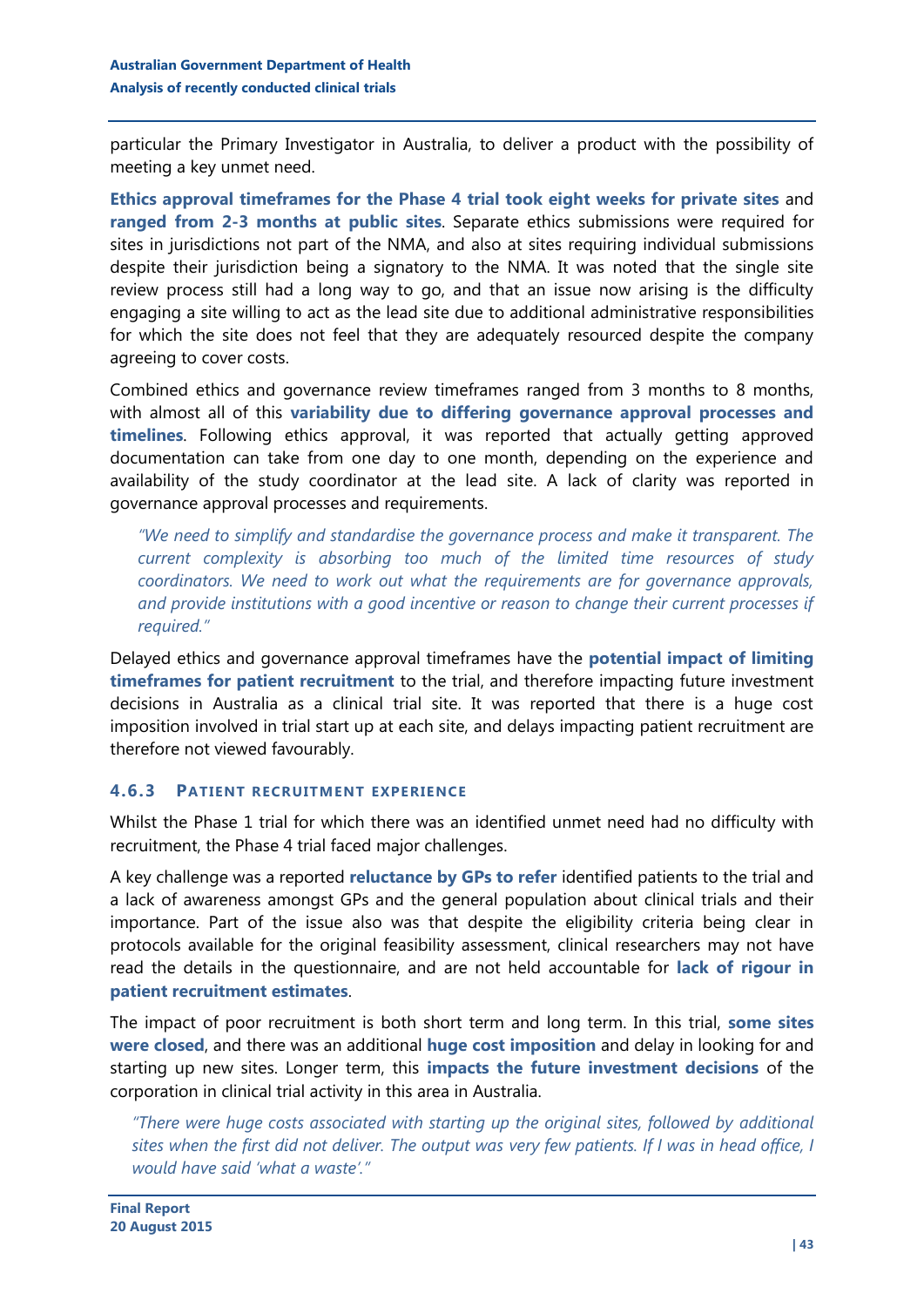#### **4.6.4 QUALITY OF TRIAL DATA**

This company reported that good quality data is now an entry requirement for conduct of trials, and that there was no issue with quality of data collected for these trials.

#### **4.6.5 KEY ENABLERS OF SUCCESSFUL CLINICAL TRIAL CONDUCT IN AUSTRALIA**

The key enablers of successful conduct for these and other clinical trials reported by this organisation include:

- Positive impact of the CTN scheme on timely regulatory approval compared with other countries
- Leading researchers and ability to deliver against protocol requirements at some sites and in some therapeutic areas

#### **4.6.6 KEY BARRIERS OR REASONS FOR FAILURE TO MEET EXPECTATIONS**

The key barriers or reasons for failure of clinical trials to meet expectations in terms of recruitment and/or data quality in Australian sites were identified as:

 Lack of reliability and predictability around start up times due to variability in ethics, governance and budget negotiation processes

*"If I could put my hand on my heart and say to headquarters that we can have all sites through ethics, governance, budget and contract negotiations within 45 days, this would be a HUGE advantage."*

- Lack of understanding and engagement of the Australian population and general practitioners in the importance of research, resulting in a reluctance to become involved in trials
- Insufficient support for or value placed on clinical research at an institution, health department and government level – institutions need to believe that conduct of clinical trials is part of their core business
- Lack of consistent and 'fair market value' approach to trial costs
- Lack of integrated e-health system to make patients aware and allow practitioners to recruit eligible patients to clinical trials – *"other countries are way ahead of us on this"*.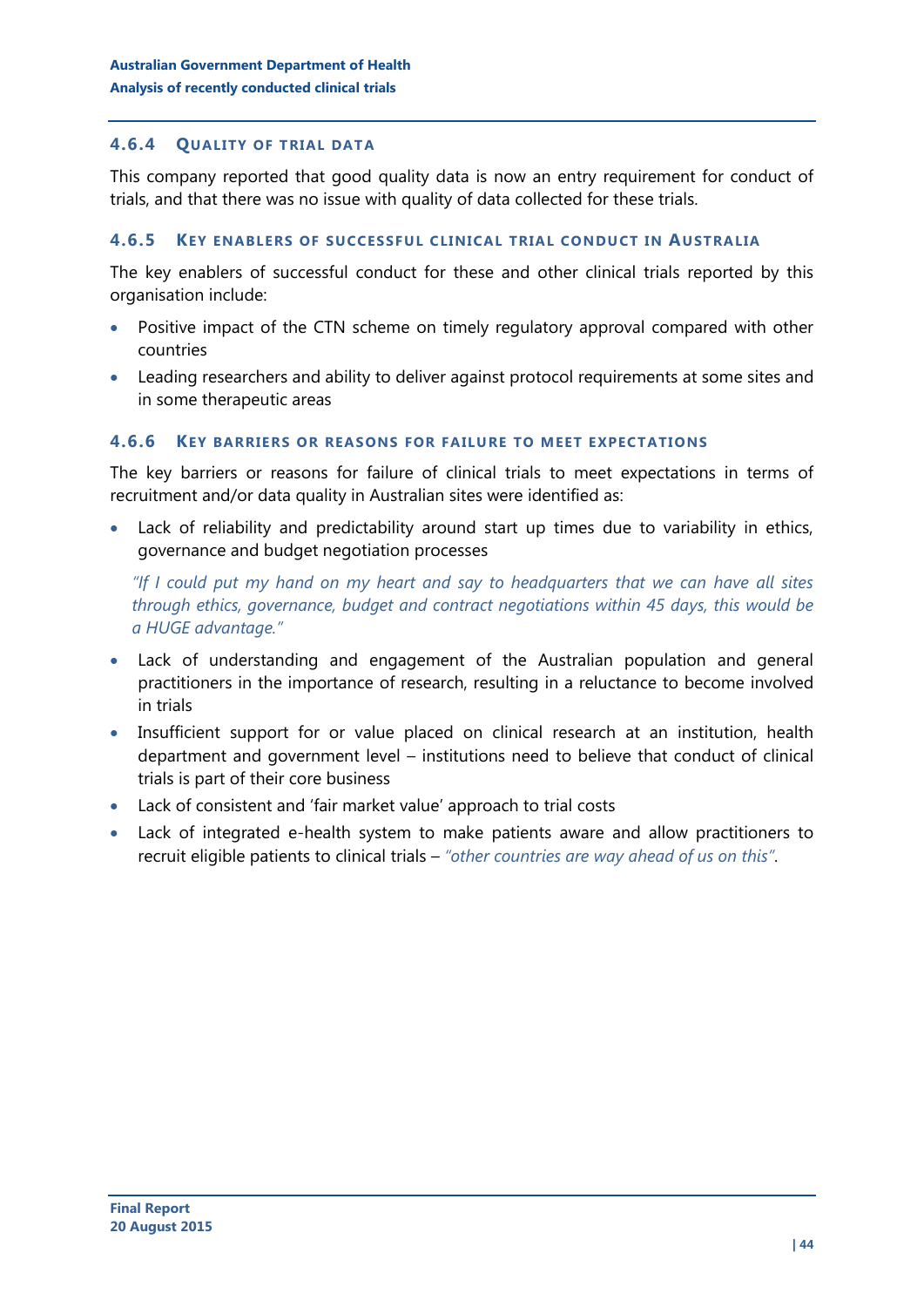## <span id="page-44-0"></span>**4.7 CASE STUDY 7: SHOWCASE OF PHASE 3 PHARMACEUTICAL TRIALS**

Two clinical trials were presented by this organisation to showcase both a 'successfully conducted' trial and one that faced more challenges. Both were global **Phase 3 pharmaceutical trials** in different disease areas conducted in multiple Australian sites **across several jurisdictions.** One trial included a **mix of public and private** institutions and the other included only **public** institutions.

#### **4.7.1 FACTORS INFLUENCING CHOICE OF AUSTRALIA**

Australia was chosen as a site for conduct of these Phase 3 trials for different reasons.

For the first trial, Australia was initially approached by the international corporation to present a feasibility assessment based on internal review of **prior experience and performance of different countries** in this therapeutic area (i.e. number of patients previously recruited to trials in this area, ability to meet recruitment targets, timeliness of recruitment). Australia was then chosen as a site for conduct of this trial based on the original **feasibility assessment** completed by the Australian subsidiary and presented to international headquarters.

For the second trial, Australia was not initially chosen due to our low overall population numbers and estimated recruitment population for this particular study. However, due to poor recruitment internationally, Australia was subsequently chosen as a "**rescue country**" to assist in meeting overall recruitment targets (note that although this trial will now meet recruitment targets overall, Australia has fallen well short of its estimated recruitment population – see further discussion below).

When considering whether there are different influences on choice of country based on trial phase, this organisation commented that for **Phase 1 trials** requiring smaller populations, the choice of country and site is based more on research capability and experience in the therapeutic area than on patient populations. It was also reported that whilst cost is not a key issue in site consideration for Phase 1 trials, it becomes a consideration for later phase trials *after* consideration of country experience and recruitment populations. In these situations, **cost can influence final choice** of country location, and Australia has missed being chosen as a site as we are seen as an expensive country where approval often needs to be sought from head office for site budgets which are not considered to represent 'fair market value'.

#### **4.7.2 FACTORS INFLUENCING CHOICE OF SITE(S)**

The major factors influencing choice of site within Australia is one or more of the following:

- reputation of the Principal Investigator in the therapeutic area
- previous experience of working with the Principal Investigator and study coordinator at the site, particularly with respect to study conduct, data quality, and ability to meet recruitment targets, and/or
- feasibility study including site visit to determine likely recruitment population and, in circumstances where the company has not previously worked with site staff, an assessment of likely study conduct, data quality, and ability to meet recruitment targets.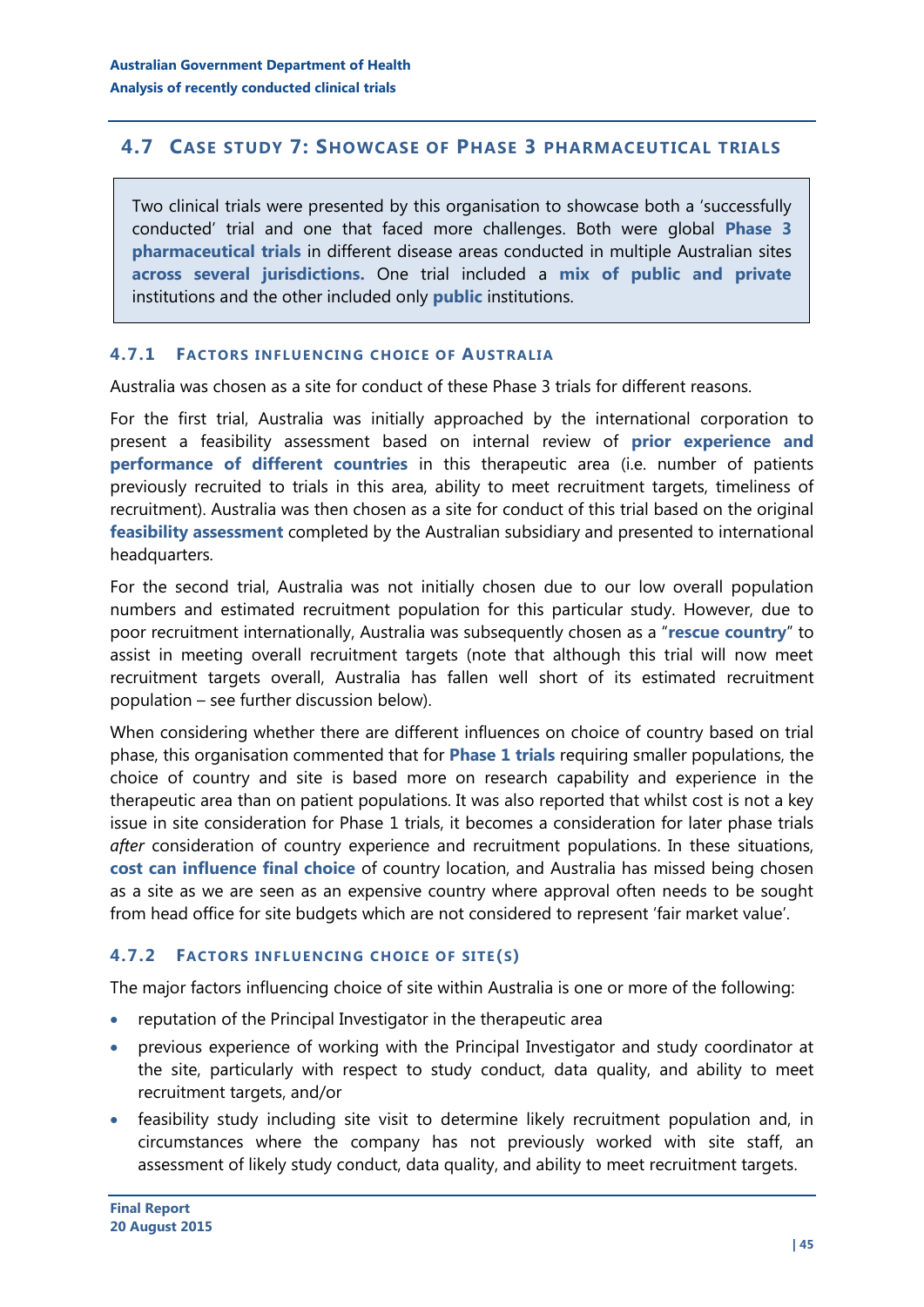Consideration of ethics and governance approval timeframes at particular institutions is made after consideration of the above.

#### **4.7.3 TRIAL START UP**

The two trials discussed by this organisation were chosen to showcase different experiences with trial start up times.

The **first trial involved several different ethics submissions** to cover NMA sites, jurisdictions not part of NMA, sites where jurisdictions are part of NMA but still require separate submissions, and submission for private sites. There were no issues reported for ethics or governance approval processes for this trial, and **time to first site opening was 12 weeks** (this included ethics and governance approvals, and contract negotiations/finalisation). This was quicker than the average time reported for first site start up for trials conducted by this organisation in Australia. Other public sites took between 15 and 18 weeks, although one took considerably longer than this due to delays with governance approvals. Private sites took between seven and 10 weeks.

The **second trial involved two ethics submissions for the public trial sites**, including one group and one separate submission. The majority of sites took around **30 weeks (7 months)** to trial start up, with one site taking even longer at 40 weeks (over 9 months). Delays were primarily administrative around **governance approvals and contract requirements**. Patient recruitment for this trial has also been an issue (see discussion below), and delays in start-up times have only exacerbated this problem.

**Key factors reported to have positively influenced trial start up** times for the first trial were:

- Timing of submission for ethics approval to coincide with monthly meeting date
- An improved and clear process for combined ethics and governance review in one jurisdiction (not part of NMA)
- Single site ethics review for sites under the NMA has expedited the timeframes for adding new sites and/or amendments
- An excellent study coordinator at trial sites who is responsible for facilitating, coordinating and managing ethics and governance submissions and communication, and for meeting requirements for contract negotiations and finalisation
- Internal organisational structures and responsibilities around clinical trial management.

**Key factors reported to have negatively influenced trial start up** times for trials in Australia are:

- Inexperienced study coordinator, lack of dedicated study coordinator, or change of study coordinator at sites who is not familiar with and/or held accountable for all aspects of study coordination including ethics, governance and contract approval process requirements
- Senior management within institutions does not place a high priority on clinical research activity nor provide adequate resources to support clinical trial coordination and research within the institution – there is a lack of accountability for study coordinators and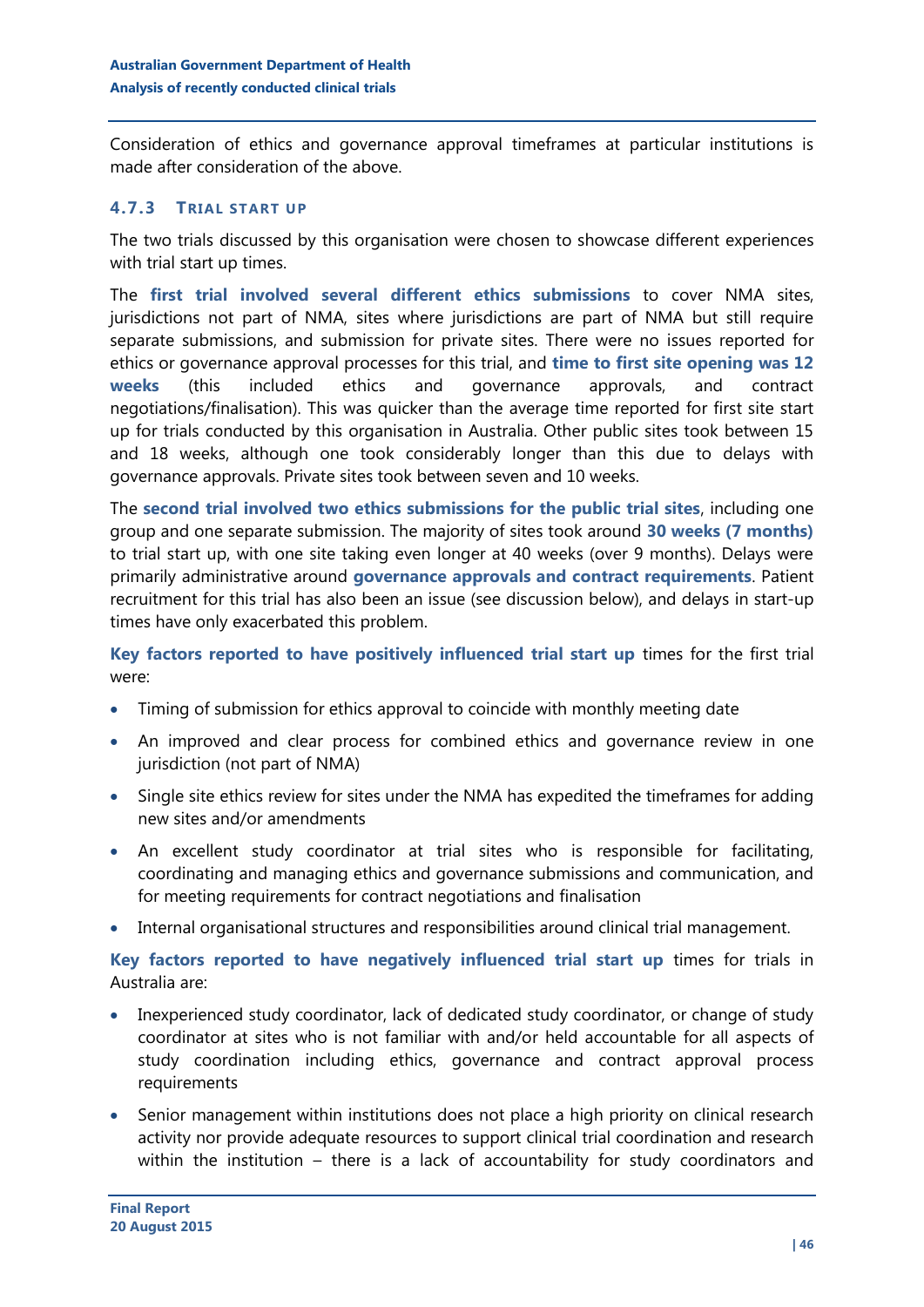researchers to meet both contractual requirements regarding research activity, but also to meet pre-contractual start up requirements

- Difficulty recruiting a lead site for sites under the NMA, with sites reporting lack of resources to take on this additional administrative role despite receiving additional payment for this activity
- Multiple ethics submissions required for sites not under the NMA or still requiring separate submissions, which then require notification and review of all amendments requested by other ethics committees.

### **4.7.4 PATIENT RECRUITMENT**

Capacity to meet recruitment targets was reported to be a key factor influencing future investment by international and Australian based pharmaceutical companies in Australia.

The first trial was not only able to exceed average start up times, but also exceeded its commitment regarding patient recruitment to the extent that it received permission to open additional sites to assist in meeting global recruitment targets. The second trial on the other hand has not been able to meet and had to reduce recruitment targets. If global recruitment targets are met prior to Australian sites meeting targets, these sites will close to recruitment if they are not recruiting well.

*"The [first] study was not a complicated study or a particularly special drug, so we cannot attribute quick start up and excellent recruitment to excitement about the product – it was rather due to pure operational excellence. We always see a difference at sites with dedicated study coordinators and committed doctors who see the importance of research. At sites with a commitment to achieve what they said they would do, we are able to meet and exceed patient recruitment targets and also take more patients when other international sites are slower."*

The key issue impacting inability to achieve recruitment targets for the second trial was the overestimation of patients during the feasibility study. Despite the fact that the company halved the original estimates from site investigators, recruitment has still been less than promised during feasibility. Reasons for poor estimation were reported to include a lack of time and resources at the site level, in some instances a lack of patient databases, and a lack of accountability at the site level.

*"We haven't got as big a population as some other countries, so we need to get our patient estimates correct during feasibility or we will under-achieve."*

**Short and longer term impacts of delayed start up** combined with poor patient accrual include:

- patients potentially miss out on early access to new medications
- significant costs associated with start up of each of these sites, even where patient recruitment is less than target and in some cases zero, and
- international corporations consider this performance (cost, timeliness of start up and capacity to reach recruitment targets) when making decisions regarding future investment in clinical trial activity in Australia.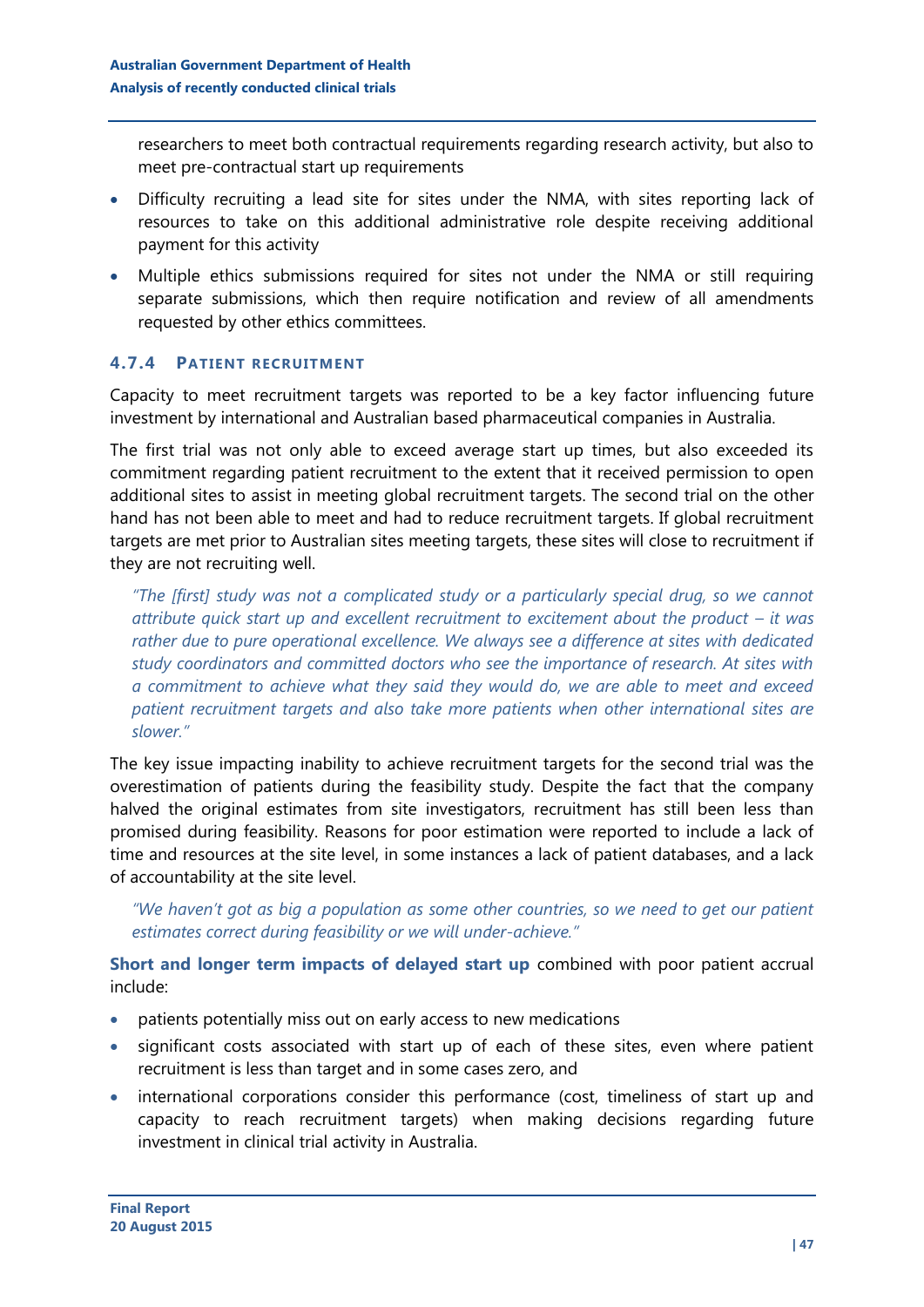#### **4.7.5 QUALITY OF TRIAL DATA**

It was reported that despite Australia's reputation for quality of data, this organisation has noticed a trend over the past two years around issues with some Primary Investigators being unwilling to provide an adequate level of oversight for clinical trial activity at their sites. This is a serious concern as it can lead to non-compliance with protocols and poor data quality. In the short term, it results in companies not choosing those sites for future trial activity, but longer term it has the potential to impact investment in Australia as a site for trial activity if quality data cannot be relied upon.

#### **4.7.6 KEY ENABLERS OF SUCCESSFUL CLINICAL TRIAL CONDUCT IN AUSTRALIA**

The key enablers of successful conduct for these and other clinical trials reported by this organisation include:

- Experience of sites in clinical trial operation
- Timely approval of ethics and governance, where this occurs, can result in short start up times in conjunction with CTN scheme
- Good study coordinators and Primary Investigators, with adequate resources and established processes at a site level, can result in short start up times and capacity to meet or exceed recruitment targets
- Access to the required patient population
- A collaborative approach at the trial site with a focus on problem solving to meet study objectives.

#### **4.7.7 KEY BARRIERS OR REASONS FOR FAILURE TO MEET EXPECTATIONS**

The key barriers or reasons for failure of clinical trials to meet expectations in terms of recruitment and/or data quality in Australian sites were identified as:

- There is still not a single ethics review process across Australia in at least one state which is a signatory to NMA, some institutions require their own ethics review process.
- Difficulty in securing a lead site for ethics submissions under the NMA sites who do agree are getting overloaded
- Single review for NMA means that study coordinators may be managing several trials at their site which have all been reviewed by different lead sites with differing reporting requirements (e.g. forms required for reporting of adverse events, annual progress reports)

*"Sites now have different studies approved by different lead ethics committees that all have different reporting requirements. What a waste of time and resourcing for study coordinators to have to manage all these different processes and risk things not being reported, or not reported in a timely manner."*

Lack of accountability at an institution level to deliver on targets

*"If public clinical trial sites could manage themselves like a small business with respect to clinical trial management (managing performance and metrics around trials), companies would pay the unit or institution, and any profit could be invested back into their own research."*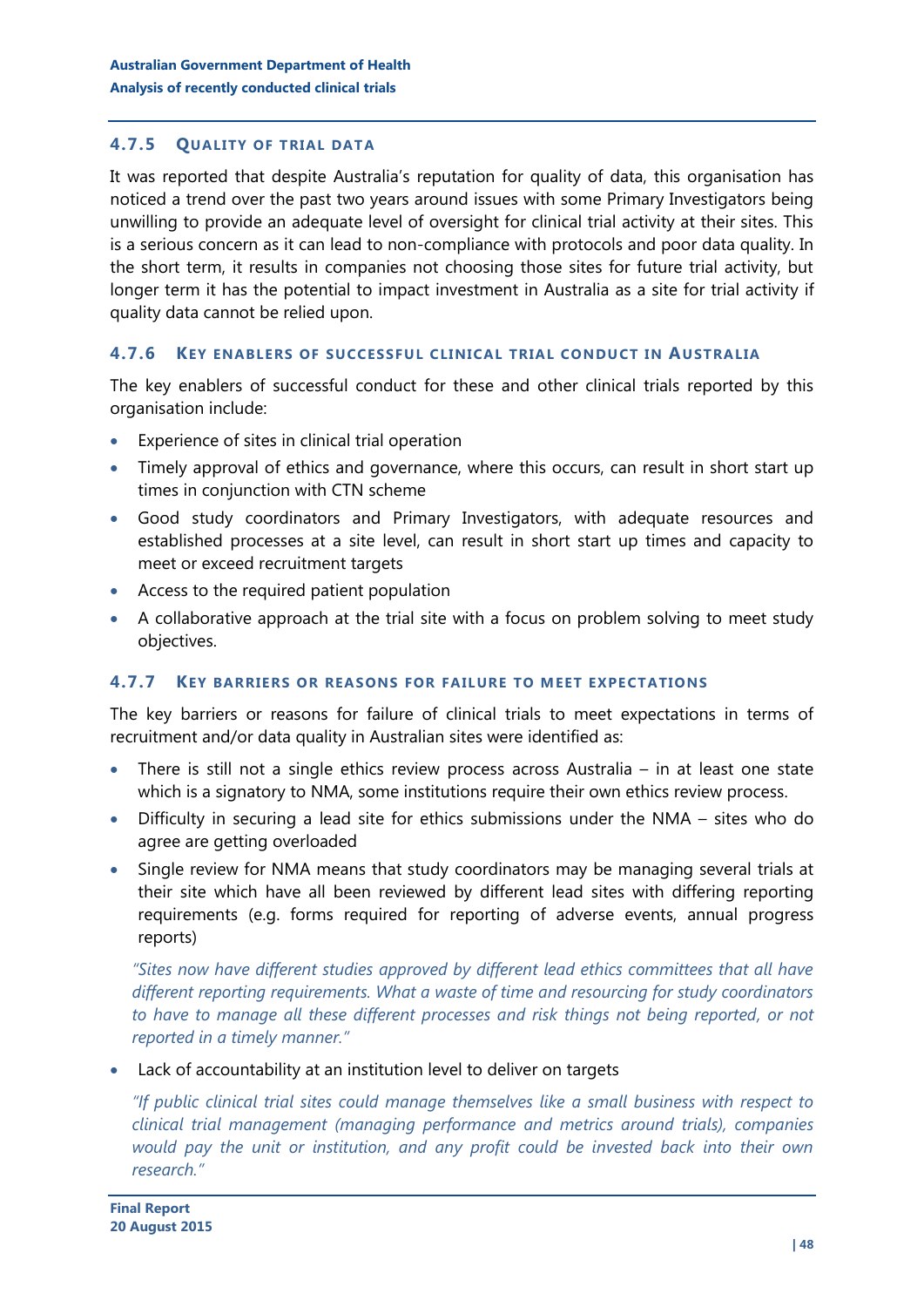## <span id="page-48-0"></span>**4.8 CASE STUDY 8: MEDICAL DEVICE TRIAL**

This was a global medical device trial with **multiple sites in Australia across several jurisdictions**, including a **mix of public and private** institutions. The trial faced challenges with respect to start up times and with patient recruitment, although Australia was the highest recruiter compared with other international sites.

#### **4.8.1 FACTORS INFLUENCING CHOICE OF AUSTRALIA**

This medical device trial was initiated in one Australian jurisdiction, and then expanded to other Australian sites and overseas in order to recruit sufficient patients. The Primary Investigator at the first site was a key opinion leader who had a good relationship with the company. Subsequent sites were chosen based on the recommendation of the Primary Investigator, and on feasibility studies to review patient numbers and ensure that clinicians at the site had the necessary experience in conducting the particular procedure involved. The availability of an experienced study coordinator, particularly with respect to "*handling the ethics process*" was also important, as was the history of the site in provision of ethics and governance approvals in a timely manner.

### **4.8.2 TRIAL START UP EXPERIENCE**

Multiple **ethics submissions were required** to cover states under the NMA, states/territories not under the NMA, institutions under the NMA but requiring separate submission, and private institutions. Other than the obvious **duplication, costs and risks** of error involved in the process of ensuring that all ethics committees were informed of and approved all changes requested by different HRECs, delays were also incurred in **trying to source a lead site** for the submission covering public sites under the NMA, as sites are reluctant to take on this additional responsibility.

*"Multiple ethics submissions and sourcing a lead site is our biggest hurdle. The process has been slowed down rather than accelerated due to the number of acknowledgements and approvals required. It also costs more as we have to pay lead ethics committees for their additional responsibilities, and pay for submission of all amendments to all HRECs."*

Governance approval timeframes **ranged from two to six months after ethics** approval was received, and the process was reported to be very hospital dependent. The **governance process was not consistent or transparent**, with some RGOs reportedly requesting similar information to ethics, and one delaying consideration of the submission to a subsequent meeting due to a "backlog of requests".

*"At least with ethics you know the timelines and requirements. For governance, we don't know exactly what they do or their timelines. The submission goes in and you don't know what happens."*

**The impact of these delays is that patients do not have timely access to new treatments. In this case, these were patients with [a disease] where delayed access to new treatments can have a serious impact on survival.**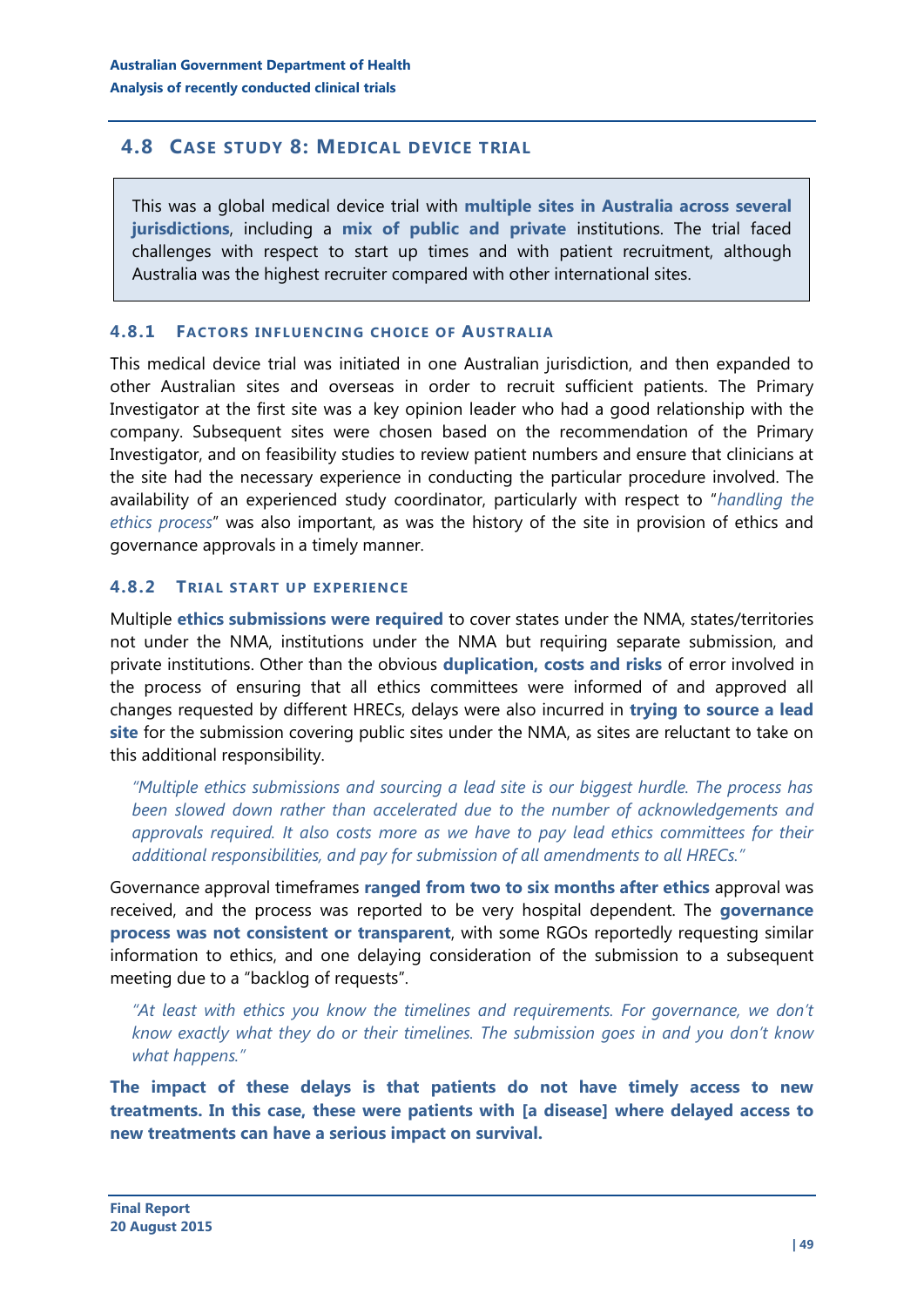#### **4.8.3 PATIENT RECRUITMENT EXPERIENCE**

Although Australia ended up being the highest recruiter overall for this trial compared with other international sites, some of the sites within Australia were slow to recruit or did not recruit at all. The company reported that this was due partly to lack of systematic approach and an inexperienced internal team conducting the feasibility assessment, but also to investigators "*not taking the questionnaire seriously*" and overestimating numbers in order to get commercial funding for a study coordinator at the site. It was reported that although investigators sign a legal contract indicating target recruitment numbers, there is no accountability for reaching these targets, and sponsor companies are unlikely to take legal action as there may be future commercial implications for getting key opinion leaders offside.

*"For new therapy or intervention areas, it is currently a trial and error approach as to which sites will deliver in terms of recruitment targets, even after numbers have been adjusted down to account for over-estimation. This is costly as we still pay start up fees and annual site administration fees even if no patients are recruited."*

#### **4.8.4 KEY ENABLERS OF SUCCESSFUL CLINICAL TRIAL CONDUCT IN AUSTRALIA**

The key enablers of successful conduct for this and other clinical trials reported by this organisation include:

- Primary investigators who are advocates of the treatment and keen for the trial to be conducted successfully
- Good internal clinical team and excellent collaboration between the sponsor and the sites

#### **4.8.5 KEY BARRIERS OR REASONS FOR FAILURE TO MEET EXPECTATIONS**

The key barriers or reasons for failure of this and other clinical trials to meet expectations in terms of recruitment and/or data quality in Australian sites were identified as:

- Inexperienced internal team in undertaking feasibility assessments and site selection
- Lack of truly national approach to ethics review impacts trial start up times
- Lack of consistency and transparency in approach for governance reviews impacts trial start up times
- Lack of consistent and 'fair market value' approach to trial costs between institutions and between studies impacts start up times due to time taken for head office approvals and contract negotiations with sites

#### <span id="page-49-0"></span>**4.9 CASE STUDY 9: ISSUES IMPACTING MULTIPLE TRIALS**

This case study was with a global CRO specialising in biopharmaceuticals, medical devices and diagnostics. Rather than discussing a particular trial, the case study covered broad issues impacting multiple trials for which this CRO has been responsible over the past five years in Australia.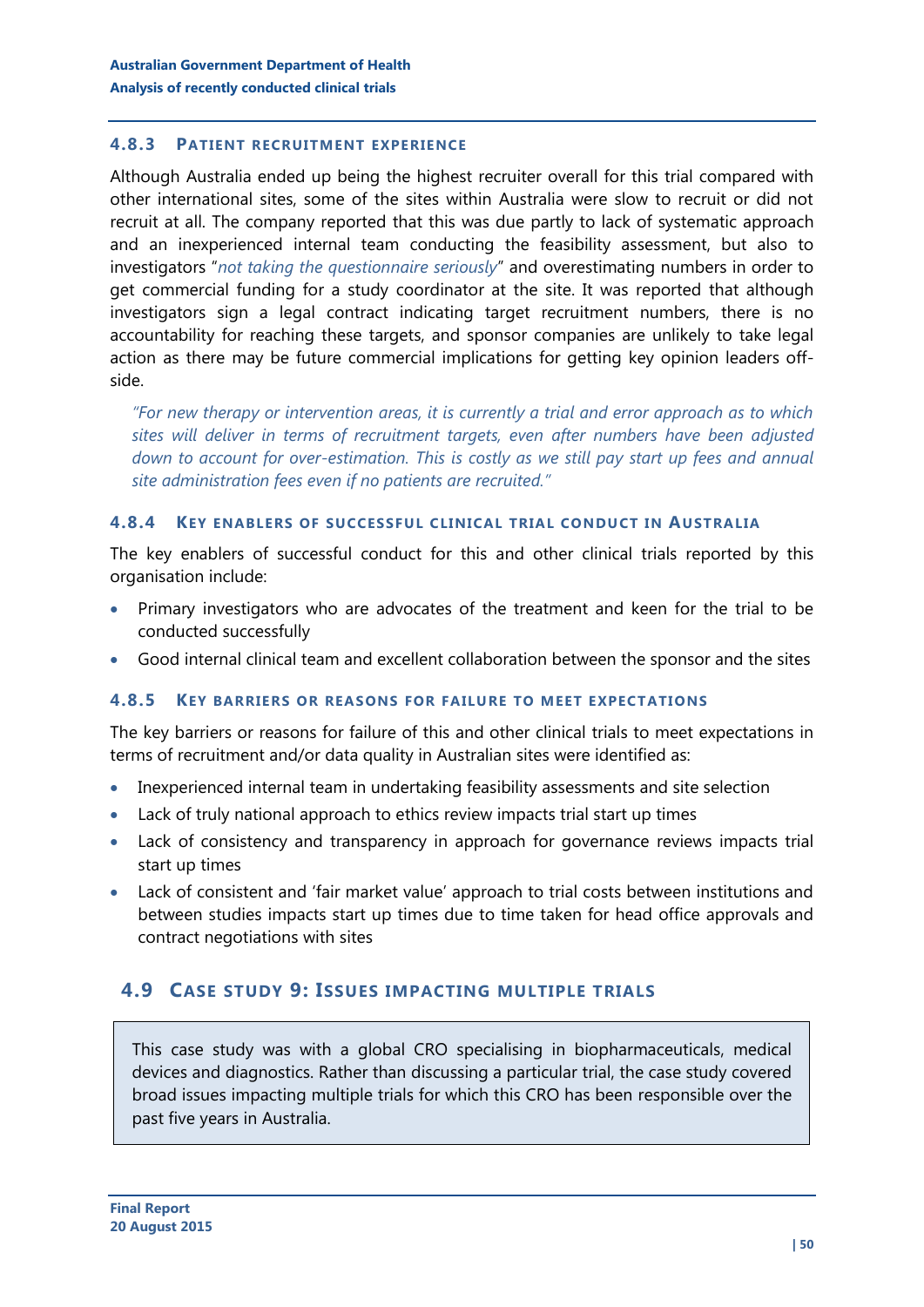#### **4.9.1 FACTORS INFLUENCING CHOICE OF AUSTRALIA**

The key factors reported to positively influence choice of Australia as a country in which to conduct pharmaceutical and/or medical device clinical trials are:

- The CTN scheme this was reported to be particularly important to facilitate quicker start up of Phase 1 trials compared to other countries
- Seasonal differences compared with northern hemispheres for trials involving seasonal illnesses (e.g. influenza)
- $\bullet$  English speaking
- Quality of data.

The key barriers to choice of Australia as a site are:

- Slower timelines to trial start up due to delays in budget finalisation, ethics and governance approvals – it was reported that median time from site qualification to activation is 100 days in the USA compared to 170 days in Australia (although private sites in Australia can do in 100 days)
- We are an expensive site with respect to start up costs, administrative fees, and site costs, although per patient costs were reported to be comparable.

#### **4.9.2 TRIAL START UP EXPERIENCE**

Although the NMA in principle aims to expedite the ethics approval process, in practice there is still **no single site ethics review**, and governance committees still require different things which need site specific submissions. One of the biggest issues identified by this CRO is that HRECs are **working under guidelines** (i.e. the *NHMRC National Statement on Ethical Conduct in Human Research*) rather than mandated requirements. Thus whilst some states mandate use of the NHMRC template for informed patient consent for example, others do not.

*"It is embarrassing and a nightmare having to try and report to international clients how time lapses have occurred due to the varying requirements of different states and territories with respect to ethics documentation and governance approvals."*

**Governance approval processes were reported to vary enormously** and have different requirements across different jurisdictions and within different institutions. The key issues causing delay in governance approval timeframes were reported as:

- RGOs will generally not consider governance in parallel with ethics, but require ethics approval prior to submission for governance approval
- Poor communication between lead ethics sites and RGOs at other institutions (i.e. sending required documentation),
- Inability for sponsor organisation to communicate directly with RGO but rather having to go through the Primary Investigator at the site – this can significantly add to timeframes for getting queries addressed and governance approvals finalised
- Lack of transparency and consistency in processes and requirements, with amendments in many circumstances having to go to both HRECs and RGOs for approval.

This CRO reported that they always look to incorporate private sites in order to meet activation targets, and public sites where needed in order to meet recruitment targets.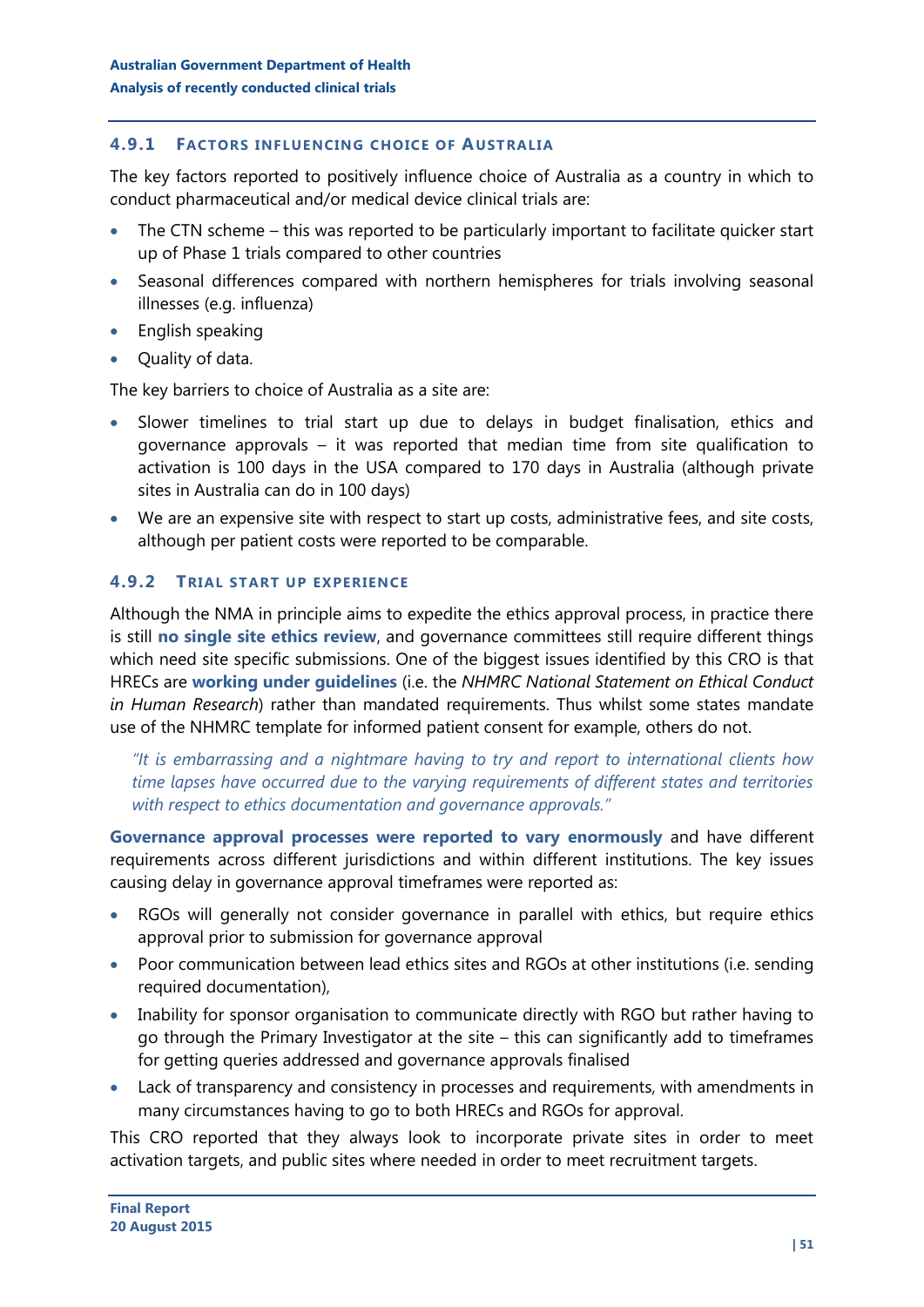The **impact of delayed start up** in trials with competitive recruitment is that **sites may close to recruitment** if patient targets are reached internationally; and patients may therefore miss out on involvement in the study. The CRO cited one example of a study with very competitive recruitment, where a site in one Australian jurisdiction missed enrolling any patients due to delays with the lead ethics committee in another jurisdiction.

#### **4.9.3 PATIENT RECRUITMENT EXPERIENCE**

Ability to meet recruitment targets is largely tied to the targets estimated in the **feasibility assessment**. This involves an initial assessment questionnaire sent to investigators at sites. Following this, a pre-study visit is conducted by the CRO or sponsor company to have a robust discussion with the investigator regarding the full trial protocol and patient exclusion/inclusion criteria. The CRO or sponsor company apply an "**inflation factor**" to account for original over-estimation, unless recruitment targets are clearly based on robust patient databases or registries that exist for certain conditions (e.g. respiratory diseases).

#### **4.9.4 QUALITY OF TRIAL DATA**

Having multiple ethics and/or governance reviewing organisations means that all changes (even minor changes such as correction of a spelling error), require all sites to be informed and to carefully manage version control of materials. This risks administrative errors in data.

#### **4.9.5 KEY ENABLERS OF SUCCESSFUL CLINICAL TRIAL CONDUCT IN AUSTRALIA**

The key enablers of successful conduct for this and other clinical trials reported by this organisation include:

- CTN scheme
- NHMRC templates (e.g. patient information consent forms)
- Good partnership and communication between the site and the sponsor organisation
- Provision of realistic recruitment targets by sites
- Some excellent ethics committees, sites, study coordinators and research facilities which should be recognised as such

#### **4.9.6 KEY BARRIERS OR REASONS FOR FAILURE TO MEET EXPECTATIONS**

The key barriers or reasons for failure of this and other clinical trials to meet expectations in terms of recruitment and/or data quality in Australian sites were identified as:

- Lack of mandated ethics and governance requirements (i.e. currently guidelines only)
- Inability for sponsor organisations to communicate directly with ethics committees and RGOs but having to go via the Primary Investigator as a middle man
- Lack of truly national approach to ethics review and approval across all jurisdictions and both public and private sites
- Lack of accountability for trial delivery, with no measurement of deliverables at a health service level (noting that private sites are generally better at delivering targets as they operate with a business philosophy)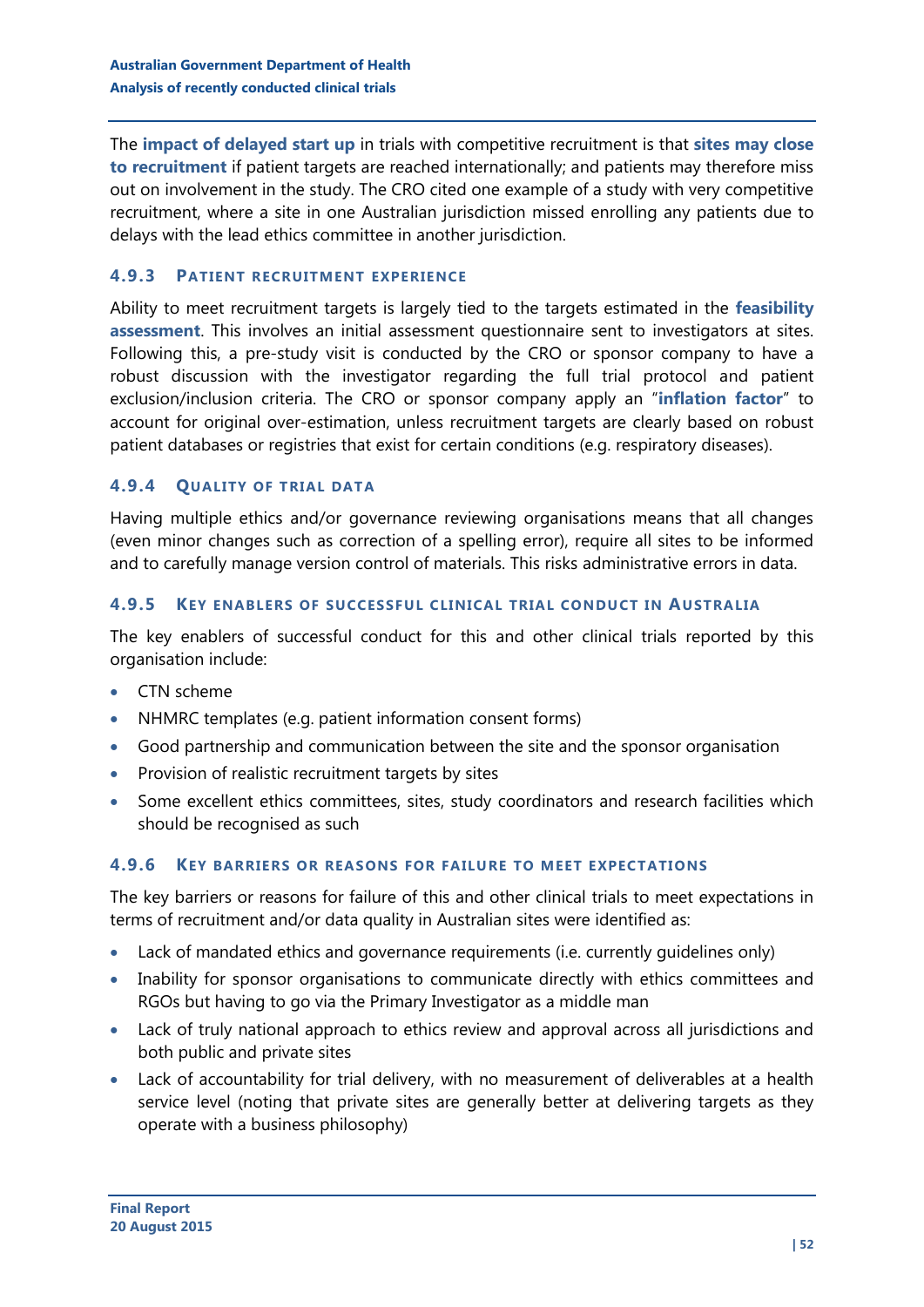## <span id="page-52-0"></span>**5. SUMMARY OF FINDINGS AND CONCLUSIONS**

This chapter presents a summary of findings and conclusions from the project encompassing the preliminary stakeholder consultations; literature scan; and the nine case studies to address the specified project objectives. These findings have been categorised based on the following key themes:

- Reasons for investment in Australia for placement of commercial pharmaceutical or medical device clinical trials in the past five years
- Key enablers of successful clinical trial conduct in Australia
- Key barriers or reasons for failure of clinical trials in Australia in terms of delivery of agreed participant numbers and/or high quality data
- Overall project conclusions

#### <span id="page-52-1"></span>**5.1 REASONS FOR INVESTMENT IN AUSTRALIA**

The key reasons outlined in case studies, and supported by the preliminary consultations and literature scan, for investment by global pharmaceutical and medical device companies in conduct of clinical trials in Australia were:

- 1) **Reputation of investigators to achieve recruitment targets**. Reputation of, and previous experience with, Primary Investigators and/or institutions in conduct of clinical trials where recruitment targets have been met or exceeded and quality data have been provided, were reported to be critical to decisions not only regarding choice of institution but also choice of country for trial placement.
- 2) **Available patient population**. A feasibility assessment indicating that Australia has the required patient population and will be able to meet recruitment targets, including an adjustment factor to account for investigator overestimation where deemed necessary, is also critical to investment decisions. The recruitment pool for some target population groups is small in Australia compared to other countries, and in these circumstances Australia will only be chosen based on excellent patient accrual in previous trials and/or an extremely robust feasibility assessment.
- 3) **Reputation of Australia and/or institutions for timely trial start up**. The CTN scheme for trial notification to the TGA following ethics and governance approvals was reported during both the case studies and preliminary consultations as a very positive contributor to swift regulatory approval in Australia. However, in many cases overall start up is being delayed by lengthy ethics and governance approval processes in public institutions (see discussion regarding 'key barriers' below), despite introduction of the NMA which has reduced the number of ethics submissions required for many clinical trials. Institutions with a history of timely ethics and governance reviews, often driven by dedicated and experienced research teams and study coordinators, do exist in Australia and are a key reason for investment in clinical trials in those institutions.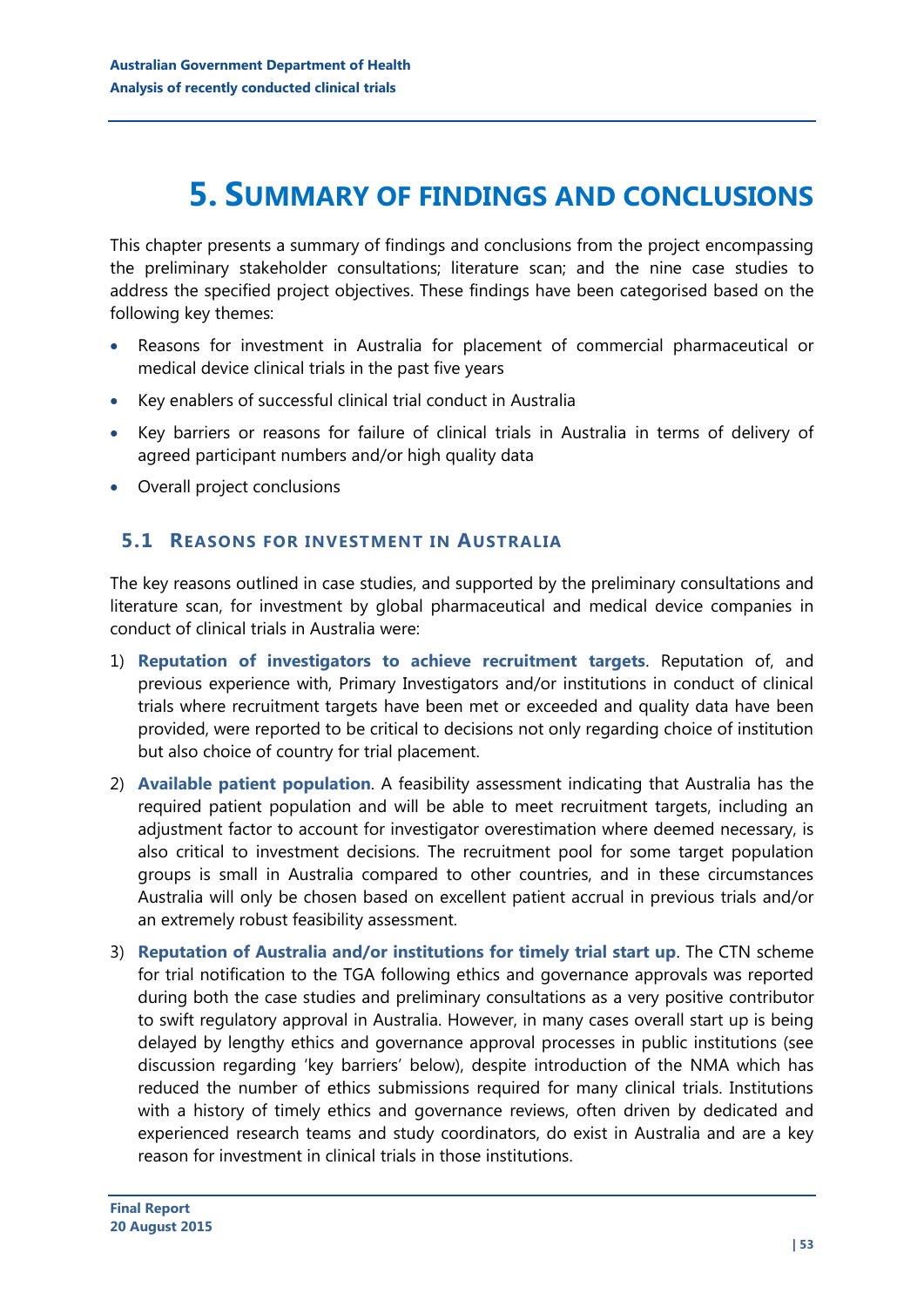4) **Dedicated research teams**. It was mentioned by several case study participants that dedicated and experienced investigators and study coordinators who are well supported by the institution, contribute significantly to timely trial start up, capacity to meet recruitment targets, and quality of trial data provided. These institutions are then considered very favourably for future investment in clinical trials. In addition, clinical trial networks or investigator networks were also cited as a reason for investment in Australia where these networks are able to assist with patient accrual.

It is worth noting that **cost** was also reported to be a consideration for choice of country, but only after consideration of the above factors. However, **Australia is seen as an expensive place in which to conduct trials**, and although this is currently balanced by other factors such as data quality, timeliness of start up and capacity to recruit, it may become a deciding factor if we do not remain ahead of other countries in these other factors. As many trials operate under competitive recruitment, trials that do not recruit or do not meet recruitment targets due to delayed start up or other factors, are costly to the organisation as money is invested in start up costs for little or no return. Also, unless **standardised costs** are developed which remain competitive, cost may become a key reason for not choosing Australia as a site for future investment.

It was reported that whilst critical, provision of **quality data** is now seen as a **minimum requirement** rather than a competitive advantage in most cases. The fact that we are **English speaking** was also mentioned by some project participants as a key contributor to choice of Australia as a site for clinical trial conduct.

## <span id="page-53-0"></span>**5.2 KEY ENABLERS OF SUCCESSFUL CLINICAL TRIAL CONDUCT IN AUSTRALIA**

Success in this context is defined as a trial that has met or exceeded sponsor expectations in terms of conduct and recruitment. The key enablers of successful conduct of clinical trials in Australia identified during the case studies and supported by the preliminary consultations and literature scan were the following:

- 1) **CTN scheme**. The CTN scheme enables quick regulatory timeframes compared with other countries.
- 2) **National Mutual Acceptance Scheme**. The move towards single ethics approval has reduced duplication in ethics approval documentation and in particular, has expedited the process for seeking and obtaining approvals for protocol amendments including additional site approvals. However, the NMA has not yet been fully implemented and new issues have arisen, such as difficulty engaging a lead site and site coordinators currently having to manage multiple HREC requirements (see barriers to successful conduct below).
- 3) **Short ethics review timeframes for private sites**. Companies reported that they often chose private sites in order to expedite time to trial start up, as ethics review through private ethics committees can take under one month.
- 4) **Experienced researchers and site study coordinators**. Experienced Primary Investigators and site study coordinators, particularly where they are passionate about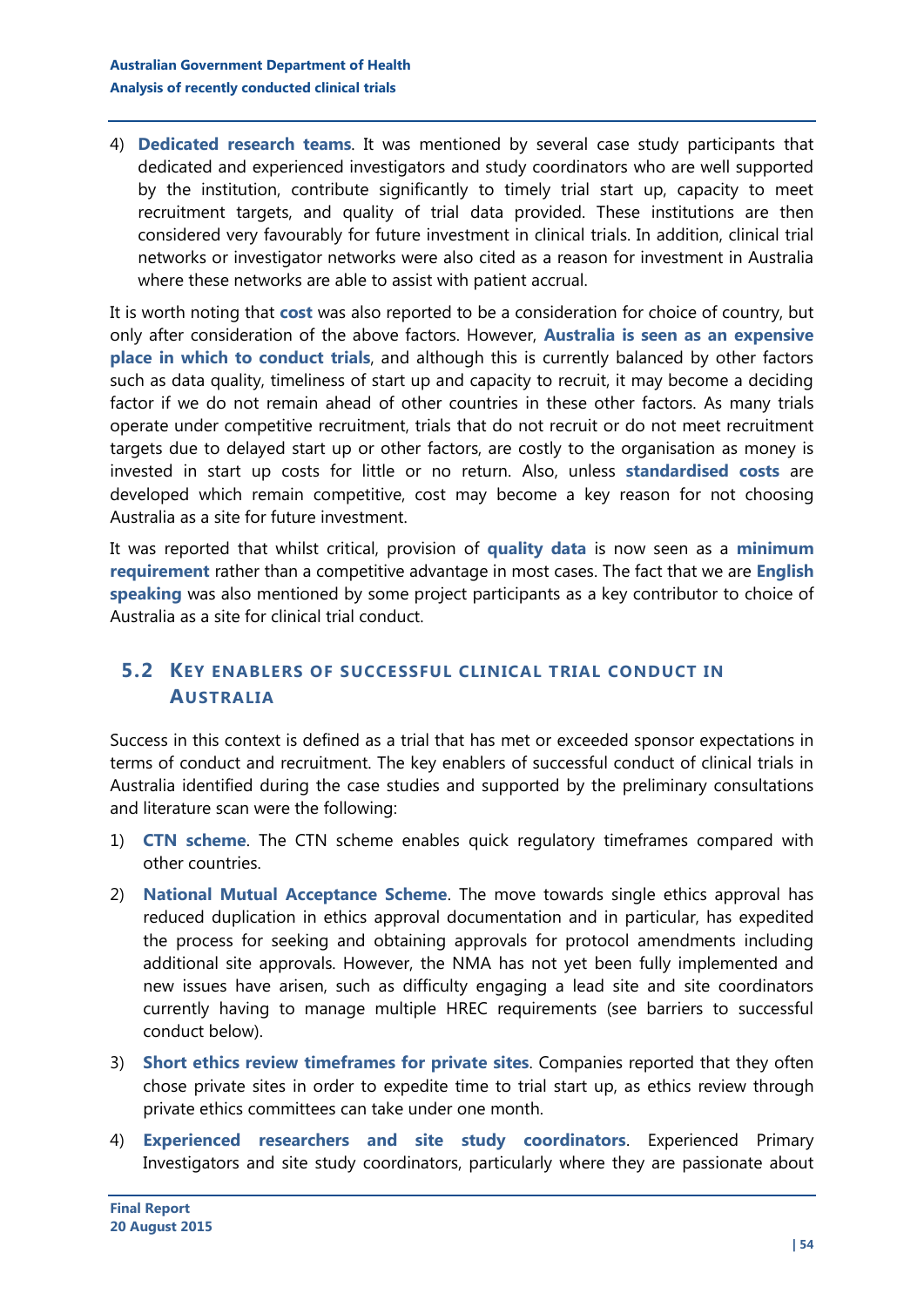the therapeutic area and are supported by the institution (e.g. adequately resourced), have a significant positive impact on timely ethics and governance approvals, patient recruitment and provision of quality data.

- 5) **Standardised costing or corporate 'fair market stipulations'**. Budget negotiations in some cases were reported to be protracted, with this process being easier in cases where the company has clear regulations on what is an acceptable 'fair market cost'. It was noted that standardisation of costing should further help these negotiations to ensure fair market value (unless standardisation is considered 'too high').
- 6) **Robust feasibility assessments and honest patient recruitment estimates**. In situations where companies invest time and effort in conducting a thorough feasibility assessment including initial investigator questionnaire, site visit, and analysis of patient databases where available, and where investigators understand the importance of taking the time to provide accurate patient recruitment estimates and feel accountable to deliver on these estimates, capacity to deliver target recruitment numbers is greatly improved.
- 7) **Established referral networks and national patient databases**. Patient awareness regarding clinical trials, and willingness of GPs to refer patients to clinical trials, were reported as barriers to recruitment in many cases, with the ANZCTR and Clinicaltrials.gov sites not being seen as 'patient friendly'. However, where national patient databases exist, and/or where local networks are establishing their own clinical trials information sites and referring patients within these networks, capacity to meet recruitment targets was reported to be enhanced. Examples of these initiatives include:
	- Development of hospital organisational cultures to support clinical research and innovation that focuses on properly conducted clinical research as an important standard of care
	- $-$  The availability and retention of a strong independent clinical trials research sector as represented by Clinical Cooperative Trial Groups (CCTGs) to enhance the skilled clinical trials workforce available to industry to conduct trials as well as providing networking and sharing of resources
	- Mechanisms for increasing patient recruitment have been established by CCTGs and their state-based networks. This includes promotion of the benefits/availability of trials through wider clinical networks, general practice, health consumer groups etc. to increase recruitment
	- The availability and retention of a skilled clinical trials workforce including world class medical and scientific researchers, trial co-coordinators, data managers and biostatisticians
	- The collaborative development and sharing of key infrastructure and resources that is aimed at supporting and enhancing clinical research in Australia. An example is the development of a national model for biobanking of specimens from participants in clinical trials that can be used for further research.

Researcher understanding and compliance with GCP is an enabler of successful clinical trial conduct, but was reported to be a minimum requirement rather than a competitive advantage in most cases. Therefore any lack of compliance with GCP, particularly where it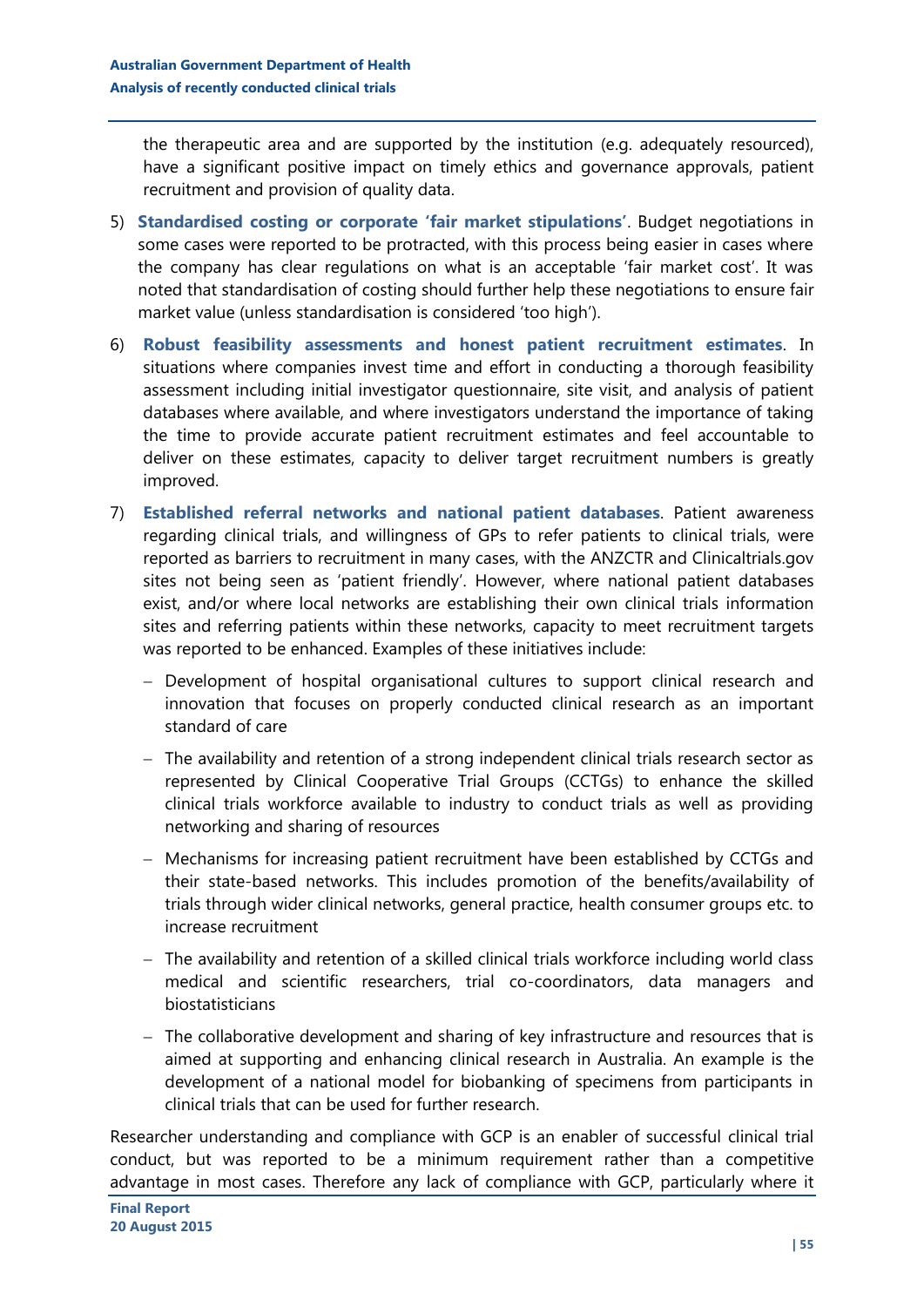leads to poor data quality, will be seen as a real barrier to future clinical trial investment in Australia.

## <span id="page-55-0"></span>**5.3 KEY BARRIERS OR REASONS FOR FAILURE OF CLINICAL TRIAL CONDUCT IN AUSTRALIA**

Failure in this context is where a trial has failed to meet recruitment targets and/or provide high quality data. The key barriers to, or reasons for failure of, successful conduct of clinical trials in Australia identified during the case studies and supported by the preliminary consultations and literature scan were the following:

- 1) **No national single ethics approval process is yet established**. Only four states are current signatories to the NMA, and even within some of those states (e.g. Victoria), there are institutions which require their own separate ethics submission. Thus companies are required to still often submit to multiple HRECs which may include a group submission for sites under the NMA, one or more other submissions for states/territories not under the NMA, a separate submission for institutions recognised under the NMA but who still require a separate submission, and a submission for private sites. This duplication not only impacts study timeframes and costs, but can impact data quality due to the multiple approvals required for all ethics documentation and amendments, and the risk of incorrect document versions being used.
- 2) **Reluctance of sites to become lead sites for ethics submissions**. The majority of case study participants reported that under the NMA, it was now difficult to engage a lead site for ethics submissions, as sites were reluctant to take on the additional administrative responsibilities associated with this role despite the additional payment. Some sites will only take on the role for up to three other sites, so more than one lead site and ethics submission must be prepared for trials with a greater number of sites in participating jurisdictions. Securing a lead site can add to the timeframes for trial start up.
- 3) **Risk associated with single ethics submission**. Companies reported that even in situations where single ethics review was possible (i.e. where all sites are under the NMA), a second lead site will often be identified and utilised in order to spread the risk for public sites. Several companies identified situations where ethics approval and subsequent governance approvals had previously been delayed due to issues at a single lead site (e.g. Primary Investigator went on leave, site closed its research facility, poor or delayed communication from lead site to other sites).
- 4) **Lack of consistency in HREC requirements**. Previously, when ethics and governance reviews were undertaken by each institution or recognised within a jurisdiction, site study coordinators would be familiar with the reporting requirements of that ethics committee. Under the NMA, study coordinators need to be familiar with and comply with differing requirements of what may be multiple HRECs acting as lead sites for different trials for which the study coordinator is responsible. This lack of consistency has the potential to impact data management and quality.
- 5) **Lack of clarity, consistency, transparency and timeliness of governance approvals**. It was reported that in almost all situations, governance approval is not conducted in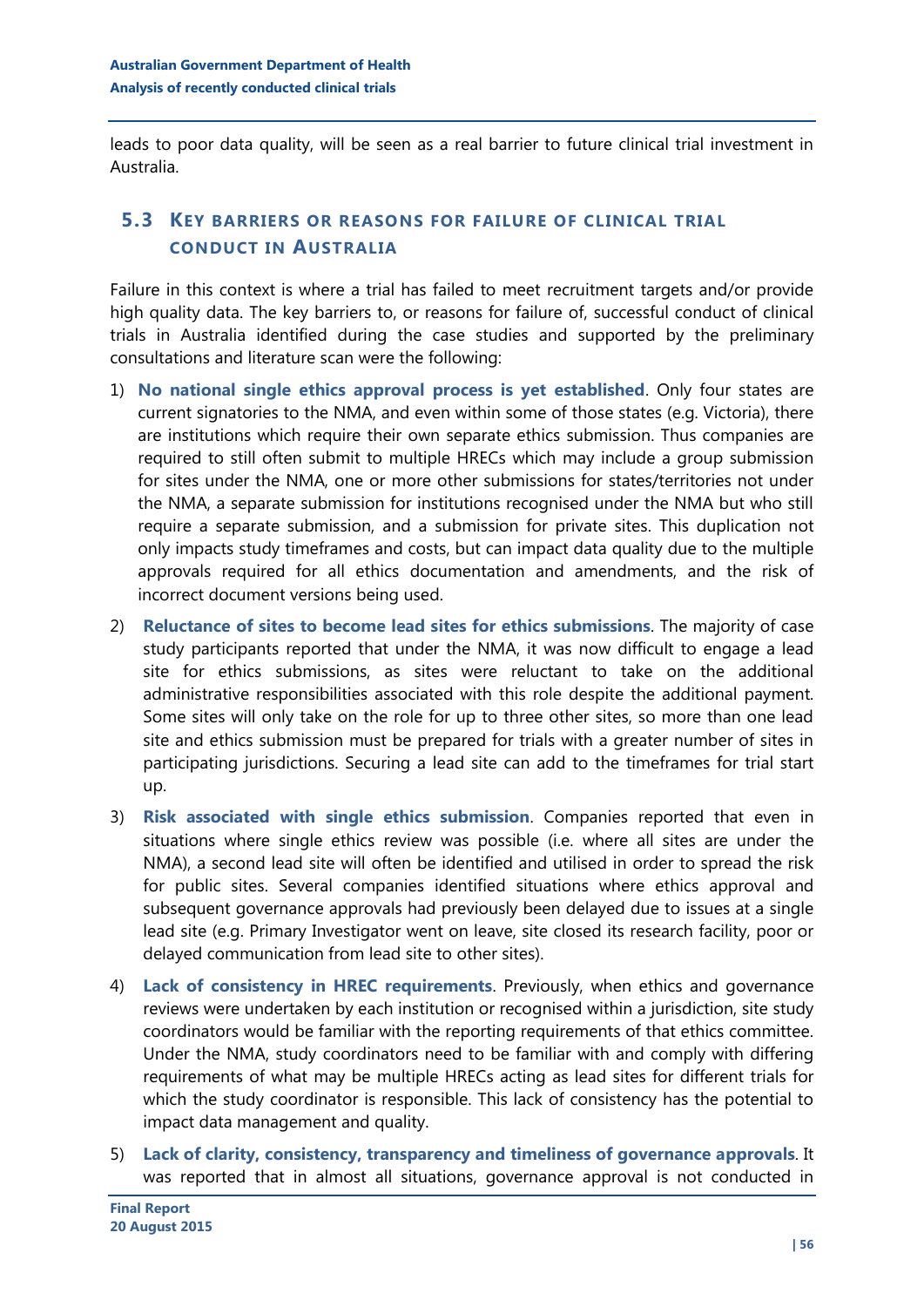parallel with ethics approval processes, adding timeframes of 3-6 months or more after ethics approval. The fact that there are examples where governance approvals were granted in  $\leq 2$  weeks post ethics indicates that there is opportunity for this to be the norm rather than the exception. The reason for reluctance to conduct governance reviews until after ethics approval was unclear, but was thought to result from a lack of clarity regarding the scope of the RGO role versus the HREC role (i.e. many RGOs were reported to be asking for similar things to ethics) and therefore an unwillingness to commit scarce resources until ethics had been finalised.

- 6) **Inability for sponsor organisation to communicate directly with HREC or RGO**. Sponsor organisations are required to communicate with HRECs and RGOs via the Primary Investigator. This was reported to result in significant delays in addressing issues raised by HRECs or RGOs when the Primary Investigator is busy, absent, underresourced, or does not prioritise clinical research activity.
- 7) **Inaccurate feasibility assessments and unclear accountability for delivering recruitment targets**. The ability to achieve recruitment targets is a key factor impacting future investment by companies in Australian clinical trial activity. Even when companies halve or quarter estimates provided by investigators, these targets are often not reached. Some responsibility for more accurate patient recruitment estimates lies with companies to ensure adequate time and care is taken to conduct robust feasibility assessments. However, a key issue was reported to be the lack of care or time taken by investigators to provide honest recruitment targets, and the subsequent lack of accountability for meeting these targets. Although these targets are recorded in contracts, commercial sponsors are unlikely to take legal action because of the future commercial implications for their products. Organisations commented that they believed investigators need to be held more accountable by the institution for clinical trial activity.
- 8) **Lack of awareness and support for clinical research.** It was reported that difficulties with patient recruitment arose in many cases due to a lack of referrals from GPs, and a lack of awareness about relevant clinical trials in the general community. It was felt that clinical research was seen by the broader community and also the medical community as secondary to clinical care, and that the Australian Government had not significantly invested in promoting the benefits of clinical trials and involvement in clinical research.

With respect to availability of information regarding clinical trials on ANZCTR, the seven case studies with overseas head offices all stated that it was company policy that global trials are listed on clinicaltrials.gov with these decisions made at the international head office level, and that responsibility for updating information also lay with central operations. The two case studies with Australian head offices also register on clinicaltrials.gov as it is seen as a bigger registry that covers international sites, although these companies register on ANZCTR if only Australian sites are involved. One case study participant stated that company policy requires information to be updated every six months by central office, although other participants did not know how often information was updated. One participant felt that *"we need to do better especially in light of the NHMRC website for patients, as the quality of information available from clinicaltrials.gov may not be that good"*, and another stated that "*I haven't found that it's been easy to find your trial via ANZCTR even though information should also be available via ANZCTR when registered with clinicaltrials.gov ... ANZCTR may not be delivering*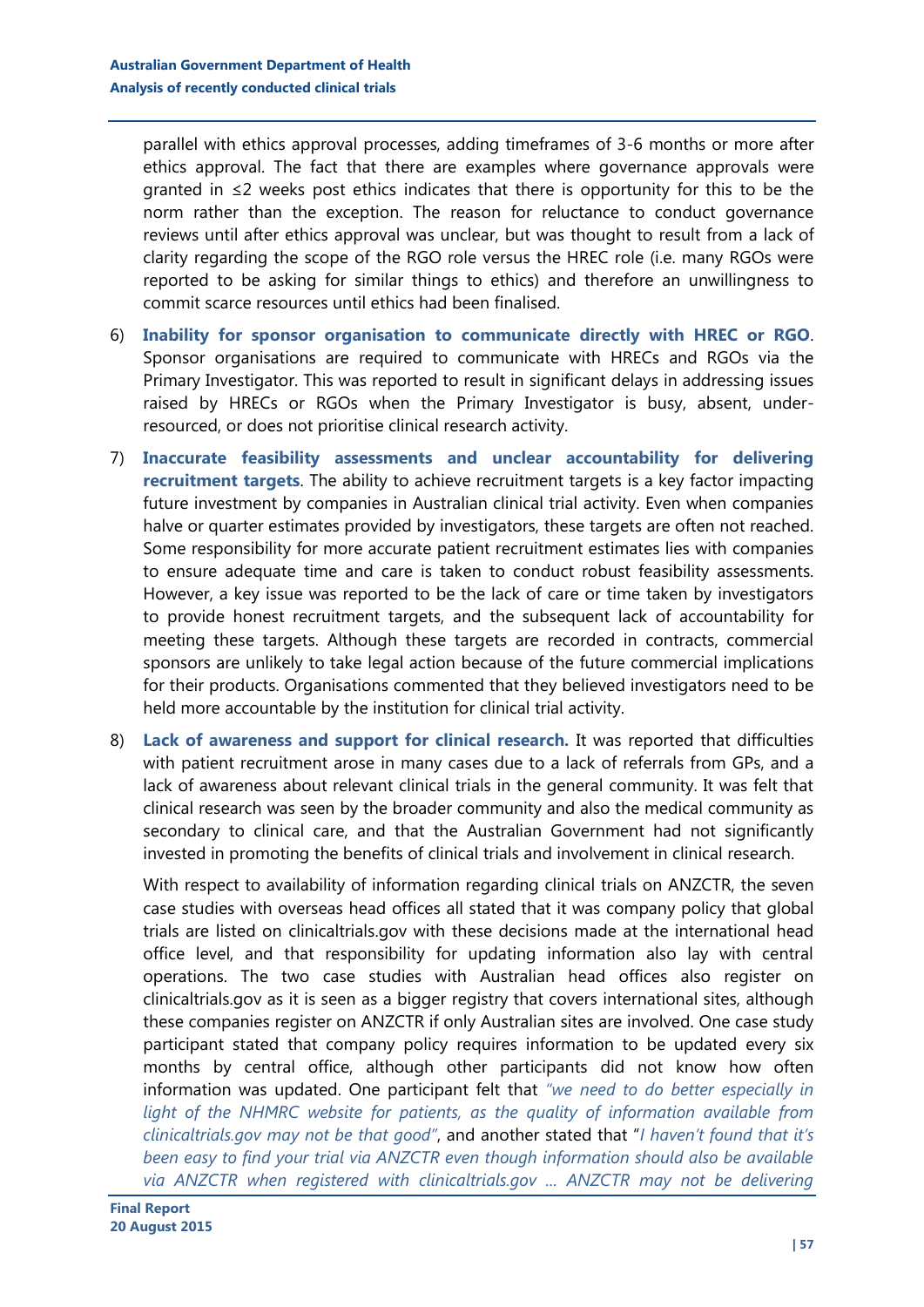*according to its intent at this stage"*. The other seven case studies did not have any further comment to make on ANZCTR or its usefulness.

Other contributing factors to poor patient accrual reported during consultations and in the published literature relate to protocol design rather than operational factors. These included patient eligibility criteria not reflecting current medical practice or being too restrictive, a perceived lack of value of the study question or product, and/or protocol requirements being too complicated.

## <span id="page-57-0"></span>**5.4 CONCLUSIONS**

Activities undertaken or initiated by the Department of Health, Department of Industry and Science, and/or the NHMRC in response to recommendations from the 2011 CTAG Report have gone some way to boosting Australia's profile as a preferred destination for conduct of clinical trials. However, examples of excellent and competitive timeframes for trial start up, and meeting or exceeding patient recruitment targets, were reported to be exceptions rather than the norm for clinical trials conducted in Australia over the past five years.

Inability to meet recruitment targets in many trials, which in some cases was impacted by relatively slow times to trial start up, was reported by companies to have a critical impact on future investment decisions in Australia as a clinical trial site. If Australia does not offer an advantage in terms of timeliness of trial start up and/or capacity to meet recruitment targets, our cost disadvantage is then factored into decision making and may impact choice of Australia as a site. Provision of quality data was still seen as an advantage for Australia by some project participants, although most participants saw it as a minimum requirement now which needs to be met by all countries.

Ongoing initiatives such as the streamlining of ethics and governance approval processes, and development of a consistent national approach to multi-jurisdictional clinical trials within Australia, whilst essential to help improve timeliness of trial start up in particular, have resulted in new delays. These include reluctance of sites to take on a lead role for ethics review due to increased administrative burden, and risks associated with having a single lead ethics site for multiple institutions if delays occur at that site. There is still a reported lack of consistency and transparency in governance approval scope, processes and timeframes, and concern that the current project to standardise clinical trial costs will need to represent 'fair market value' for Australia to remain competitive.

A key issue reported to be impacting patient accrual in particular, but also with the potential to impact start up times and data quality, is the perceived lack of significant investment in enhancing the profile of clinical research and involvement in clinical trial activity within the medical and broader communities. Where investment had been made in experienced and dedicated study coordinators at sites, this was reported to have had a significant impact on timely ethics and governance approvals, trial start up, honest and realistic patient recruitment estimates, capacity to achieve recruitment targets, and quality of data provided. Private institutions and ethics committees were reported to be noticeably better with respect to all these factors, although target patient pools at private sites usually need to be supplemented by involvement of public institutions or recruitment processes.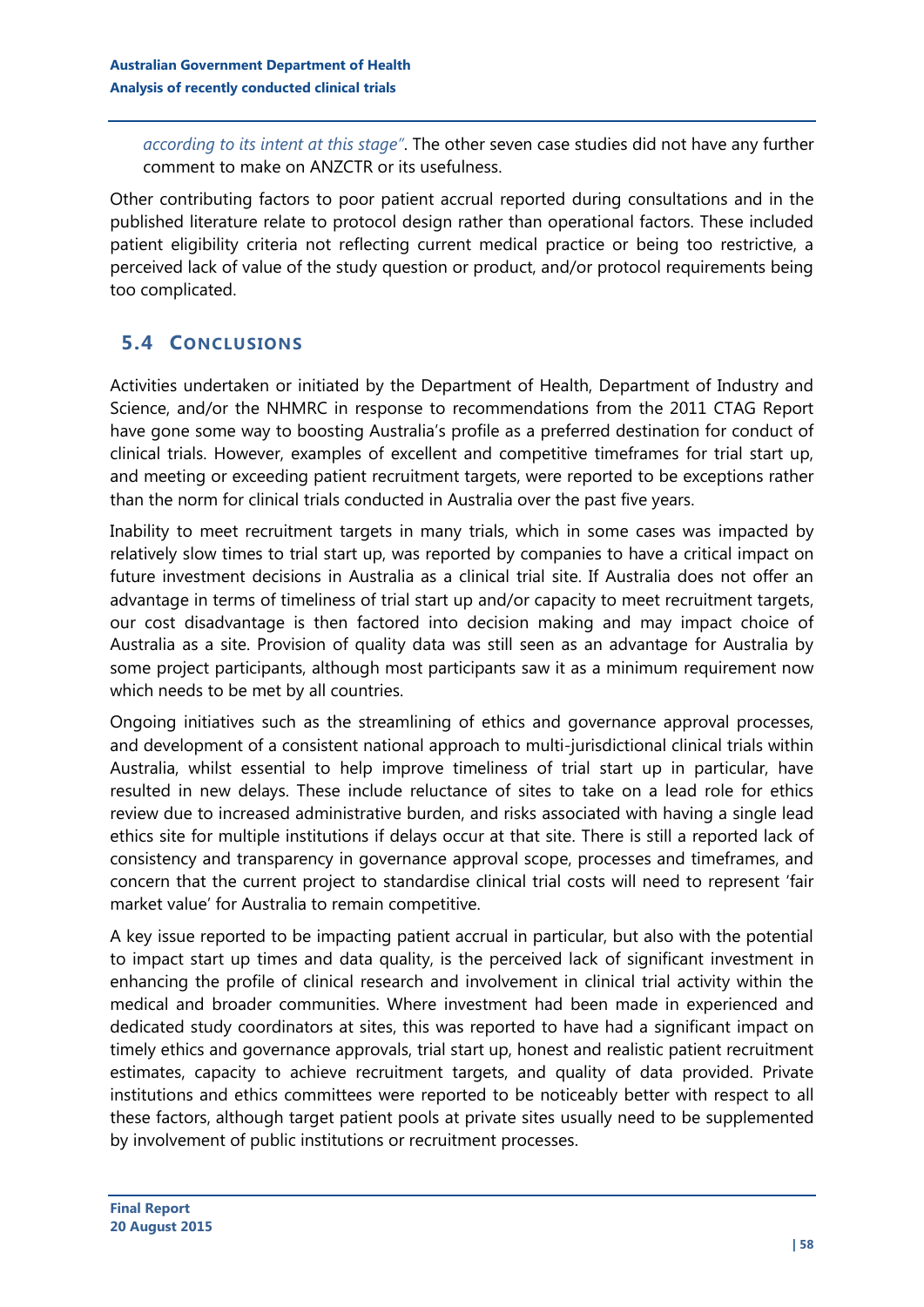Capacity and reputation for recruitment to target, timely trial start up, provision of quality data, and costs which are not outside what is deemed fair market value, all impact decisions made by international and local pharmaceutical and medical device companies regarding investment in clinical trial activity in Australia. Importantly, trial delays and lack of awareness of or referral to clinical trials, also impacts patient access to new medicines and treatments. For some patients such as those with cancer, these delays have serious consequences.

It was suggested by one organisation that prior to implementing any changes, it will also be crucial to seek the perspective of institutions and investigators on these same questions regarding ethics, governance, and study conduct for commercially funded pharmaceutical and medical device trials in Australia. In particular, feedback should be sought on what can be done to help with realistic and transparent feasibility assessments and ability and accountability for meeting recruitment targets.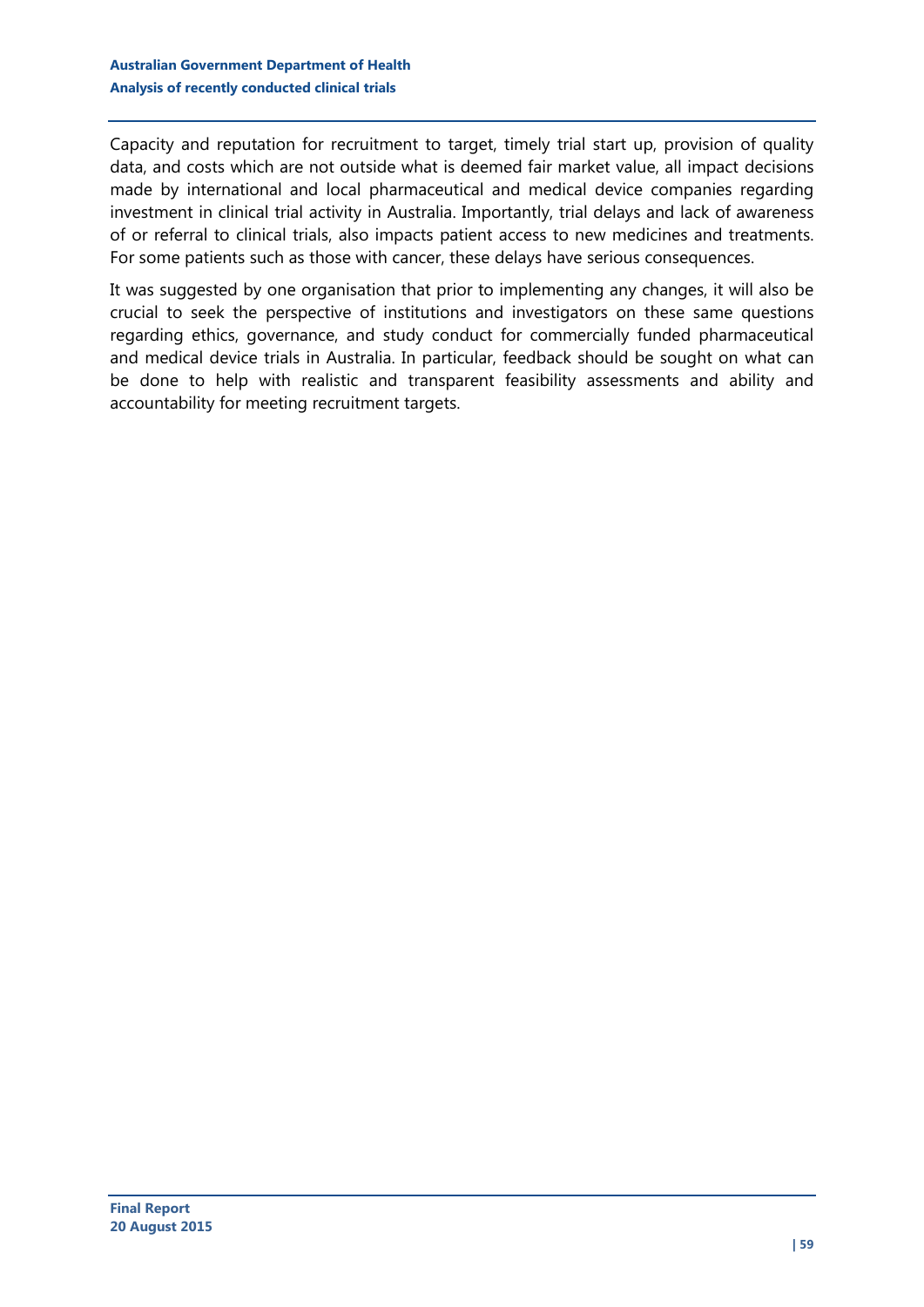## <span id="page-59-0"></span>**APPENDIX A – PRELIMINARY CONSULTATION DISCUSSION GUIDE QUESTIONS**

- 1) Based on your recent experience, what are the key drawcards for choosing Australia as a preferred location for the conduct of pharmaceutical clinical trials (i.e. what is contributing to the successful operation of clinical trials in Australia)?
- 2) Based on your recent experience, what are the key drawcards for choosing particular institutions within jurisdictions as preferred sites for conduct of pharmaceutical clinical trials in Australia (i.e. what is contributing to the successful operation of clinical trials at particular sites within Australia)?
- 3) Based on your recent experience, what are the key reasons for Australian and international pharmaceutical companies NOT choosing Australia as a preferred location for the conduct of clinical trials?
- 4) Based on your recent experience, what are the key reasons for failure of clinical trials within Australia? In this context, 'failure' is where the trial has not progressed or has been terminated, withdrawn or suspended for reasons other than scientific/clinical (e.g. reasons other than safety or efficacy concerns), or where data are of poor quality. For example, a trial may have failed because of lengthy or protracted approvals processes, because it did not achieve recruitment targets within agreed timeframes, or because of feasibility issues.
- 5) Based on your recent experience, what are the key reasons for failure of pharmaceutical clinical trials at particular institutions within Australian jurisdictions (if different to responses provided for previous question)? For example these may include, but not be restricted to, a culture which is not supportive of clinical research; a lack of senior management commitment to clinical research or an inadequate research structure.
- 6) Please identify up to six commercially-funded pharmaceutical trials conducted in the past five years which may be appropriate for inclusion as case study sites. These will include at least two completed trials and two trials which did not progress or were suspended, withdrawn or terminated for non-clinical reasons.

*Note that case studies do not require the drug name or trial findings to be disclosed, but will be focussed on the processes and infrastructure impacting on the operational success or failure of trials within the Australian environment. In addition, we are happy to work with sponsors to ensure information is appropriately and sufficiently de-identified.*

*Note also that HOI is happy to take the lead in contacting potential case study organisations and participants once identified (i.e. as part of Stage 3 of the project to follow). However, should clinical trial contacts or other participants from these preliminary consultations wish to seek permission from trial sponsors before nominating trials as potential case studies, HOI can assist with provision of appropriate correspondence as required.*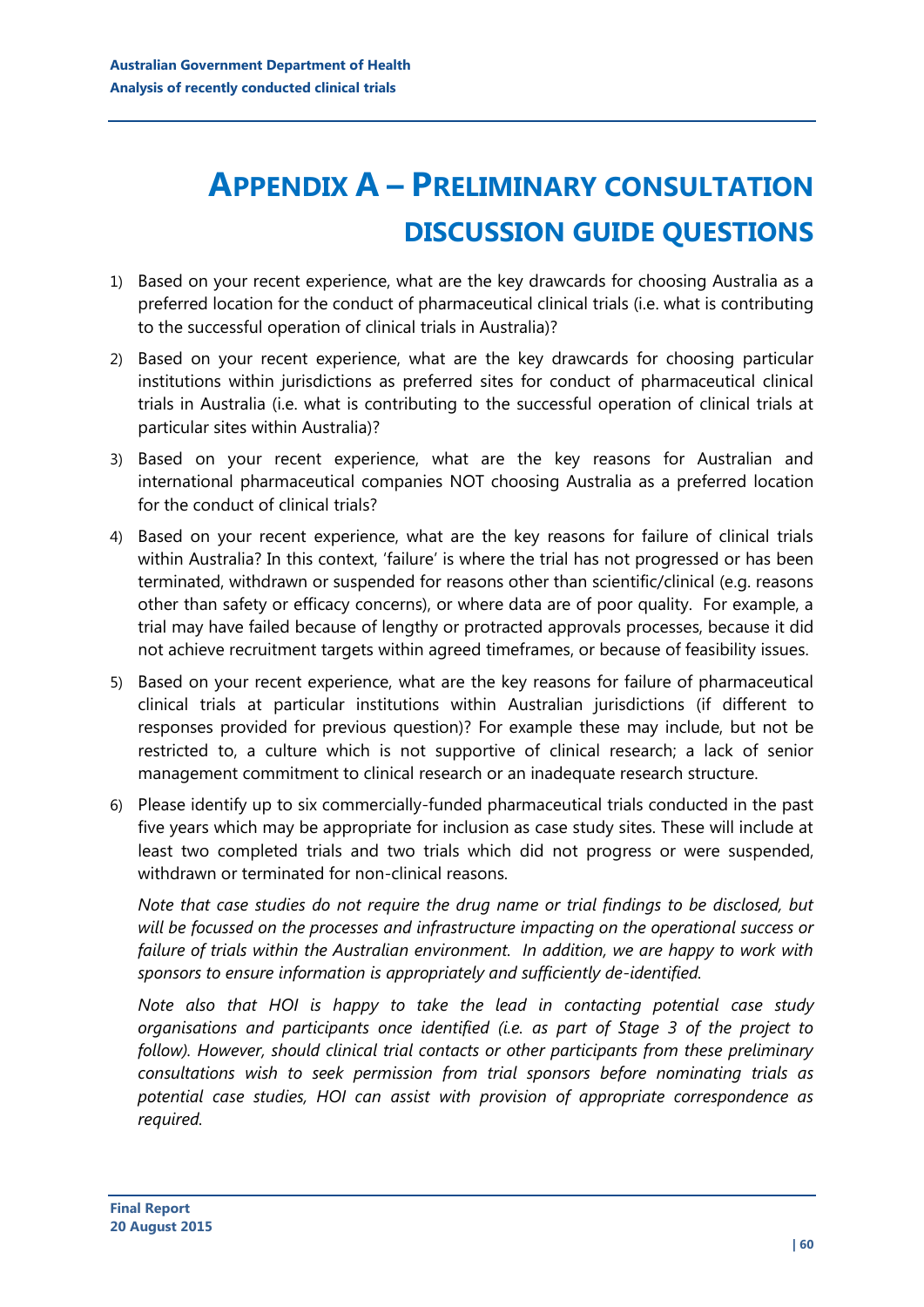## <span id="page-60-0"></span>**APPENDIX B – CASE STUDY DISCUSSION GUIDE QUESTIONS**

#### **BACKGROUND INFORMATION ON TRIAL BEING USED IN CASE STUDY**

- Trial type:
- Trial phase:
- Disease/condition:
- Start date (approximate):
- Completion or termination/withdrawal date (approximate):
- No. of clinical trial sites and jurisdictions in Australia:
- Any international sites:

### **INVESTMENT DECISIONS**

- 1) **Choice of Australia**. Why was Australia chosen or not chosen as a site for conduct of this clinical trial? You may wish to consider the extent to which factors listed in the Appendix influenced this decision.
- 2) **Differences**. In your experience, to what extent do decisions to invest in Australia as site for clinical trials differ by trial phase, whether the funding organisation or sponsor is Australian owned or international, and whether the trial is for a pharmaceutical product or a device?

NOTE THAT IF THE TRIAL BEING DISCUSSED WAS CONSIDERED BUT NOT CONDUCTED IN AUSTRALIA, GO STRAIGHT TO Q14 NOW.

## **TRIAL STATUS**

3) **Completed/terminated**. Was this trial completed at Australian site(s) or was it terminated, withdrawn or suspended for operational reasons (i.e. NOT due to efficacy or safety reasons, or corporate decisions to not continue with the product program)? If the trial was terminated, withdrawn or suspended at any/all sites for operational reasons, what contributed to this decision?

## **TRIAL START UP**

4) **Ethics approval**. How was the decision made regarding choice of Human Research Ethics Committee(s) (HREC) in Australia for this trial, and did it qualify for single ethical review? Approximately how long did ethics approval take, and did this impact time to trial start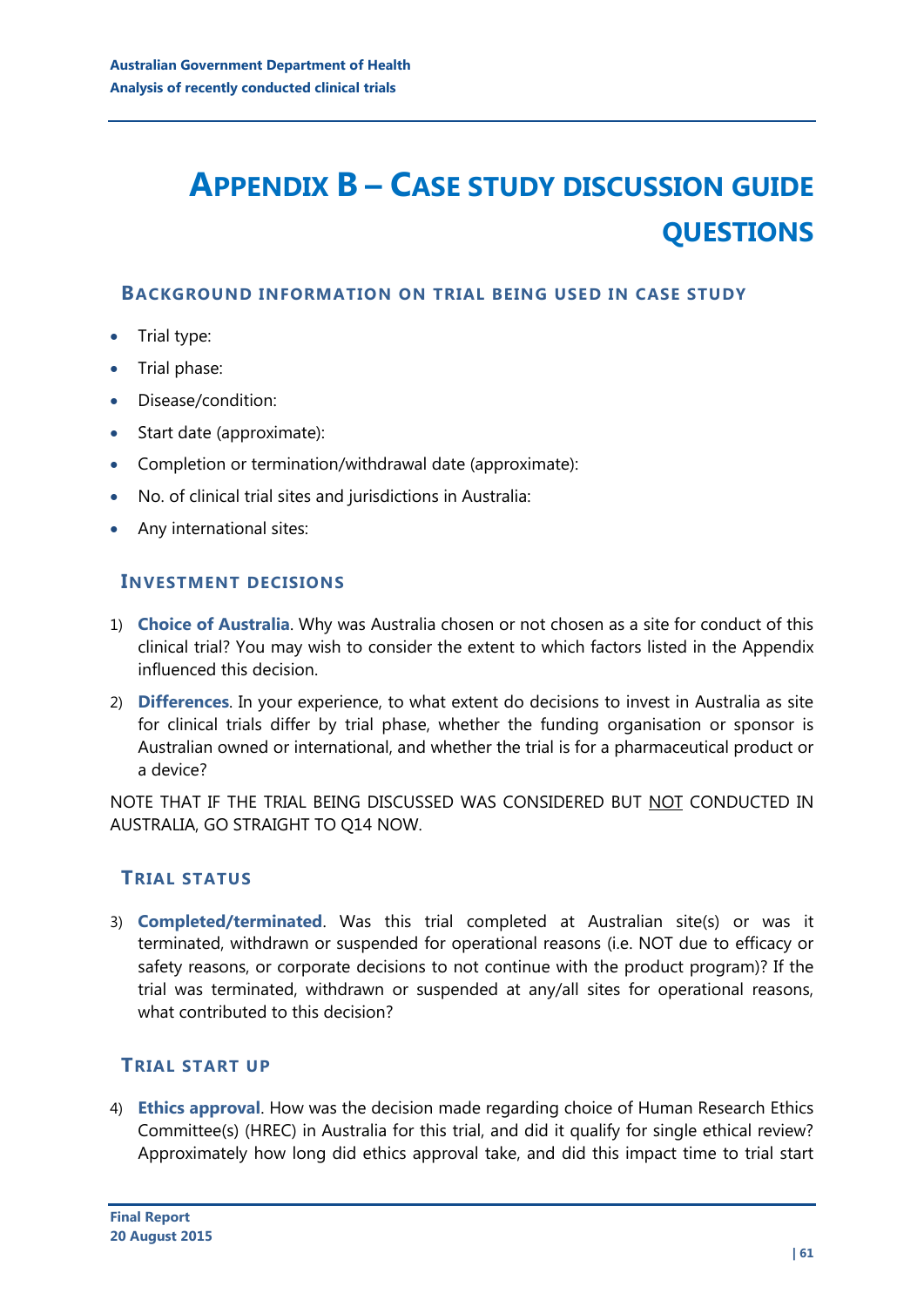up? If this was a multi-site / multi-jurisdictional trial, what was your experience in obtaining approvals or navigating processes across different states and territories?

- 5) **Choice of site(s)**. How was the decision made regarding choice of site or institution(s) in which to conduct the trial in Australia?
- 6) **Governance approval**. Approximately how long did governance or other approval processes take, and did this impact time to trial start up?
- 7) **Changes/delays**. If delays or changes to the trial were required based on the HREC and/or specific site assessment process, what were the key reasons for delays and/or how did changes add value to the project?
- 8) **ANZCTR**. How was the decision made to list this trial on the Australian New Zealand Clinical Trials Registry (ANZCTR) or other clinical trials registry? Did you find ANZCTR (or other register) useful and did you continue to update the information? Why / why not?

### **PATIENT RECRUITMENT**

- 9) **Recruitment targets**. Were recruitment targets in Australia met for this clinical trial within the expected timeframes, and what were the barriers and enablers to meeting these targets? Consider both protocol design and operational barriers and enablers.
- 10) **Feasibility assessment**. What was the nature of the feasibility assessment conducted at the outset of the trial? Who conducted the feasibility assessment and who was involved (i.e. lead clinicians, site administrators etc)? Was it useful / accurate?
- 11) **Slow recruitment**. If the trial was slow to recruit, was consideration given to shutting it down? Why / why not? If it was shut down, how was this done?

## **QUALITY OF DATA**

12) **Data quality**. What factors impacted the ability of Australian sites to collect quality data for this clinical trial? Consider both barriers and enablers.

## **OVERALL COMMENTS**

- 13) **Successful conduct**. What were the key factors contributing to the successful or unsuccessful conduct of this trial in Australia (where 'success' refers to the ability to meet or exceed sponsor expectations in terms of cost, data quality, time to start up, patient accrual etc)? You may wish to consider factors listed in the Appendix.
- 14) **Looking forward**. If you could change up to three things to improve the attractiveness of Australia as a site for conduct of clinical trials what would they be, and do these differ by trial phase?
- 15) What initiatives or structures/processes should be continued in Australia and supported or promoted to improve awareness of Australia as an attractive site for clinical trial investment?